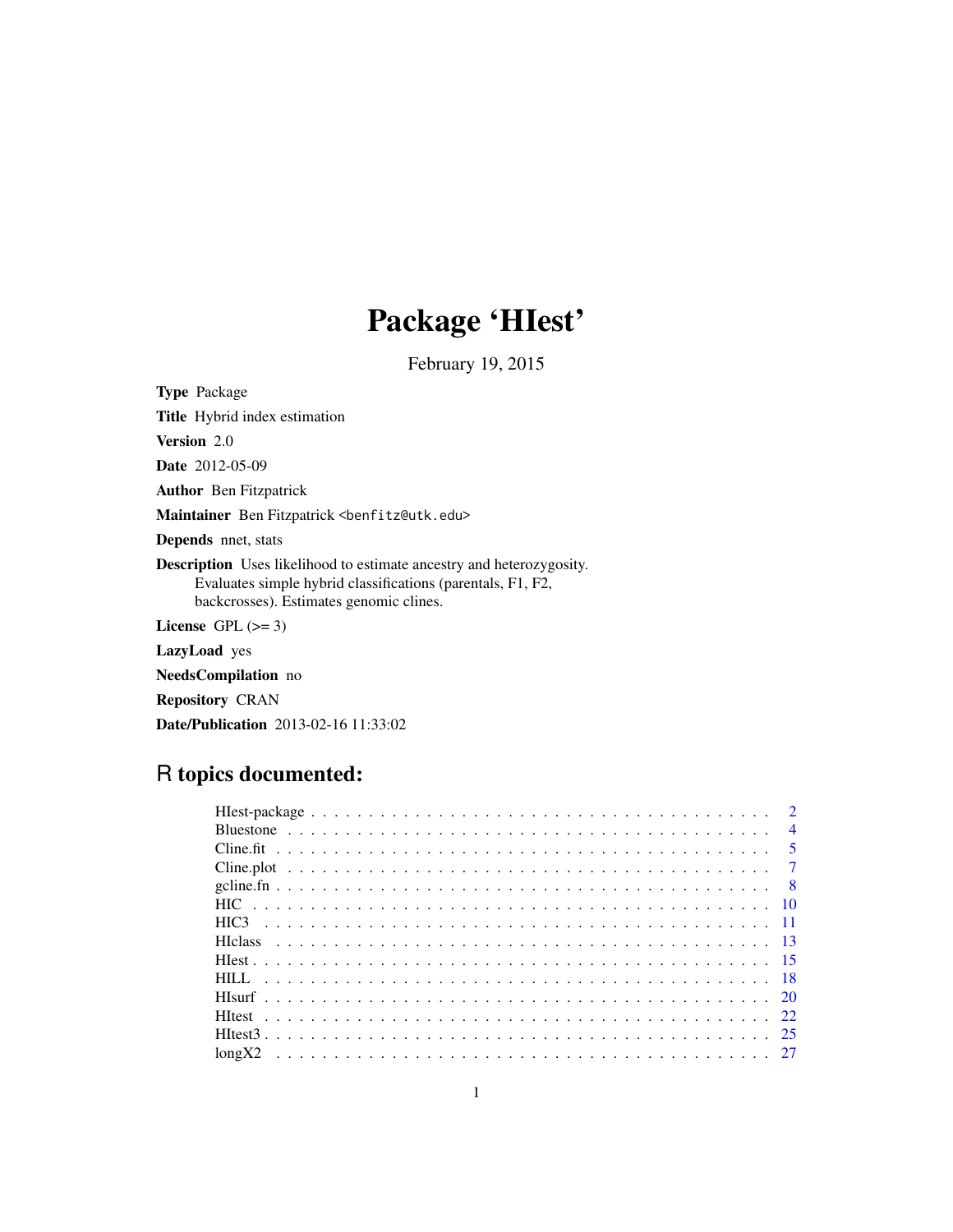# <span id="page-1-0"></span>2 HIest-package

HIest-package *Functions for estimating hybrid indices (ancestry and heterozygosity) and fitting genomic clines.*

# Description

Uses likelihood to estimate ancestry, heterozygosity, and genomic cline parameters. Also evaluates simple hybrid classifications (parentals, F1, F2, backcrosses).

#### Details

| Package:  | <b>H</b> est   |
|-----------|----------------|
| Type:     | Package        |
| Version:  | 1.0            |
| Date:     | 2012-02-13     |
| License:  | <b>GPL 3.0</b> |
| LazyLoad: | yes            |

# Author(s)

Benjamin M. Fitzpatrick Maintainer: <br/> <br/>benfitz@utk.edu>

#### References

Fitzpatrick, B. M. 2008. Hybrid dysfunction: Population genetic and quantitative genetic perspectives. American Naturalist 171:491-198.

Fitzpatrick, B. M. 2012. Estimating ancestry and heterozygosity of hybrids using molecular markers. BMC Evolutionary Biology 12:131. http://www.biomedcentral.com/1471-2148/12/131

Fitzpatrick, B. M. Alternative forms for genomic clines (in review)

Lynch, M. 1991. The genetic interpretation of inbreeding depression and outbreeding depression. Evolution 45:622-629.

# Examples

## Not run: data(Bluestone)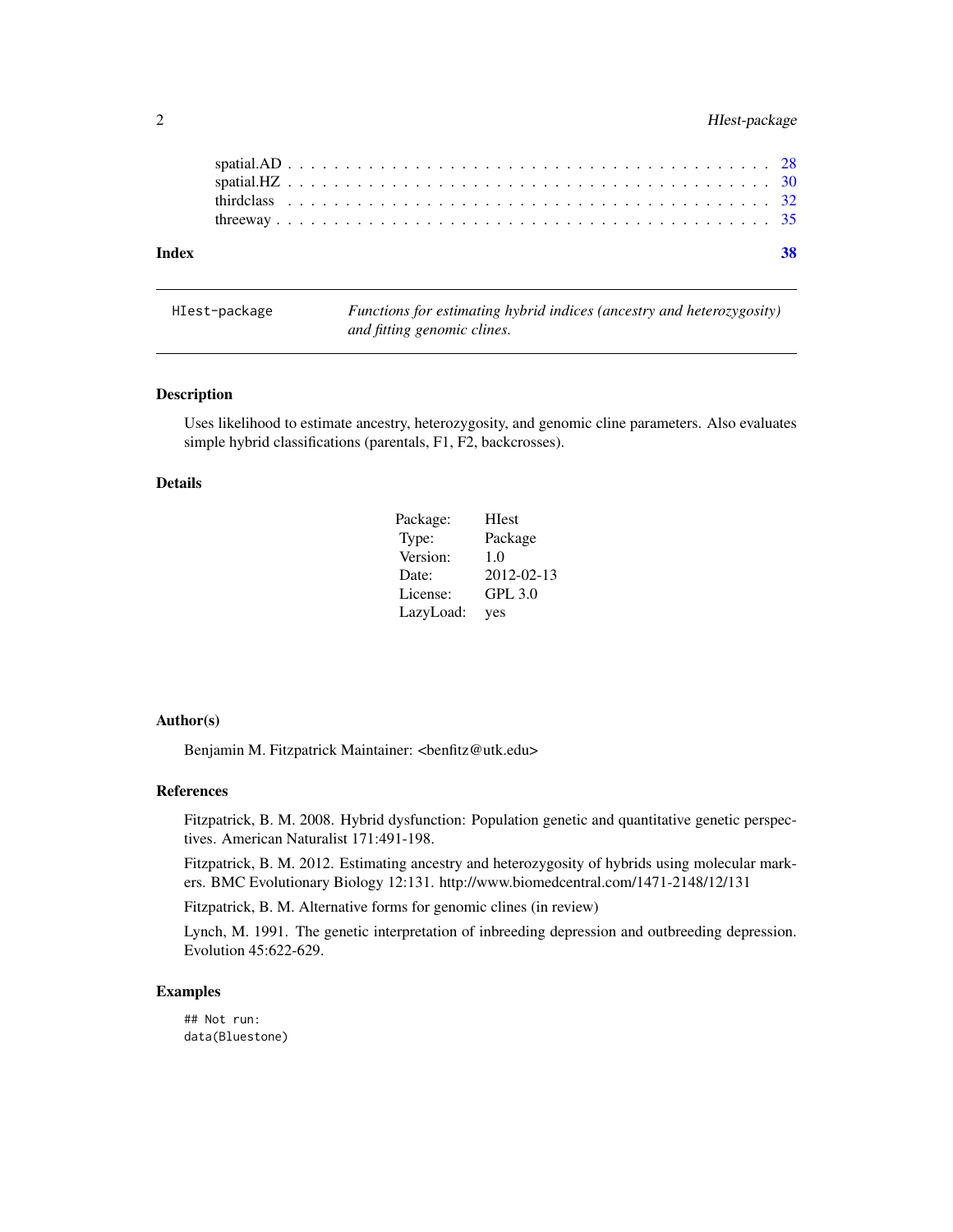# Hest-package 3

```
######################
# Fit genomic clines #
######################
data(Bluestone)
BS.fit <- Cline.fit(Bluestone[,1:12],model=c("logit.logistic","Barton"))
Cline.plot(BS.fit)
########################################
# Estimate ancestry and heterozygosity #
########################################
Bluestone <- replace(Bluestone,is.na(Bluestone),-9)
# parental allele frequencies (assumed diagnostic)
BS.P <- data.frame(Locus=names(Bluestone),Allele="BTS",P1=1,P2=0)
# estimate ancestry and heterozygosity
BS.est <-HIC(Bluestone)
# calculate likelihoods for early generation hybrid classes
BS.class <- HIclass(Bluestone,BS.P,type="allele.count")
# compare classification with maximum likelihood estimates
BS.test <- HItest(BS.class,BS.est,thresholds=c(2,2))
table(BS.test$c1)
# all 41 are TRUE, meaning the best classification is at least 2 log-likelihood units
# better than the next best
table(BS.test$c2)
# 2 are TRUE, meaning the MLE S and H are within 2 log-likelihood units of the best
# classification, i.e., the simple classification is rejected in all but 2 cases
table(BS.test$Best.class,BS.test$c2)
# individuals were classified as F2-like (class 3) or backcross to CTS (class 4), but
# only two of the F2's were credible
BS.test[BS.test$c2,]
# in only one case was the F2 classification a better fit (based on AIC) than the
# continuous model.
# equivalent to the AIC criterion:
BS.test <- HItest(BS.class,BS.est,thresholds=c(2,1))
#########################
# three-way hybrid zone #
#########################
# for example: make each parental, F1, F2, and backcross
G \leftarrow \text{rbind}(
rep(1,12),rep(1,12),
rep(2,12),rep(2,12),
```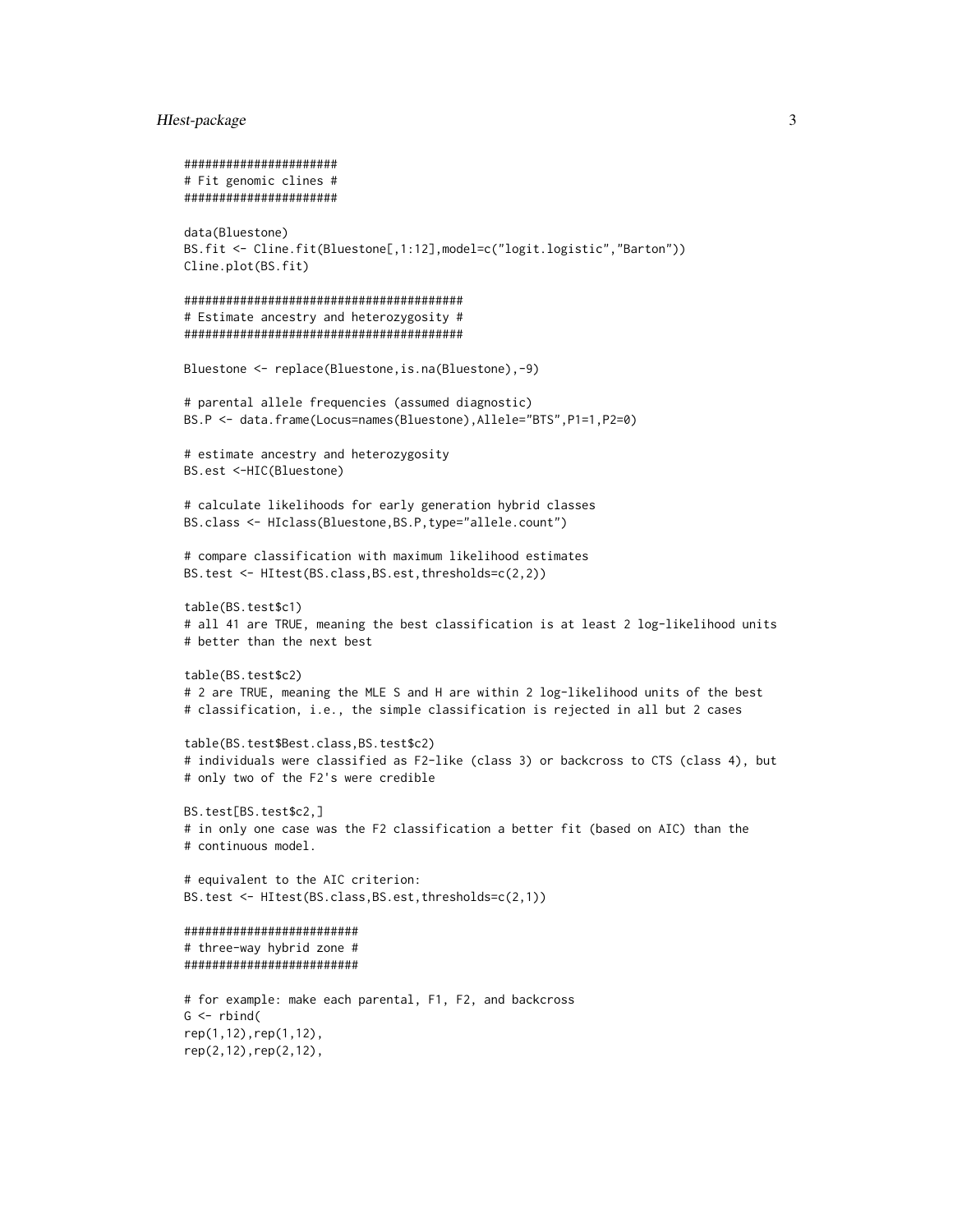```
rep(3,12),rep(3,12),
rep(1,12),rep(2,12),
rep(1:2,each=6),rep(1:2,6),
rep(1,12),rep(1:2,6),
rep(2,12),rep(1:2,6),
rep(1,12),rep(3,12),
rep(c(1,3),each=6), rep(c(1,3),6),rep(1,12),rep(c(1,3),6),
rep(3,12),rep(c(1,3),6),
rep(2,12),rep(3,12),
rep(2:3,each=6),rep(2:3,6),
rep(3,12),rep(2:3,6),
rep(2,12),rep(2:3,6)
)
# 12 diagnostic markers
P <- data.frame(Locus=rep(1:12,each=3), allele=rep(1:3,12), P1=rep(c(1,0,0),12),
P2=rep(c(0,1,0),12), P3=rep(c(0,0,1),12))
# find MLE with simulated annealing ... takes a few minutes with default iterations
# Est <- threeway(G,P,method="SANN",surf=FALSE)
# shortcut for diagnostic markers
Est \leftarrow HIC3(G,P)
CL <- thirdclass(G,P)
## End(Not run)
```
Bluestone *Original marker data for hybrid tiger salamander larvae collected from Bluestone Quarry pond.*

#### **Description**

Each row is an individual, each column is a marker. This is an example type="allele.count". Genotypes are 0 (homozygous for native California Tiger Salamander allele), 1 (heterozygous), or 2 (homozygous for introduced Barred Tiger Salamander allele). There are NA's.

#### Usage

```
data(Bluestone)
```
#### Format

A data frame with 41 observations on 64 markers.

# Source

Fitzpatrick, B. M., J. R. Johnson, D. K. Kump, H. B. Shaffer, J. J. Smith, and S. R. Voss. 2009. Rapid fixation of non-native alleles revealed by genome-wide SNP analysis of hybrid tiger salamanders. BMC Evolutionary Biology 9:176. http://www.biomedcentral.com/1471-2148/9/176

<span id="page-3-0"></span>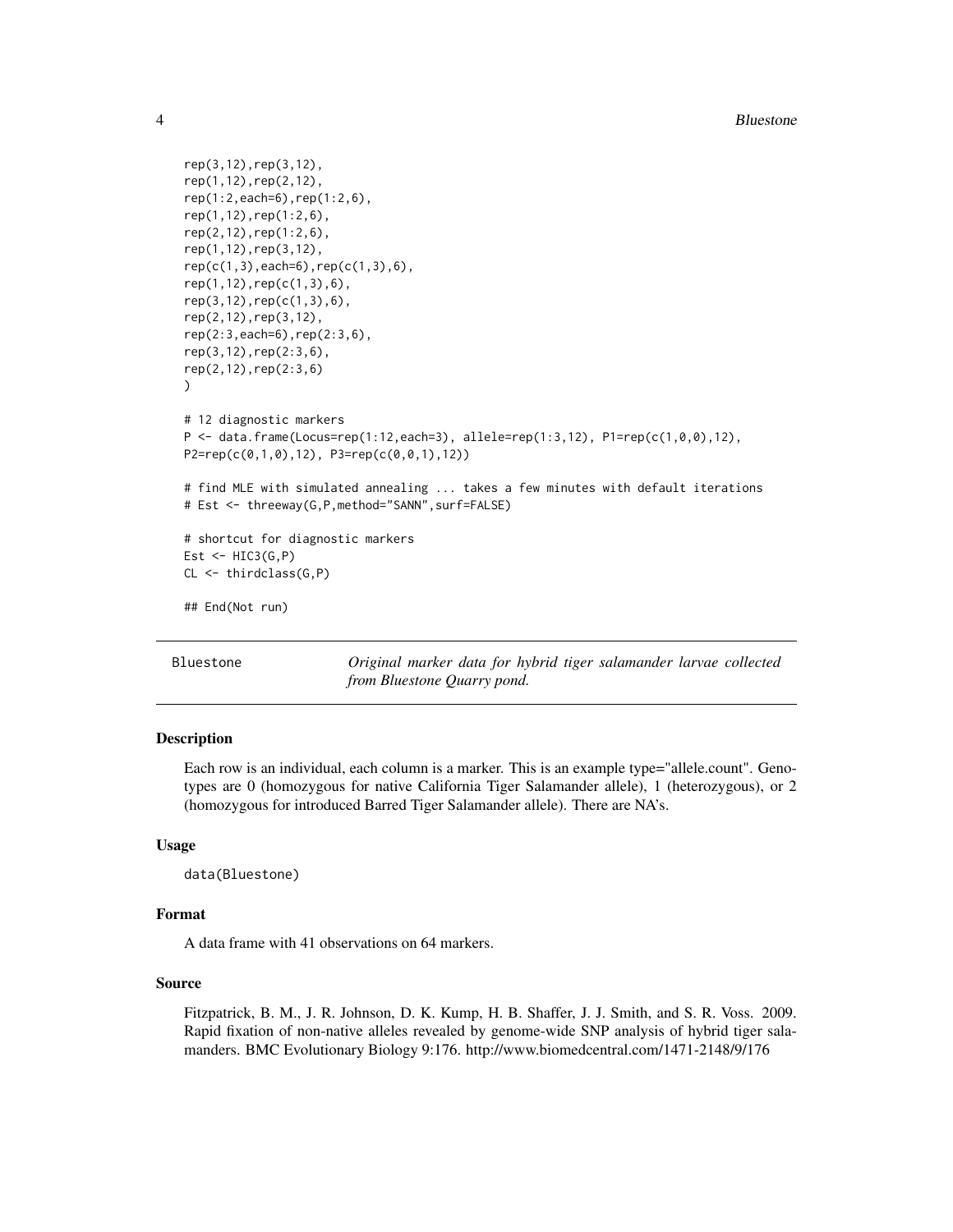#### <span id="page-4-0"></span>Cline.fit 5

#### Examples

```
## Not run:
data(Bluestone)
BS.fit <- Cline.fit(Bluestone[,1:12], model = c("logit.logistic", "Barton"))
Cline.plot(BS.fit)
# # parental allele frequencies (assumed diagnostic)
BS.P <- data.frame(Locus=names(Bluestone),Allele="BTS",P1=1,P2=0)
# # estimate ancestry and heterozygosity
BS.est <-HIest(Bluestone,BS.P,type="allele.count")
# shortcut for diagnostic markers and allele count data:
BS.est <- HIC(Bluestone)
# # calculate likelihoods for early generation hybrid classes
BS.class <- HIclass(Bluestone,BS.P,type="allele.count")
# # compare classification with maximum likelihood estimates
BS.test <- HItest(BS.class,BS.est)
table(BS.test$c1)
# # all 41 are TRUE, meaning the best classification is at least 2 log-likelihood units
# # better than the next best
table(BS.test$c2)
# # 2 are TRUE, meaning the MLE S and H are within 2 log-likelihood units of the best
# # classification, i.e., the simple classification is rejected in all but 2 cases
table(BS.test$Best.class,BS.test$c2)
# # individuals were classified as F2-like (class 3) or backcross to CTS (class 4),
# # but only two of the F2's were credible
BS.test[BS.test$c2,]
# # in only one case was the F2 classification a better fit (based on AIC) than the
# # continuous model.
## End(Not run)
```
<span id="page-4-1"></span>Cline.fit *Fit alternative cline functions to data from one or more genetic loci.*

#### Description

This function takes individual or population data for multiple genetic loci and fits genomic clines. This implementation assumes markers are diagnostic.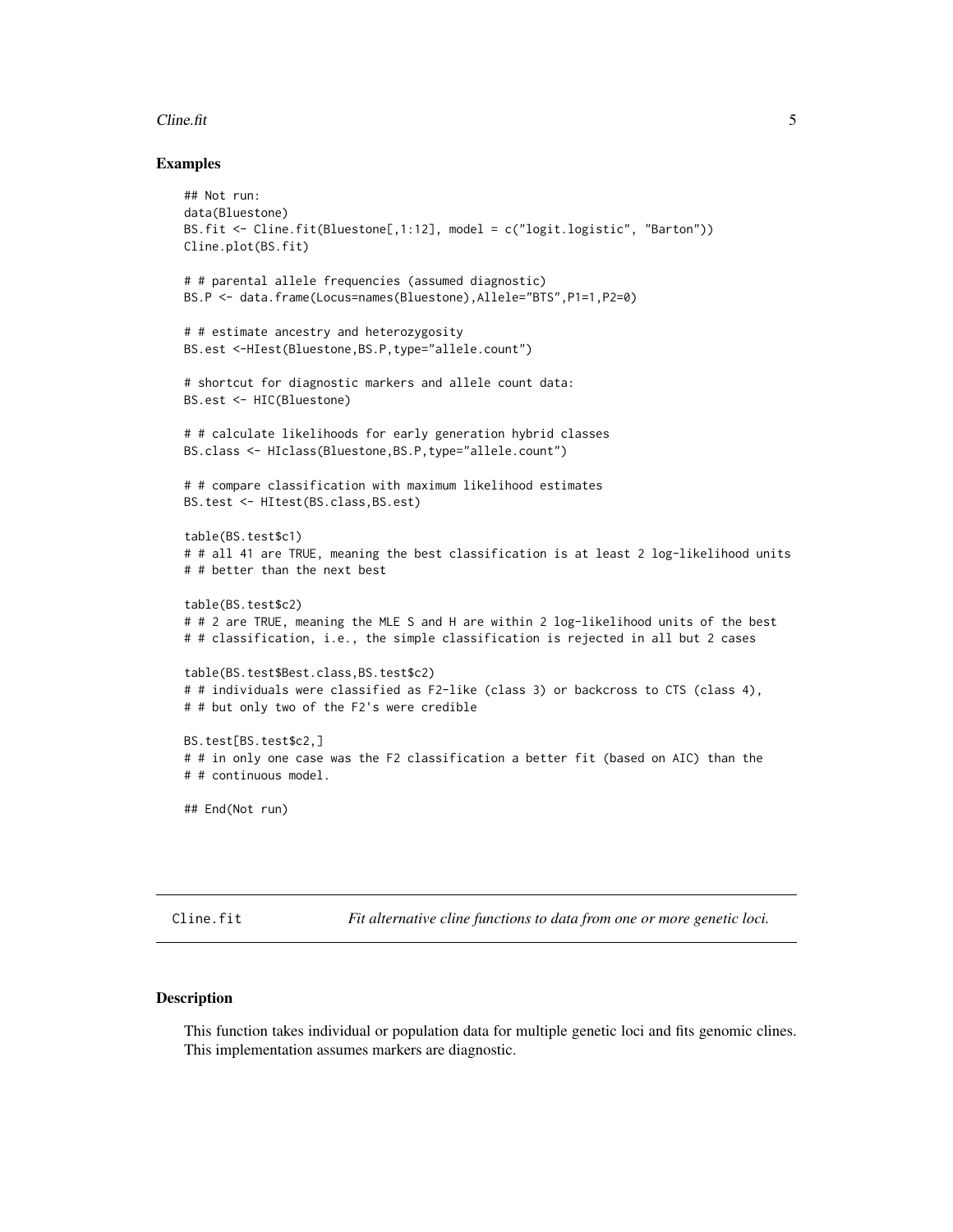# <span id="page-5-0"></span>Usage

```
Cline.fit(Data, By = NULL, S = NULL, model,
  Start = NULL, Methods = NULL, iterations = 99, SD = NULL, headstart = TRUE,
   Grid = FALSE, ploidy = 2, trim = 0, include = 1:ncol(Data))
```
# Arguments

| Data       | Data matrix of allele counts (allele diagnostic for one species desgnated 1, all<br>others 0) by individual or sample (rows) and marker (columns).                                                                                                             |
|------------|----------------------------------------------------------------------------------------------------------------------------------------------------------------------------------------------------------------------------------------------------------------|
| By         | Optional factor defining aggregation of individuals into samples (e.g., sites or<br>populations). Length must be equal to the number of rows in Data.                                                                                                          |
| S          | Optional alternative values for the genome wide hybrid index. By default, the<br>mean ancestry across all loci in Data will be used. If S is specified, the values<br>given by the user trump the default.                                                     |
| model      | Character vector specifying which models to fit. Valid choices are "multinom", "binom", "logit.logistic", "B<br>and "Richards".                                                                                                                                |
| Start      | Optional starting values for optimization. If NULL, start values at the 1:1 line are<br>provided by default.                                                                                                                                                   |
| Methods    | Optional named list of strings indicating the optimization method for each cline<br>model (logit-logistic, Barton, Beta, and Richards). Choices are "L-BFGS-B",<br>"SANN", and "mcmc". Default is Methods=list(logit.logistic="L-BFGS-B", Barton="L-BFGS-B", B |
| iterations | The number of MCMC generations to use if "mcmc" is used for any Methods.                                                                                                                                                                                       |
| SD         | Dispersion parameters for the "mcmc" and "SANN" methods. In these methods,<br>new parameter values are proposed by drawing values from normal distributions<br>centered on the current value and with standard deviations from SD.                             |
| headstart  | Logical: if TRUE and method="mcmc" or "SANN", starting values will be found<br>by first using optim with "L-BFGS-B".                                                                                                                                           |
| Grid       | Logical: if TRUE and method="mcmc" and model="Beta", starting values for<br>the Markov Chain will be found by finding the highest likelihood on a 100 x 100<br>grid made by mu <- seq(from=0.02, to=0.90, length.out=10); nu <- 2^(0:9)/10.                    |
| ploidy     | Ploidy of the data, i.e., an integer (1 or 2) to multiply the sample size (number<br>of individuals).                                                                                                                                                          |
| trim       | Optional fraction of extreme values to omit from calculation of $S$ (see mean).                                                                                                                                                                                |
| include    | Optional vector of column indices to include in calculation of $S$ - can be used to<br>omit biological outliers.                                                                                                                                               |

#### Value

A list including a named matrix for each fitted model. Each such matrix includes the parameter estimates, maximum log-likelihood, AICc, squared Mahalanobis distance D2, P-value for Mahalanobisbased outlier detection, and TRUE/FALSE declaration of whether a marker is an outlier based on a Bonferroni-adjusted critical P-value. If more than one model was fit, an additional data frame best.fit is included, giving the model with lowest AIC for each marker.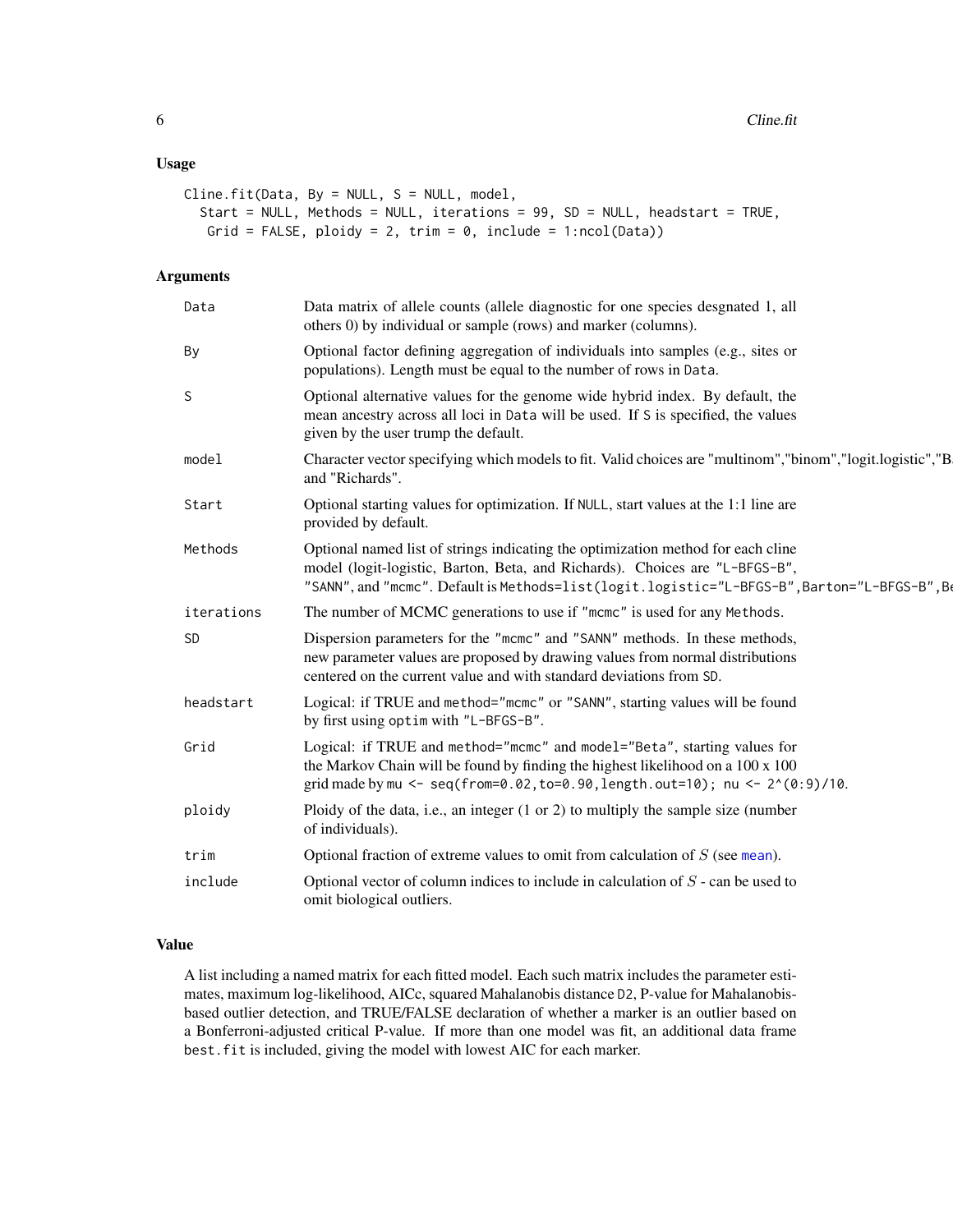#### <span id="page-6-0"></span>Cline.plot 7

## Author(s)

Benjamin M. Fitzpatrick

#### References

Fitzpatrick, B. M. 2012. Alternative forms for genomic clines. In prep

# See Also

See gcline. fn for the basic fitting function. Cline. plot provides an easy way to visualize the output of Cline.fit.

# Examples

```
data(Bluestone)
BS.fit <- Cline.fit(Bluestone[,1:12],model=c("logit.logistic","Barton"))
Cline.plot(BS.fit)
```
<span id="page-6-1"></span>

Cline.plot *Graph genomic clines fit to data*

# Description

A quick way to summarize and view the results of Cline. fit

# Usage

```
Cline.plot(cfit)
```
# Arguments

cfit An object: the output of [Cline.fit](#page-4-1).

# Details

Creates up to sixteen graphs, depending on which models are fit to the data. For each fitted model, fitted clines are graphed first. For two-parameter models, a bivariate graph of parameter estimates is plotted next (this is left blank for four-parameter models). Finally, a Q-Q plot of squared Mahalanobis distances vs. CHi-squared quantiles is graphed. Putative outlier markers are indicated in red.

# Author(s)

Benjamin M. Fitzpatrick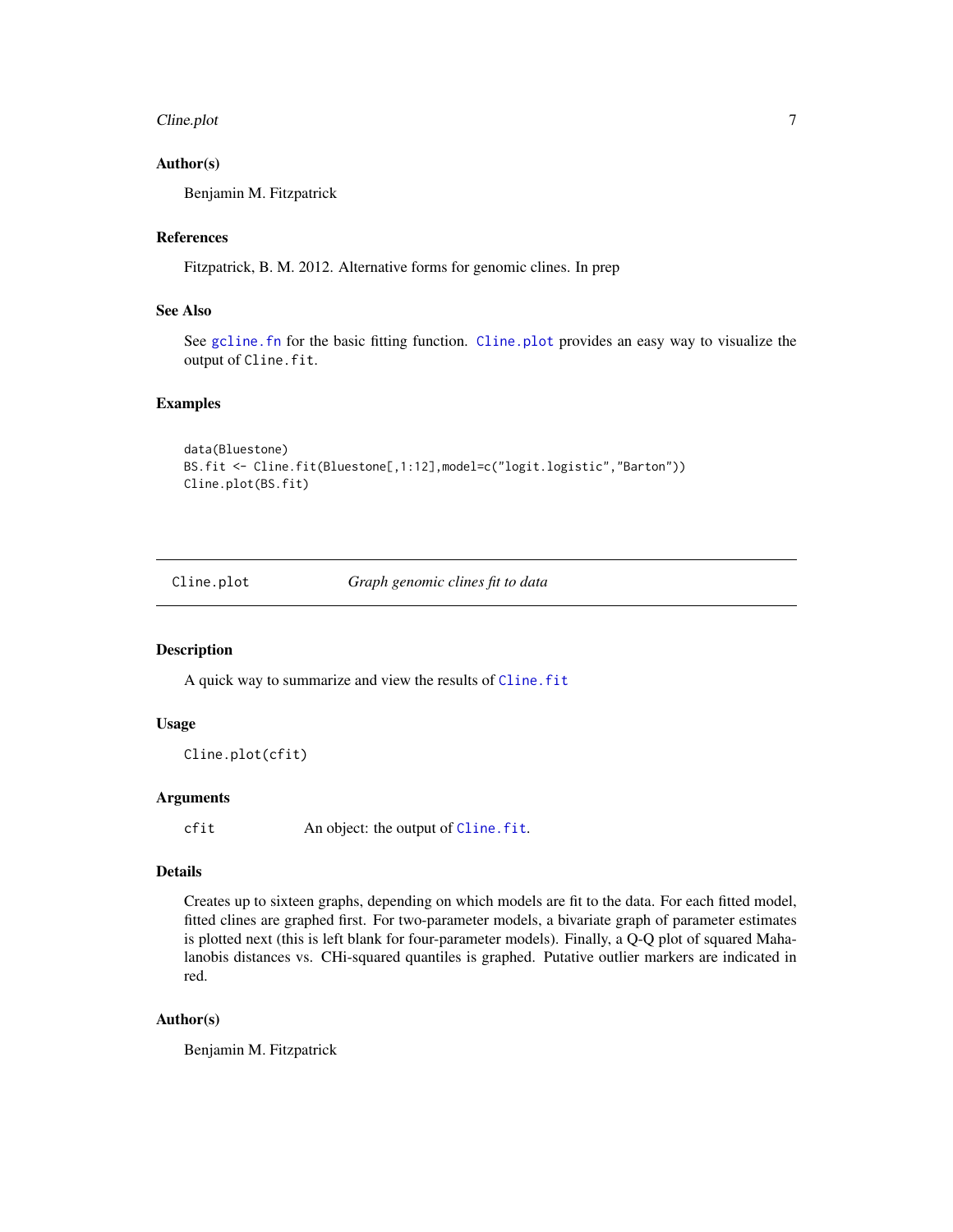#### <span id="page-7-0"></span>References

Fitzpatrick, B. M. 2012. Alternative forms for genomic clines. In prep

#### See Also

See [gcline.fn](#page-7-1) for the basic fitting function. [Cline.plot](#page-6-1) provides an easy way to visualize the output of Cline.fit.

#### Examples

```
data(Bluestone)
BS.fit <- Cline.fit(Bluestone[,1:12],model=c("logit.logistic","Barton"))
Cline.plot(BS.fit)
```
<span id="page-7-1"></span>gcline.fn *Fit a genomic cline using maximum likelihood*

# Description

Fit a genomic cline and compare it to a null expectation. Choices are logit-logistic cline, Barton cline, Beta cline, multinomial regression, binomial regression, and Richards cline. This function is used by Cline. fit to compare clines fit to a data set.

#### Usage

gcline.fn(x, n, y, start, model = "logit-logit", method = "L-BFGS-B", iterations = 99,  $SD = rep(0.01, length(start)), headstart = FALSE, Grid = TRUE)$ 

# Arguments

| $\mathsf{x}$ | A numeric vector of genome-wide mean ancestry (or any independent variable<br>on the unit interval).                                                                                                                                                                                       |
|--------------|--------------------------------------------------------------------------------------------------------------------------------------------------------------------------------------------------------------------------------------------------------------------------------------------|
| n            | A numeric vector of sample sizes for each value in x. E.g., for individual diploid<br>data, $n=2$ .                                                                                                                                                                                        |
| y            | A numeric vector containing the dependent variable: usually an allele count for<br>each x                                                                                                                                                                                                  |
| start        | A vector of starting values: u and v for the logit-logistic, $\mu$ and $\nu$ for the Beta<br>cline, a and b for the Barton cline, and $U, L, m$ , and b for the Richards cline.                                                                                                            |
| model        | Character string indicating which cline function to fit:"logit-logit", "Beta",<br>"Barton", "multinom", "logistic" or "Richards"                                                                                                                                                           |
| method       | Character string indicating which algorithm to use to find the MLE: "L-BFGS-B"<br>and "SANN" are used by the native optimization function optim, "mcmc" is a<br>Markov Chain Monte Carlo using Metropolis-Hastings sampling. If "mcmc" is<br>used, the following four items are also used. |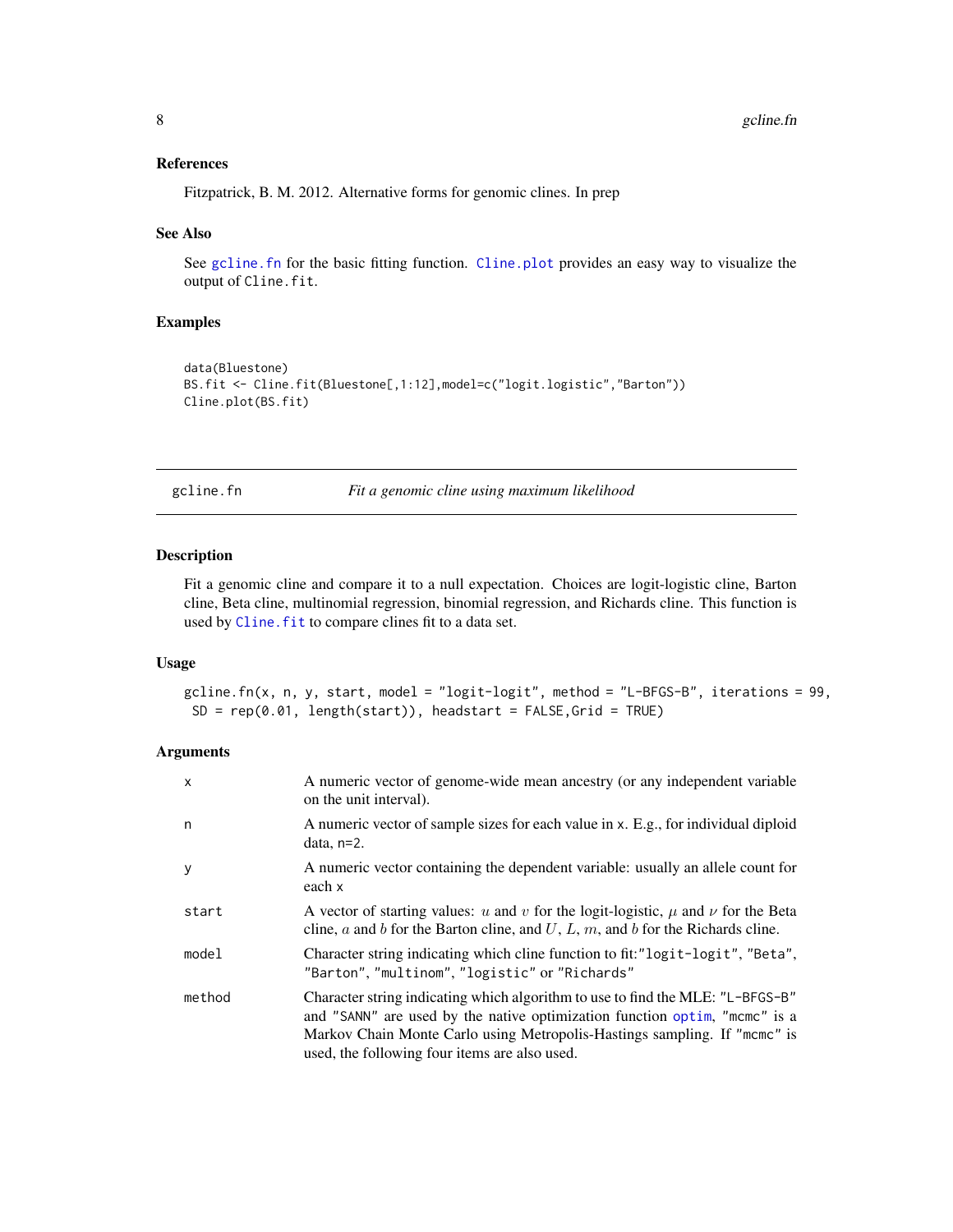#### <span id="page-8-0"></span>gcline.fn 9

| iterations | The desired number of MCMC generations. The larger this number is, the<br>greater the chance that the chain will find the maximum likelihood.                                                                                                    |
|------------|--------------------------------------------------------------------------------------------------------------------------------------------------------------------------------------------------------------------------------------------------|
| SD.        | Dispersion parameters for the "mcmc" and "SANN" methods. In these methods,<br>new parameter values are proposed by drawing values from normal distributions<br>centered on the current value and with standard deviations from SD.               |
| headstart  | Logical: if TRUE and method="mcmc" or "SANN", starting values will be found<br>by first using optim with "L-BFGS-B".                                                                                                                             |
| Grid       | Logical: if TRUE and method="mcmc" and model="Beta", starting values for<br>the Markov Chain will be found by finding the highest likelihood on a 100 x 100<br>grid made by mu <- seq(from=0.02, to=0.90, length.out=10); nu <- $2^{(0.9)}/10$ . |

# Value

| A list:     |                                                                                                                                                                                                                       |
|-------------|-----------------------------------------------------------------------------------------------------------------------------------------------------------------------------------------------------------------------|
| model       | The cline function used                                                                                                                                                                                               |
| method      | The optimization method used                                                                                                                                                                                          |
| estimates   | Maximum likelihood parameter estimates                                                                                                                                                                                |
| 1nL         | The maximum likelihood and the likelihood of the data given the naive null<br>model $E(y)=x$                                                                                                                          |
| k           | The number of fitted coefficients                                                                                                                                                                                     |
| AICc        | Akaike's information criterion with sample size correction                                                                                                                                                            |
| convergence | From optim: 0 means the algorithm thinks it did a good job, otherwise the MLE<br>may be incorrect. If mome was used, this will be the full Markov Chain, which<br>could be analyzed for convergence (e.g., see coda). |

# Author(s)

Benjamin M. Fitzpatrick

# References

Fitzpatrick, B. M. 2012. Alternative forms for genomic clines. In prep

# See Also

See Cline. fit for application to multilocus data sets and analysis of interclass heterozygosity.

# Examples

```
x \le -0.50/50 # hypothetical genomic ancestry proportions
y \leftarrow rbinom(50,2,x) # random diploid genotypes for a diagnostic marker
n=rep(2,50) # sample size is two alleles per diploid individual
```

```
gcline.fn(x=x,n=n,y=y,start=c(.5,2),model="logit-logit")
```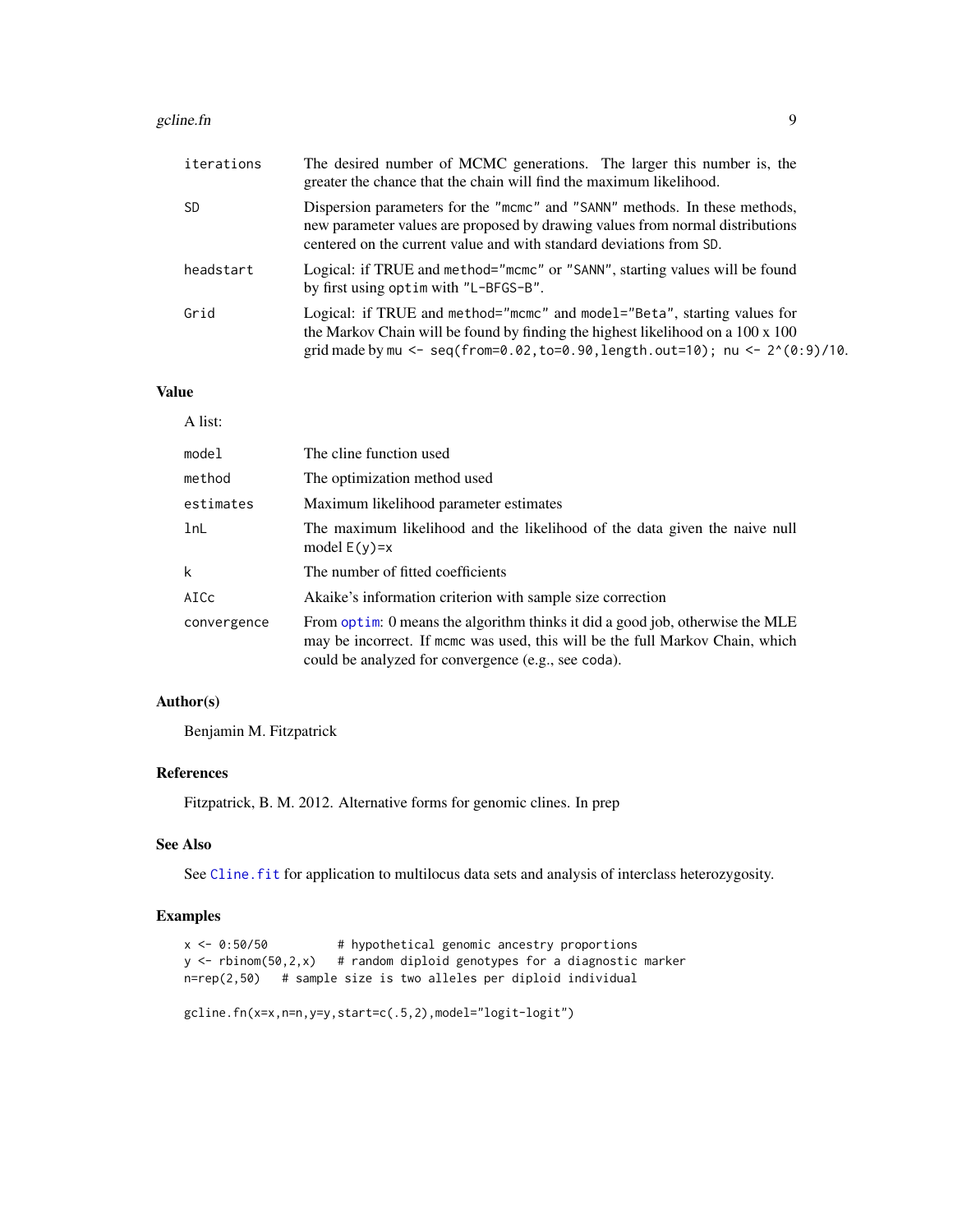## Description

For hybrid individuals genotyped with diagnostic markers (one allele fixed in each parental lineage), the ancestry index and interclass heterozygosity are calculated using closed form estimators using allele counts.

#### Usage

HIC(G)

### Arguments

G Data matrix of individual genotypes (individuals in rows, markers in columns), coded as 0, 1, or 2 for the number of alleles inherited from parental lineage 1.

#### Details

Data must be coded as allele counts and markers must be assumed diagnostic. The MLE of the ancestry index is  $S = \sum_{i=1}^{n} (x_i)/(2n)$ , where  $x_i$  is the allele count for locus i. The MLE of interclass heterozygosity is simply the observed fraction of markers that are heterozygous.

#### Value

A matrix with three named columns is returned.

|        | The ancestry index for each individual                                       |
|--------|------------------------------------------------------------------------------|
|        | The interclass heterozygosity for each individual                            |
| logLik | The log-likelihood of the joint estimate, given the data for each individual |

#### Author(s)

Ben Fitzpatrick

#### References

Fitzpatrick, B. M. 2008. Hybrid dysfunction: Population genetic and quantitative genetic perspectives. American Naturalist 171:491-198.

Fitzpatrick, B. M. 2012. Estimating ancestry and heterozygosity of hybrids using molecular markers. BMC Evolutionary Biology 12:131. http://www.biomedcentral.com/1471-2148/12/131

Lynch, M. 1991. The genetic interpretation of inbreeding depression and outbreeding depression. Evolution 45:622-629.

<span id="page-9-1"></span><span id="page-9-0"></span>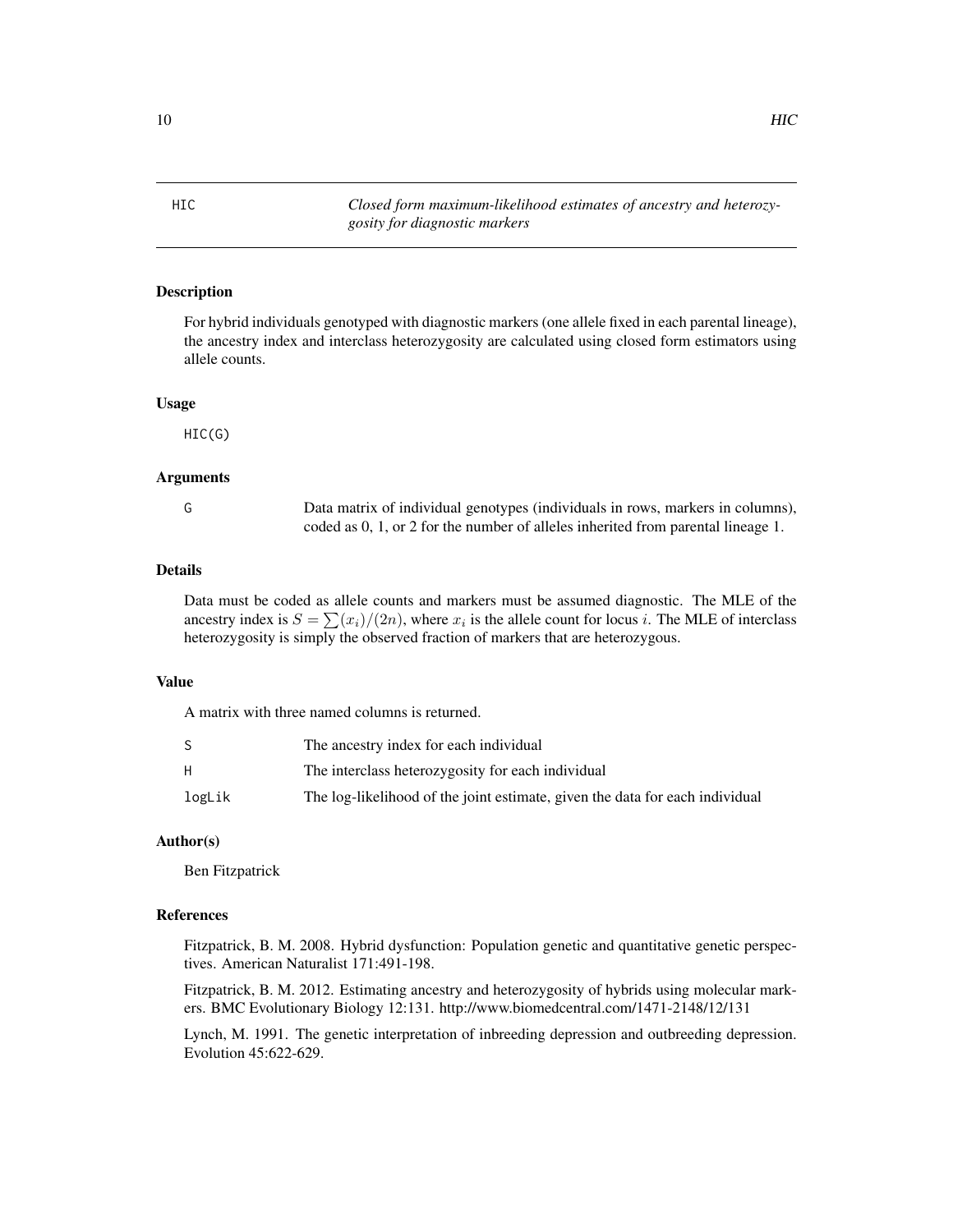#### <span id="page-10-0"></span> $HIC3$  11

# See Also

[HIest](#page-14-1) finds maximum likelihood estimates for non-diagnostic markers.

#### Examples

```
## A random set of allele counts for 10 loci and 10 individuals
G \leftarrow \text{matrix(rbinom100,2,.5)},nrow=10)
HIC(G)
```
<span id="page-10-1"></span>

| HIC3 | Closed form maximum-likelihood estimates of ancestry and heterozy- |
|------|--------------------------------------------------------------------|
|      | gosity for diagnostic markers in a three-way hybrid zone           |

# Description

For hybrids with up to three parental lineages with diagnostic molecular markers (one allele fixed in each parental lineage). The function computes genomic proportions and ancestry indices using closed form estimators.

#### Usage

HIC3(G, P)

#### Arguments

| G | A matrix or data frame of diploid genotypes. Each individual occupies two con-<br>secutive rows (one for each allele). Each marker is a column. For heterozygotes,<br>it does not matter which allele is entered first.                                                                                                                                                                                                                                                                                                                       |
|---|-----------------------------------------------------------------------------------------------------------------------------------------------------------------------------------------------------------------------------------------------------------------------------------------------------------------------------------------------------------------------------------------------------------------------------------------------------------------------------------------------------------------------------------------------|
| P | A matrix or data frame identifying which alleles are fixed in each parental lin-<br>eage. The first column stores locus identifiers and the second allele identifiers<br>(one per parental lineage). The value of the third column is 1 for each allele fixed<br>in the first parental lineage, and 0 otherwise. The value of the fourth column is<br>1 for each allele fixed in the second parental lineage, and 0 otherwise. The value<br>of the fifth column is 1 for each allele fixed in the third parental lineage, and 0<br>otherwise. |

#### Value

A matrix with 10 named columns for each individual

- p11 Proportion of markers homozygous for lineage 1 alleles
- p22 Proportion of markers homozygous for lineage 2 alleles
- p33 Proportion of markers homozygous for lineage 3 alleles
- p12 Proportion of markers heterozygous for lineage 1 and 2 alleles
- p13 Proportion of markers heterozygous for lineage 1 and 3 alleles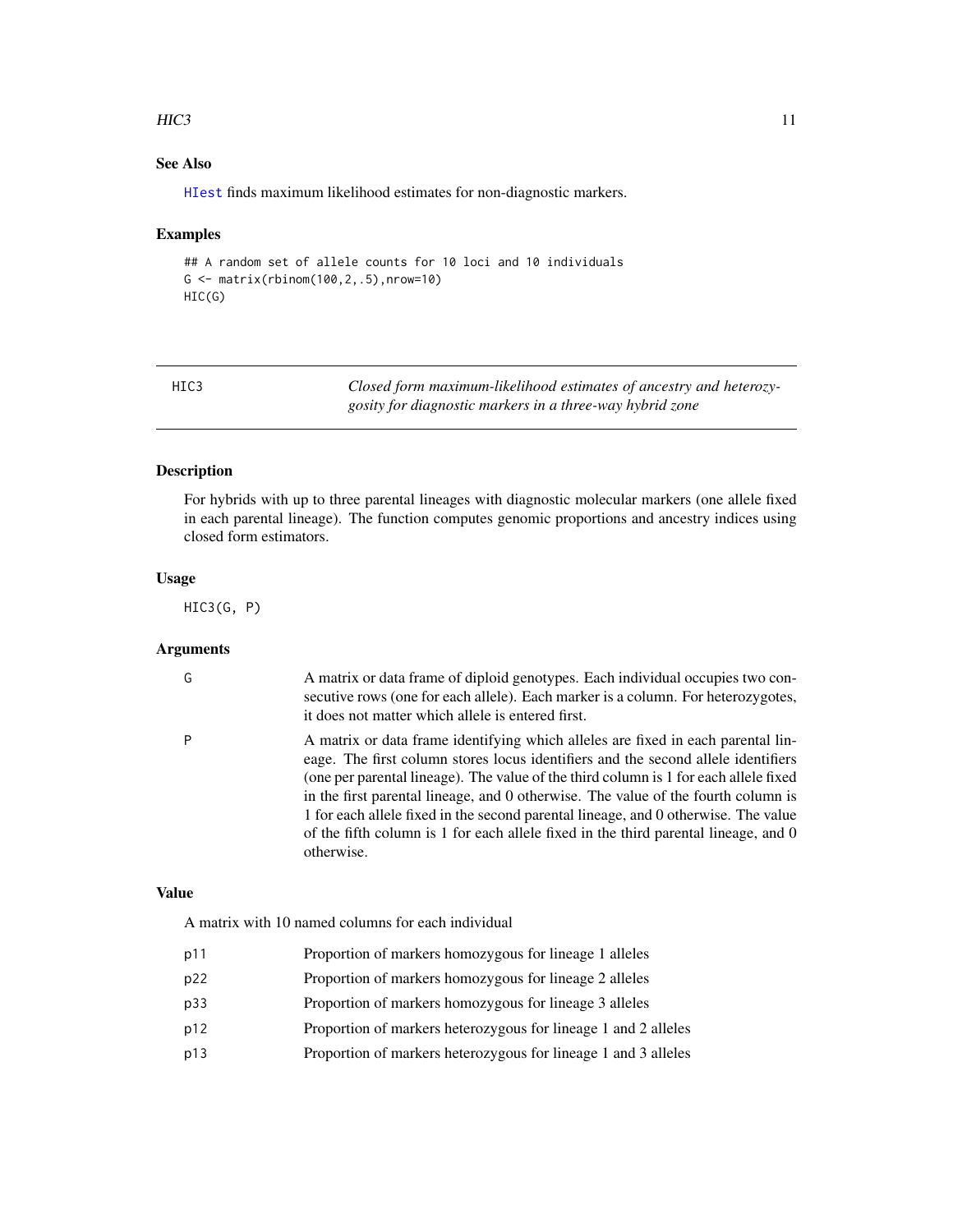<span id="page-11-0"></span>

| p23            | Proportion of markers heterozygous for lineage 2 and 3 alleles                  |
|----------------|---------------------------------------------------------------------------------|
| S1             | Lineage 1 ancestry index: proportion of alleles derived from parental lineage 1 |
| S2             | Lineage 2 ancestry index: proportion of alleles derived from parental lineage 2 |
| S <sub>3</sub> | Lineage 3 ancestry index: proportion of alleles derived from parental lineage 3 |
| logLik         | log-likelihood of the genomic proportions given the individual marker data      |

#### Author(s)

Ben Fitzpatrick

#### References

Fitzpatrick, B. M. 2012. Estimating ancestry and heterozygosity of hybrids using molecular markers. BMC Evolutionary Biology 12:131. http://www.biomedcentral.com/1471-2148/12/131

#### See Also

[threeway](#page-34-1) finds maximum likelihood estimates for non-diagnostic marker data. [thirdclass](#page-31-1) and [HItest3](#page-24-1) evaluate simple classification of three-way hybrids into parental, F1, F2, and backcross cat-egories. For conventional two-way hybrid zone analyses, see [HIC,](#page-9-1) [HIest,](#page-14-1) link{HIclass}, link{HItest}.

# Examples

```
## all possible 2-way crosses after 2 generations
G \leftarrow \text{rbind}(rep(1,12),rep(1,12), # parental 1
rep(2,12), rep(2,12), # parental 2<br>rep(3,12),rep(3,12), # parental 3
rep(3,12), rep(3,12), # parental rep(1,12), rep(2,12), # 1 x 2 F1
rep(1,12),rep(2,12), # 1 x 2 F1<br>rep(1:2,each=6),rep(1:2,6), # 1 x 2 F2
rep(1:2, each=6), rep(1:2, 6),
rep(1,12),rep(1:2,6), \qquad \qquad # 1 \times 1 \times 2 \text{ BC}<br>rep(2,12),rep(1:2,6), \qquad \qquad # 1 \times 2 \times 2 \text{ BC}rep(2,12),rep(1:2,6), # 1 x 2 x 2<br>rep(1,12),rep(3,12), # 1 x 3 F1
rep(1,12), rep(3,12),
rep(c(1,3), each=6), rep(c(1,3),6), # 1 x 3 F2rep(1,12), rep(c(1,3),6), # 1 x 1 x 3 BC
rep(3,12), rep(c(1,3),6), # 1 x 3 x 3 BC
rep(2,12),rep(3,12), # 2 x 3 F1
rep(2:3,each=6),rep(2:3,6), # 2 x 3 F2
rep(3,12),rep(2:3,6), # 2 x 3 x 3 BC
rep(2,12),rep(2:3,6) # 2 x 2 x 3 BC
)
```
 $P \leq -$  data.frame(Locus=rep(1:12,each=3),allele=rep(1:3,12), $P1 = rep(c(1,0,0),12)$ , P2=rep(c(0,1,0),12),P3=rep(c(0,0,1),12))

HIC3(G,P)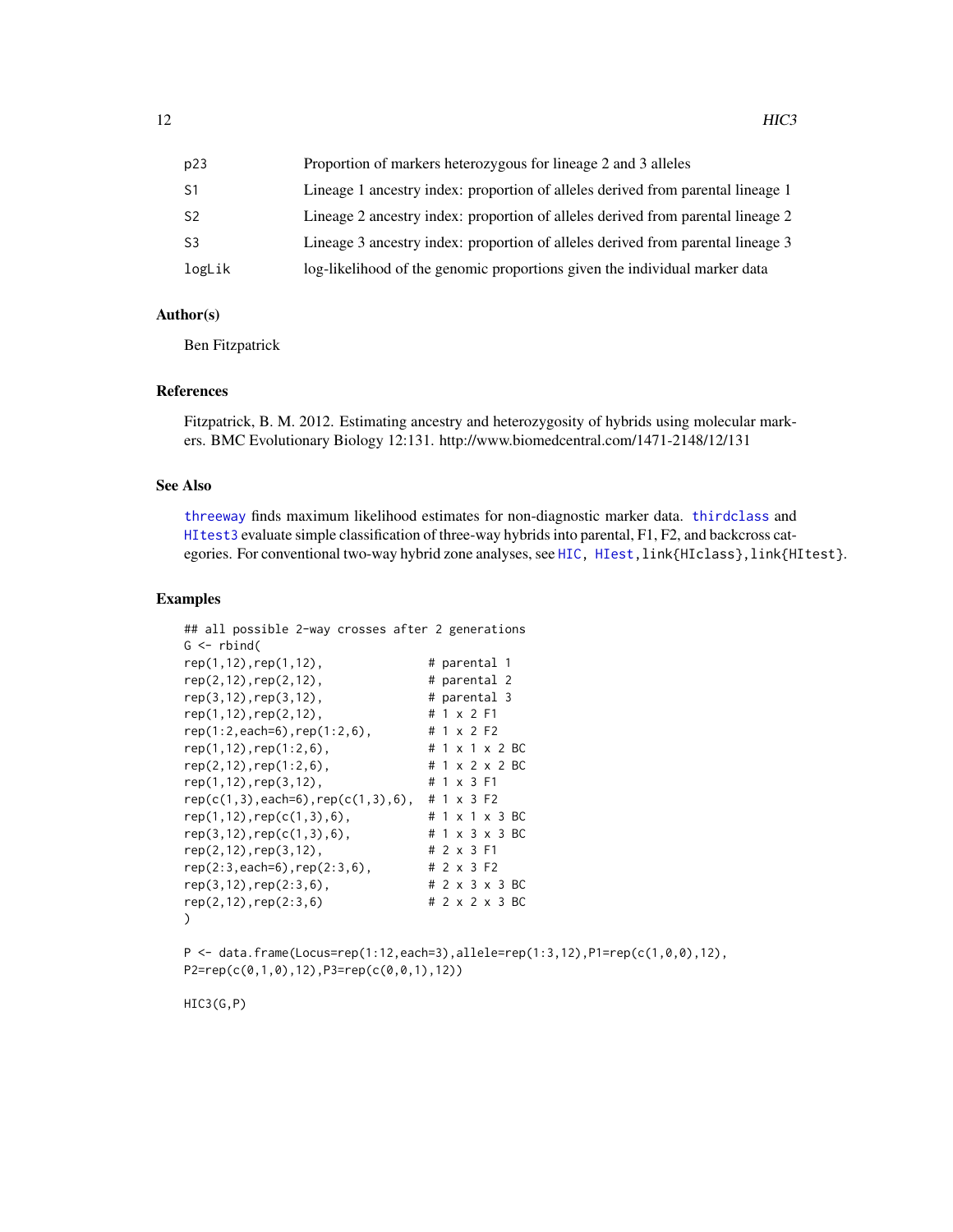<span id="page-12-1"></span><span id="page-12-0"></span>

# Description

HIclass uses genetic marker data and parental allele frequencies to calculate the likelihoods for each of the six diploid genotype classes possible in the first two generations of admixture (each parental, F1, F2, and each backcross)

# Usage

HIclass(G, P, type)

# Arguments

| G    | A matrix or data frame of genetic marker data. Each column is a locus. For<br>type="dominant" or type="allele.count", there should be one row per in-<br>dividual. For type="codominant", each individual is to be represented in con-<br>secutive rows (one for each allele).                                                                                                                                          |
|------|-------------------------------------------------------------------------------------------------------------------------------------------------------------------------------------------------------------------------------------------------------------------------------------------------------------------------------------------------------------------------------------------------------------------------|
| P    | A matrix or data frame with the following columns (order is important!): Locus<br>mame, Allele name, P1 allele frequency, P2 allele frequency. For type="dominant"<br>or type="allele.count", there should be one row per locus, giving the fre-<br>quencies of the dominant or "1" allele. For type="codominant" there should<br>be a separate row for each allele AND the Allele names should match the data<br>in G. |
| type | A string representing the data type. The options are "codominant", "dominant",<br>and "allele.count".                                                                                                                                                                                                                                                                                                                   |

# Details

Classification should be used only for systems for which two generations of admixture are credible. [HIest](#page-14-1) can be used to find the joint maximum likelihood estimates of ancestry (S) and interclass heterozygosity (H), which offer a more nuanced summary of hybrid genotypes.

#### Value

A data frame with the following columns (one row per individual)

| log-likelihood for genotype class expected for F1 hybrids ( $P = 0.5$ , $H = 1$ )<br>log-likelihood for genotype class expected for F2 hybrids ( $P = 0.5$ , $H = 0.5$ )<br>$0.25, H = 0.5$<br>$0.75, H = 0.5$<br>log-likelihood for genotype class expected for pure parental P1 ( $P = 1$ , $H = 0$ ) | class100 | log-likelihood for genotype class expected for pure parental P2 ( $P = 0$ , $H = 0$ ) |
|---------------------------------------------------------------------------------------------------------------------------------------------------------------------------------------------------------------------------------------------------------------------------------------------------------|----------|---------------------------------------------------------------------------------------|
|                                                                                                                                                                                                                                                                                                         | class010 |                                                                                       |
|                                                                                                                                                                                                                                                                                                         | class121 |                                                                                       |
|                                                                                                                                                                                                                                                                                                         | class110 | log-likelihood for genotype class expected for backcrosses to parental 2 ( $P =$      |
|                                                                                                                                                                                                                                                                                                         | class011 | log-likelihood for genotype class expected for backcrosses to parental 1 ( $P =$      |
|                                                                                                                                                                                                                                                                                                         | class001 |                                                                                       |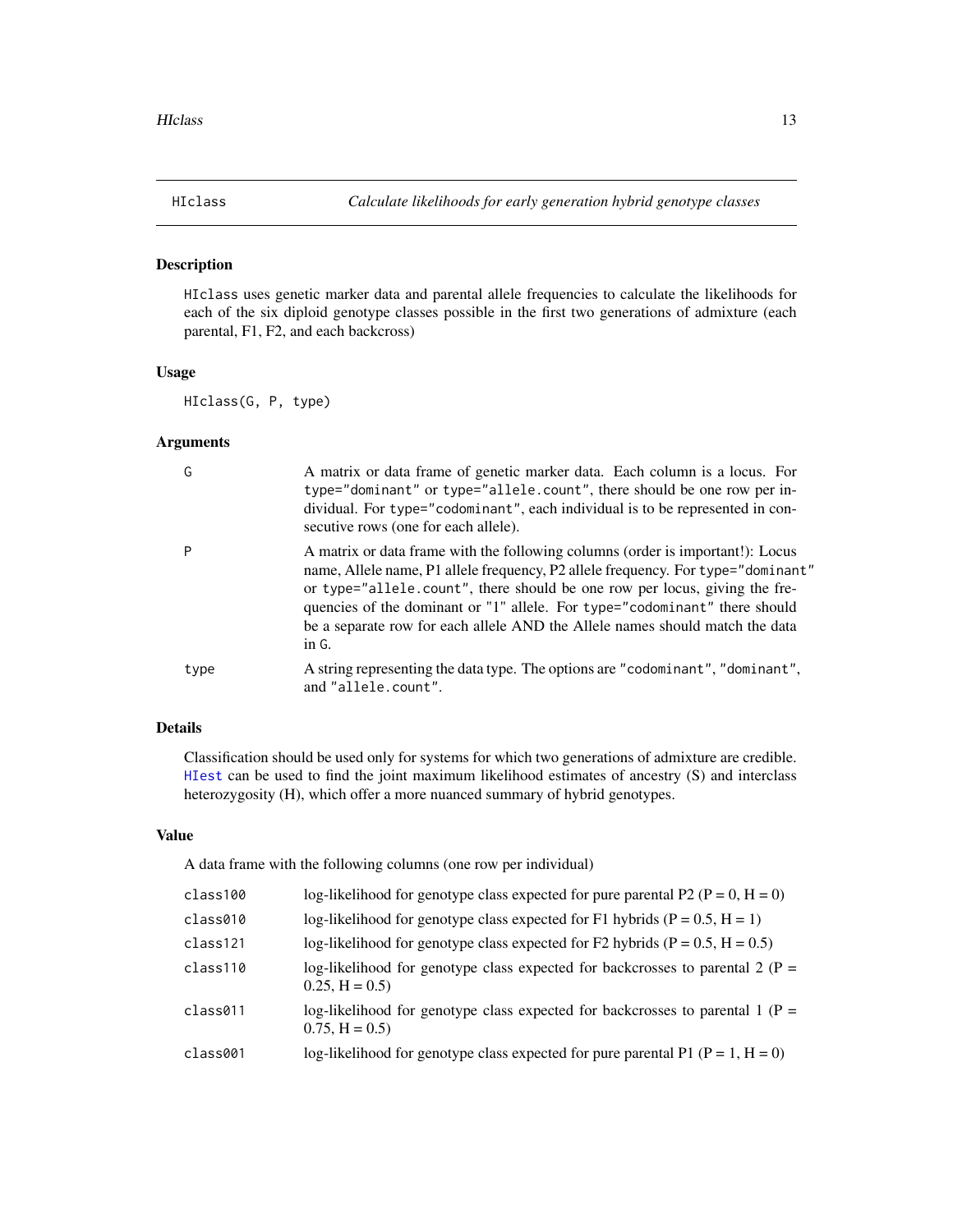<span id="page-13-0"></span>

| Best | The class with the highest likelihood of the six                                    |
|------|-------------------------------------------------------------------------------------|
| LLD  | The difference in log-likelihood between the best and second-best fit class. This   |
|      | can be used as a criterion for deciding whether the best fit class is enough better |
|      | to reject the alternatives.                                                         |

#### Author(s)

Ben Fitzpatrick

#### References

Fitzpatrick, B. M. 2008. Hybrid dysfunction: Population genetic and quantitative genetic perspectives. American Naturalist 171:491-198.

Fitzpatrick, B. M. 2012. Estimating ancestry and heterozygosity of hybrids using molecular markers. BMC Evolutionary Biology 12:131. http://www.biomedcentral.com/1471-2148/12/131

Lynch, M. 1991. The genetic interpretation of inbreeding depression and outbreeding depression. Evolution 45:622-629.

#### See Also

[HIest](#page-14-1) for maximum likelihood estimation of S and H, [HIsurf](#page-19-1) for a likelihood surface, [HItest](#page-21-1) to compare the classification to the maximum likelihood, [HILL](#page-17-1) for the basic likelihood function.

#### Examples

```
data(Bluestone)
Bluestone <- replace(Bluestone,is.na(Bluestone),-9)
# parental allele frequencies (assumed diagnostic)
BS.P <- data.frame(Locus=names(Bluestone),Allele="BTS",P1=1,P2=0)
# estimate ancestry and heterozygosity
# BS.est <-HIest(Bluestone,BS.P,type="allele.count")
# shortcut for diagnostic markers
BS.est <- HIC(Bluestone)
# calculate likelihoods for early generation hybrid classes
BS.class <- HIclass(Bluestone,BS.P,type="allele.count")
# compare classification with maximum likelihood estimates
BS.test <- HItest(BS.class, BS.est, thresholds=c(2,2))
table(BS.test$c1)
# all 41 are TRUE, meaning the best classification is at least 2 log-likelihood units
# better than the next best
table(BS.test$c2)
# 2 are TRUE, meaning the MLE S and H are within 2 log-likelihood units of the best
# classification, i.e., the simple classification is rejected in all but 2 cases
table(BS.test$Best.class,BS.test$c2)
```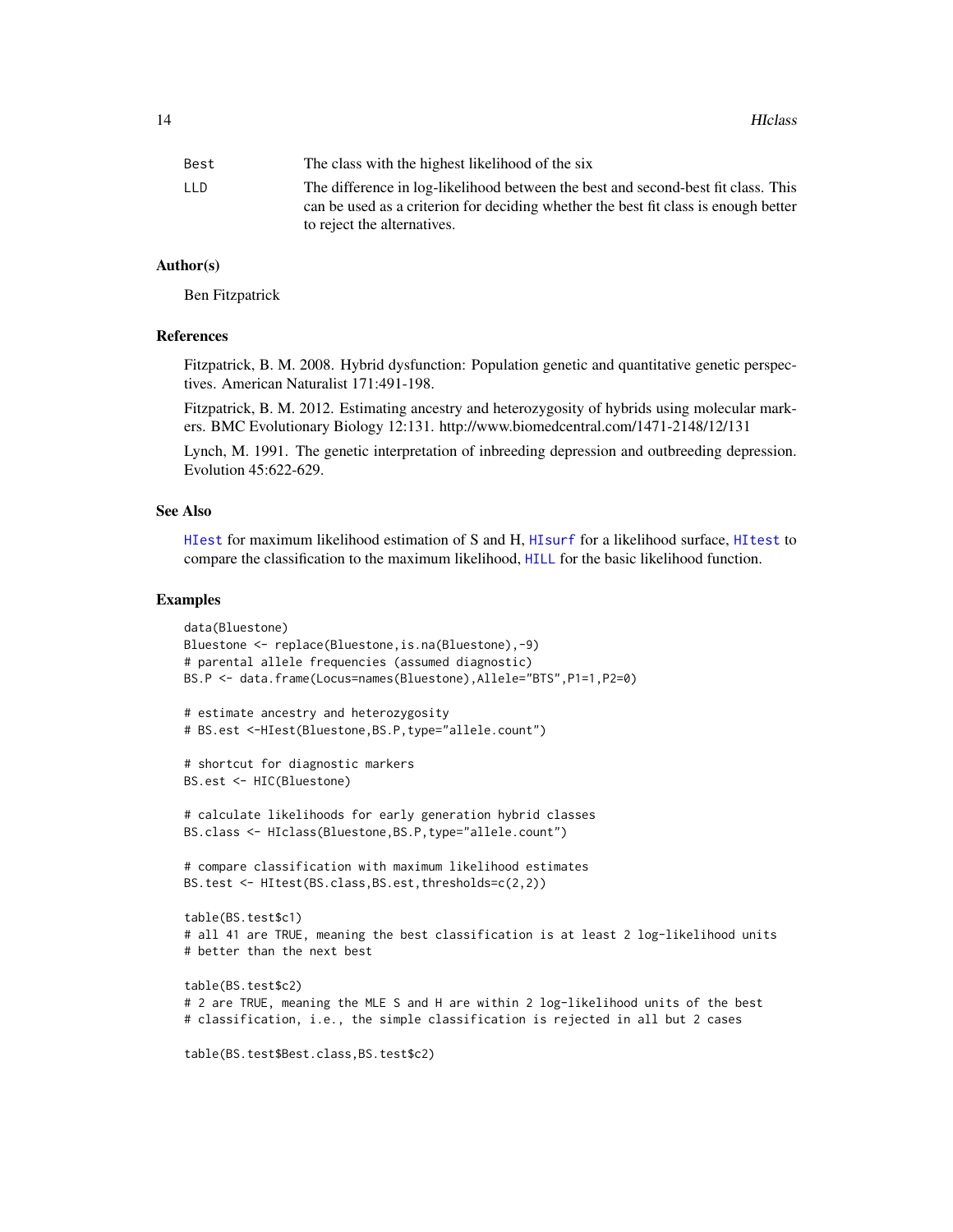#### <span id="page-14-0"></span>Hest 15

```
# individuals were classified as F2-like (class 3) or backcross to CTS (class 4),
# but only two of the F2's were credible
BS.test[BS.test$c2,]
# in only one case was the F2 classification a better fit (based on AIC) than the
# continuous model.
# equivalent to the AIC criterion:
BS.test <- HItest(BS.class,BS.est,thresholds=c(2,1))
```
<span id="page-14-1"></span>HIest *Find the joint maximum likelihood estimates of ancestry and interclass heterozygosity in a sample of hybrids.*

#### Description

HIest provides approaches to find maximum likelihood estimates of S and H, using the likelihood functions described by Fitzpatrick (2012).

#### Usage

```
HIest(G, P, type, method = "SANN", iterations = 1000, Cscale = NULL, surf = FALSE,
startgrid = 99, start = c(.5,.5), control = list(fnscale = -1, maxit = iterations))
```
#### Arguments

| G          | A matrix or data frame of genetic marker data. Each column is a locus. For<br>type="dominant" or type="allele.count", there should be one row per in-<br>dividual. For type="codominant", each individual is to be represented in con-<br>secutive rows (one for each allele).                                                                                                                                          |
|------------|-------------------------------------------------------------------------------------------------------------------------------------------------------------------------------------------------------------------------------------------------------------------------------------------------------------------------------------------------------------------------------------------------------------------------|
| P          | A matrix or data frame with the following columns (order is important!): Locus<br>name, Allele name, P1 allele frequency, P2 allele frequency. For type="dominant"<br>or type="allele.count", there should be one row per locus, giving the fre-<br>quencies of the dominant or "1" allele. For type="codominant" there should<br>be a separate row for each allele AND the Allele names should match the data<br>in G. |
| type       | A string representing the data type. The options are "codominant", "dominant",<br>and "allele.count".                                                                                                                                                                                                                                                                                                                   |
| method     | Optimization method to search for maximum likelihood estimates of ancestry<br>and heterozygosity. Alternatives are "SANN", "L-BFGS-B", "surf", and "mcmc".<br>See details.                                                                                                                                                                                                                                              |
| iterations | The desired number of MCMC steps to perform when method="mcmc" or "SANN".                                                                                                                                                                                                                                                                                                                                               |
| Cscale     | An integer, controlling the the proposal distribution for method $=$ "SANN" or<br>"mcmc". The default value is 100. Smaller values will cause the algorithm to<br>search more broadly, but could make the search inefficient. See details.                                                                                                                                                                              |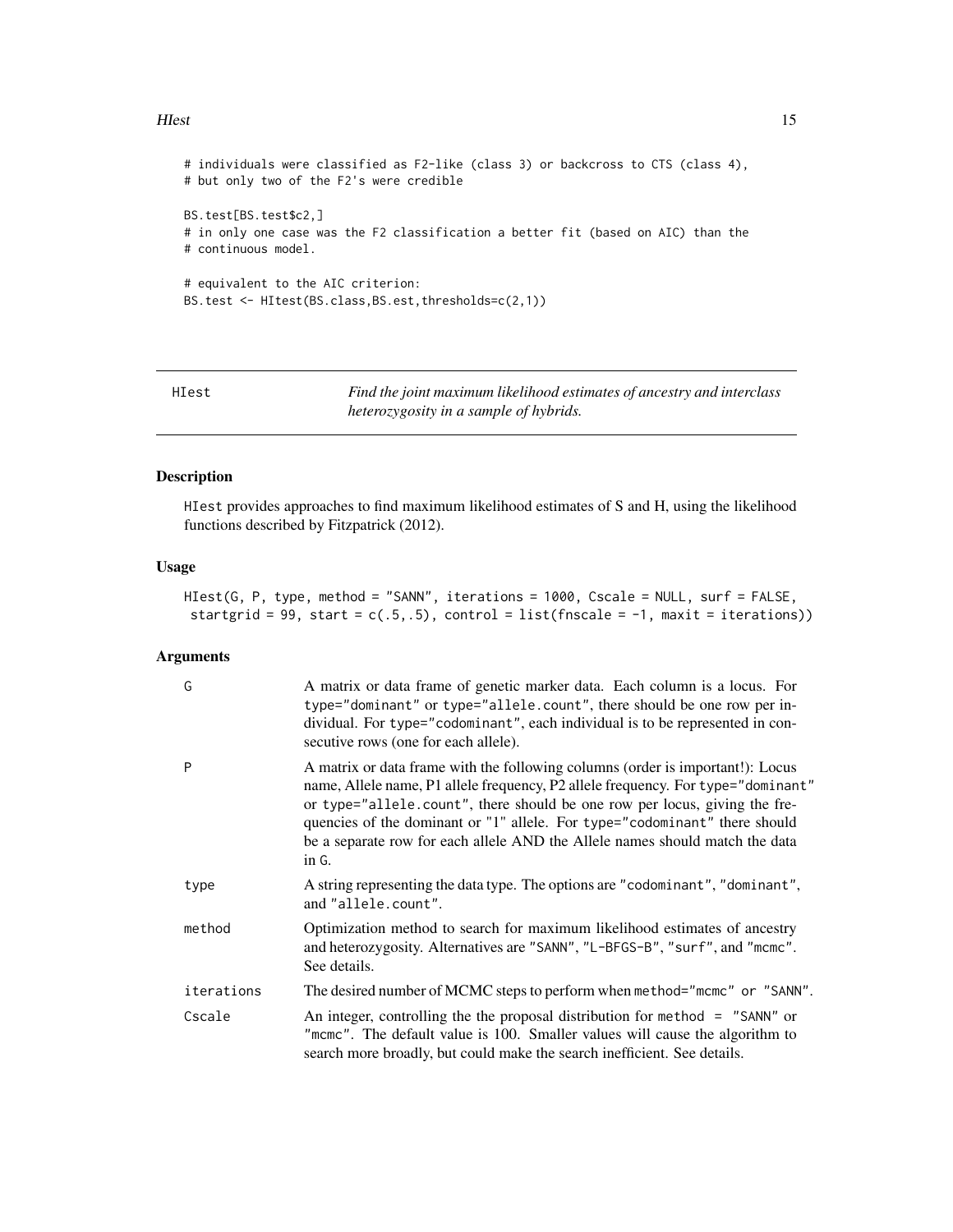<span id="page-15-0"></span>

| surf      | Logical: Should the function find starting values by evaluating likelihoods on a<br>grid?                                                                                             |
|-----------|---------------------------------------------------------------------------------------------------------------------------------------------------------------------------------------|
| startgrid | Integer. This controls the size of the grid for method="surf". It is the same as<br>the argument size in the function HI surf.                                                        |
| start     | A vector including the starting values of S and H.                                                                                                                                    |
| control   | A list of options to be passed to control in the optim function. Whatever else<br>is chosen, be sure fnscale is negative to make optim search for a maximum<br>rather than a minimum. |

#### Details

Given two ancestral species or parental populations (P1 and P2), the ancestry index (S) is the proportion of an individual's alleles descending from alleles in the P1 population and the interclass heterozygosity (H) is the proportion of an individual's loci that have one allele from each ancestral population (Lynch 1991). The likelihood functions are described in Fitzpatrick (2012). The likelihood functions take advantage of the correspondence between ancestry and heterozygosity and the genomic proportions:  $p_{11}$  = proportion of one's genome that is homozygous for alleles inherited from parental lineage 1,  $p_{12} = H$  = proportion one's genome that is heterozygous for alleles inhertied from each parental lineage, and  $p_{22}$  = proportion of one's genome that is homozygous for alleles inherited from parental lineage 2.

Currently, the function provides four methods for searching the likelihood surface. method = "SANN" is probably the best; it uses the general purpose optimization function [optim](#page-0-0) with its simulated annealing algorithm. For this estimation problem, a custom proposal function is passed to the option gr. This proposal function draws new genomic proportions  $(p_{11}, p_{12}, p_{22})$  from a three dimensional Dirichlet distribution centered on the old genomic proportions. The concentration of the proposal distribution is controlled by Cscale; the larger this value, the more the proposal distribution is concentrated near the current state.

method = "mcmc" uses a Markov-Chain Monte Carlo with Metropolis-Hastings sampling to explore the likelihood surface. It also uses the Dirichlet proposal distribution, and could be useful (with some modification of the code) for generating posterior distributions. method = "SANN" is probaby superior for simply finding the MLE.

method = "L-BFGS-B" also uses [optim](#page-0-0), but with a quasi-Newton likelihood search algorithm to look for the maximum likelihood. This method is relatively fast, but it can miss the MLE if it is near the edge of the sample space.

"surf", finds all likelihoods on a grid defined by startgrid and chooses the maximum. This is not going to find the MLE unless the MLE happens to be one of the grid points. However, using the option surf = TRUE with the SANN or mcmc methods can improve efficiency by initiating the search at the grid point nearest the MLE.

#### Value

A data frame with one row for each individual and three columns:

|        | The maximim likelihood estimate of the ancestry index            |
|--------|------------------------------------------------------------------|
| H      | The maximum likelihood estimate of the interclass heterozygosity |
| logLik | The maximum log-likelihood                                       |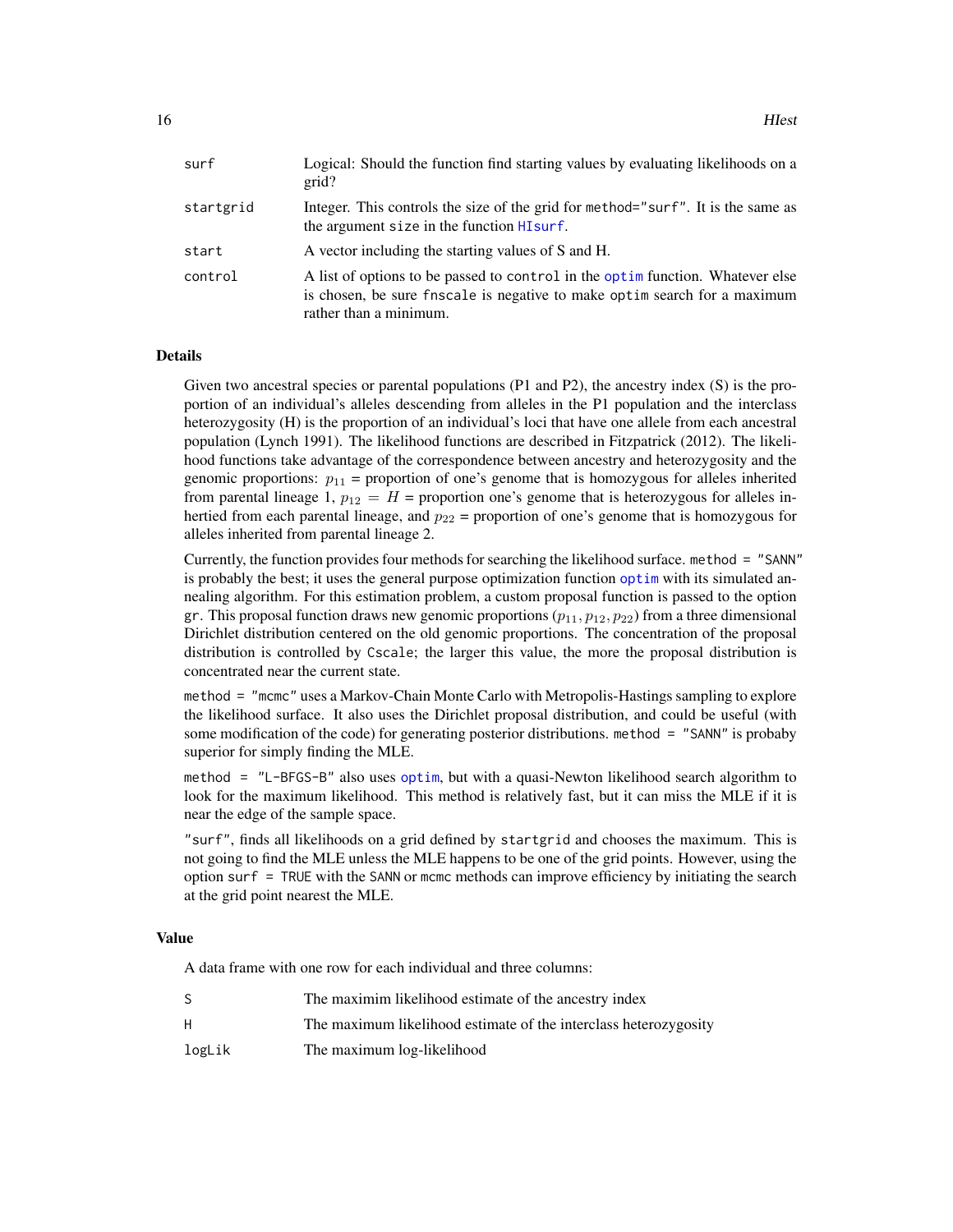<span id="page-16-0"></span>HIest 17

#### Author(s)

Ben Fitzpatrick

#### References

Fitzpatrick, B. M. 2008. Hybrid dysfunction: Population genetic and quantitative genetic perspectives. American Naturalist 171:491-198.

Fitzpatrick, B. M. 2012. Estimating ancestry and heterozygosity of hybrids using molecular markers. BMC Evolutionary Biology 12:131. http://www.biomedcentral.com/1471-2148/12/131

Fitzpatrick, B. M., J. R. Johnson, D. K. Kump, H. B. Shaffer, J. J. Smith, and S. R. Voss. 2009. Rapid fixation of non-native alleles revealed by genome-wide SNP analysis of hybrid tiger salamanders. BMC Evolutionary Biology 9:176. http://www.biomedcentral.com/1471-2148/9/176

Lynch, M. 1991. The genetic interpretation of inbreeding depression and outbreeding depression. Evolution 45:622-629.

# See Also

[HIsurf](#page-19-1) for a likelihood surface, [HIclass](#page-12-1) for likelihoods of early generation hybrid classes, [HItest](#page-21-1) to compare the classification to the maximum likelihood, [HILL](#page-17-1) for the basic likelihood function.

#### Examples

```
##-- A random codominant data set of 5 individuals and 5 markers with three alleles each
L < -10P <- data.frame(Locus=rep(1:L,each=3),Allele=rep(1:3,L),
P1=as.vector(rmultinom(L,10,c(.7,.2,.1)))/10,
P2=as.vector(rmultinom(L,10,c(.1,.2,.7)))/10)
G <- matrix(nrow=10,ncol=L)
for(i in 1:L){
G[, i] \leq \text{sample}(c(1, 2, 3), size=10, replace=TRUE, probe=rowMeans(P[P$Locus==i, 3:4]))}
HI.cod <- HIest(G,P,type="codominant",iterations=99,surf=TRUE,startgrid=20)
# this is unlikely to converge on the MLE: increase iterations and/r startgrid.
# # optional plot
# plot(c(\emptyset, .5, 1, \emptyset), c(\emptyset, 1, \emptyset, \emptyset), type="1", xlabelexpression(italic(S)),# ylab=expression(italic(H[I])),lwd=2,cex.lab=1.5,cex.axis=1.5,bty="n")
# points(HI.cod$S,HI.cod$H,cex=1.5,lwd=2)
# axis(1,labels=FALSE,lwd=2);axis(2,labels=FALSE,lwd=2)
# # other examples
# ##-- Make it into allele count data (count "3" alleles)
# P.c <- P[seq(from=3,to=dim(P)[2],by=3),]
# G.c <- matrix(nrow=5,ncol=L)
# for(i in 1:5){
# G.c[i, ] \leftarrow colSums(G[c(i*2-1,i*2), ] == 3)# }
```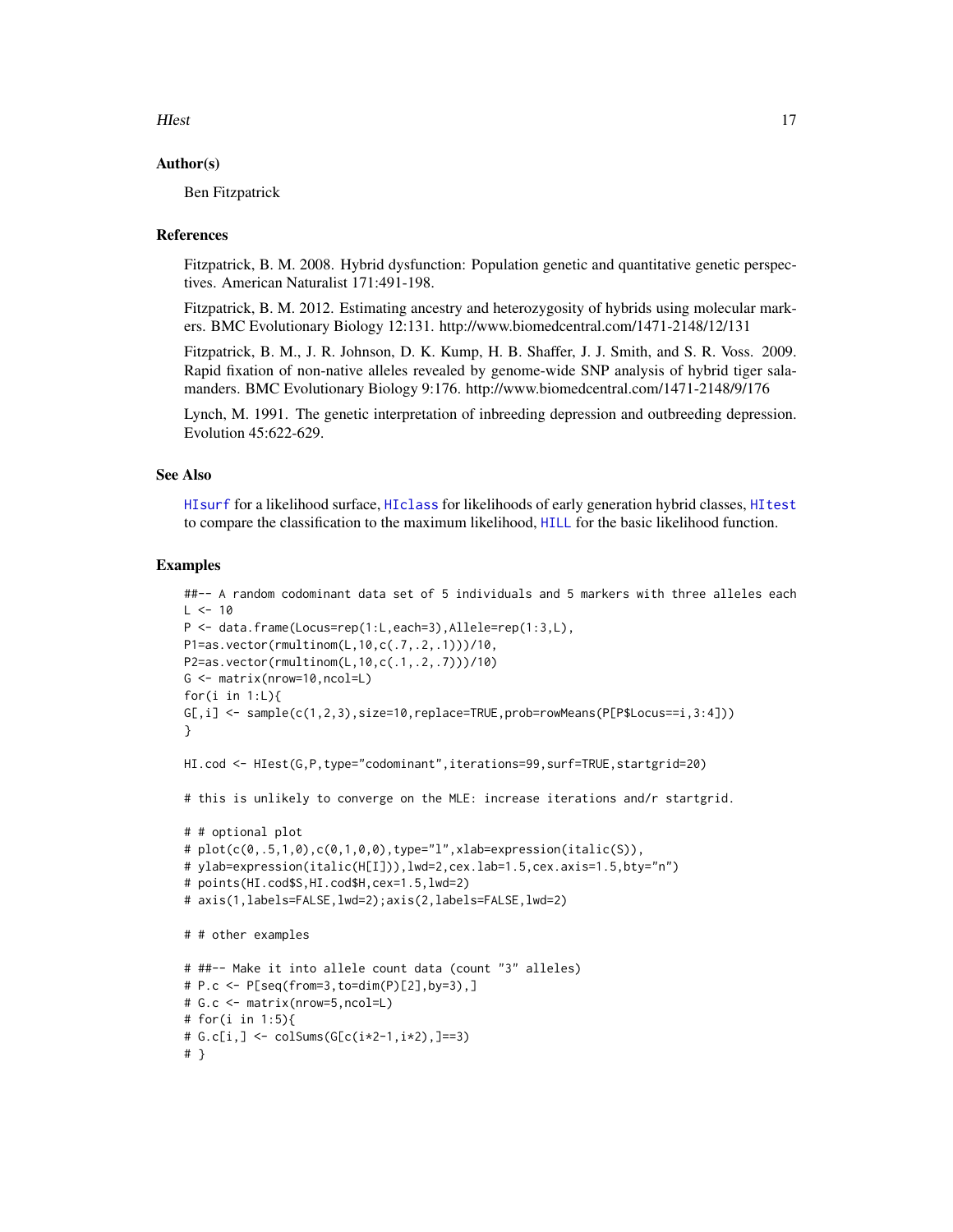```
# HI.ac <- HIest(G.c,P.c,type="allele.count",iterations=500,surf=TRUE,startgrid=50)
# ##-- Make it into dominant data where allele 3 is dominant
# G.d <- replace(G.c,G.c==2,1)
# HI.dom <- HIest(G.d,P.c,type="dominant",iterations=500,surf=TRUE,startgrid=50)
# ## -- A real dataset (Fitzpatrick et al. 2009)
# data(Bluestone)
# Bluestone <- replace(Bluestone,is.na(Bluestone),-9)
# # parental allele frequencies (assumed diagnostic)
# BS.P <- data.frame(Locus=names(Bluestone),Allele="BTS",P1=1,P2=0)
# # estimate ancestry and heterozygosity
# # BS.est <-HIest(Bluestone,BS.P,type="allele.count")
# ## shortcut for diagnostic markers
# BS.est <- HIC(Bluestone)
# # calculate likelihoods for early generation hybrid classes
# BS.class <- HIclass(Bluestone,BS.P,type="allele.count")
# # compare classification with maximum likelihood estimates
# BS.test <- HItest(BS.class,BS.est)
# table(BS.test$c1)
# # all 41 are TRUE, meaning the best classification is at least 2 log-likelihood units
# # better than the next best
# table(BS.test$c2)
# # 2 are TRUE, meaning the MLE S and H are within 2 log-likelihood units of the best
# # classification, i.e., the simple classification is rejected in all but 2 cases
# table(BS.test$Best.class,BS.test$c2)
# # individuals were classified as F2-like (class 3) or backcross to CTS (class 4), but
# # only two of the F2's were credible
# BS.test[BS.test$c2,]
# # in only one case was the F2 classification a better fit (based on AIC) than the
# # continuous model.
```
<span id="page-17-1"></span>HILL *Hybrid Index Log Likelihood*

#### Description

HILL calulates the log-likelihood of a hybrid genotype given parental allele frequencies, an ancestry index (S), and interclass heterozygosity (H). This function is used by [HIest](#page-14-1) and [HIclass](#page-12-1) for data analysis.

<span id="page-17-0"></span>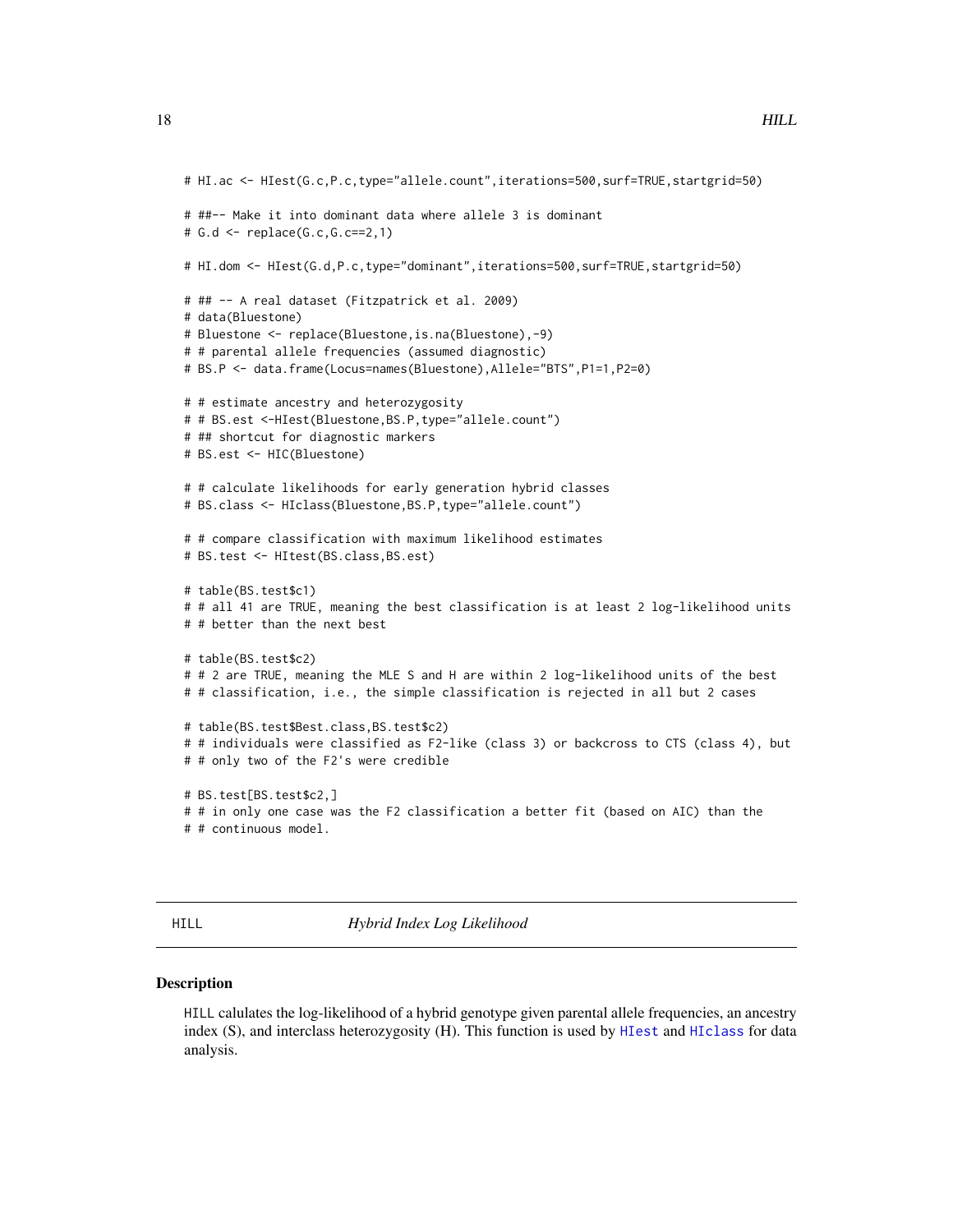#### $HILL$  19

# Usage

 $HILL(par = c(S, H), G, P, type)$ 

#### Arguments

| par  | A numeric vector including a value of S and a value of H                                                                                                                                                                                                                                                                                                                                                                                           |
|------|----------------------------------------------------------------------------------------------------------------------------------------------------------------------------------------------------------------------------------------------------------------------------------------------------------------------------------------------------------------------------------------------------------------------------------------------------|
| G    | An individual diploid genotype as matrix G. If type $==$ "codominant", G must<br>be a two-row matrix with one column for each locus, as in STRUCTURE                                                                                                                                                                                                                                                                                               |
|      | (http://pritch.bsd.uchicago.edu/structure.html). If type $ ==$ "dominant", G is a<br>vector of 0,1 for absence, presence of the dominant allele. If type $==$ "allele.count",<br>G must be a vector of genotypes coded as $0,1,2$ for the number of "j" alleles. That<br>is, genotype 2 is homozygous for allele j, genotype 1 is heterozygous, and geno-<br>type 0 has no j alleles.                                                              |
| P    | Parental allele frequencies. A matrix or data frame with the following columns<br>(order is important!): Locus name, Allele name, P1 allele frequency, P2 allele<br>frequency. For type="dominant" or type="allele.count", there should be<br>one row per locus, giving the frequencies of the dominant or "1" allele. For<br>type="codominant" there should be a separate row for each allele AND the<br>Allele names should match the data in G. |
| type | A string representing the data type. The options are "codominant", "dominant",<br>and "allele.count".                                                                                                                                                                                                                                                                                                                                              |

# Details

Given two ancestral species or parental populations (P1 and P2), the ancestry index (S) is the proportion of an individual's alleles descending from alleles in the P1 population and the interclass heterozygosity (H) is the proportion of an individual's loci that have one allele from each ancestral population (Lynch 1991). The likelihood functions are described in Fitzpatrick (2012).

# Value

The natural log of the likelihood of the data given S, H, and P.

#### Author(s)

Ben Fitzpatrick

#### References

Fitzpatrick, B. M. 2008. Hybrid dysfunction: Population genetic and quantitative genetic perspectives. American Naturalist 171:491-198.

Fitzpatrick, B. M. 2012. Estimating ancestry and heterozygosity of hybrids using molecular markers. BMC Evolutionary Biology 12:131. http://www.biomedcentral.com/1471-2148/12/131

Lynch, M. 1991. The genetic interpretation of inbreeding depression and outbreeding depression. Evolution 45:622-629.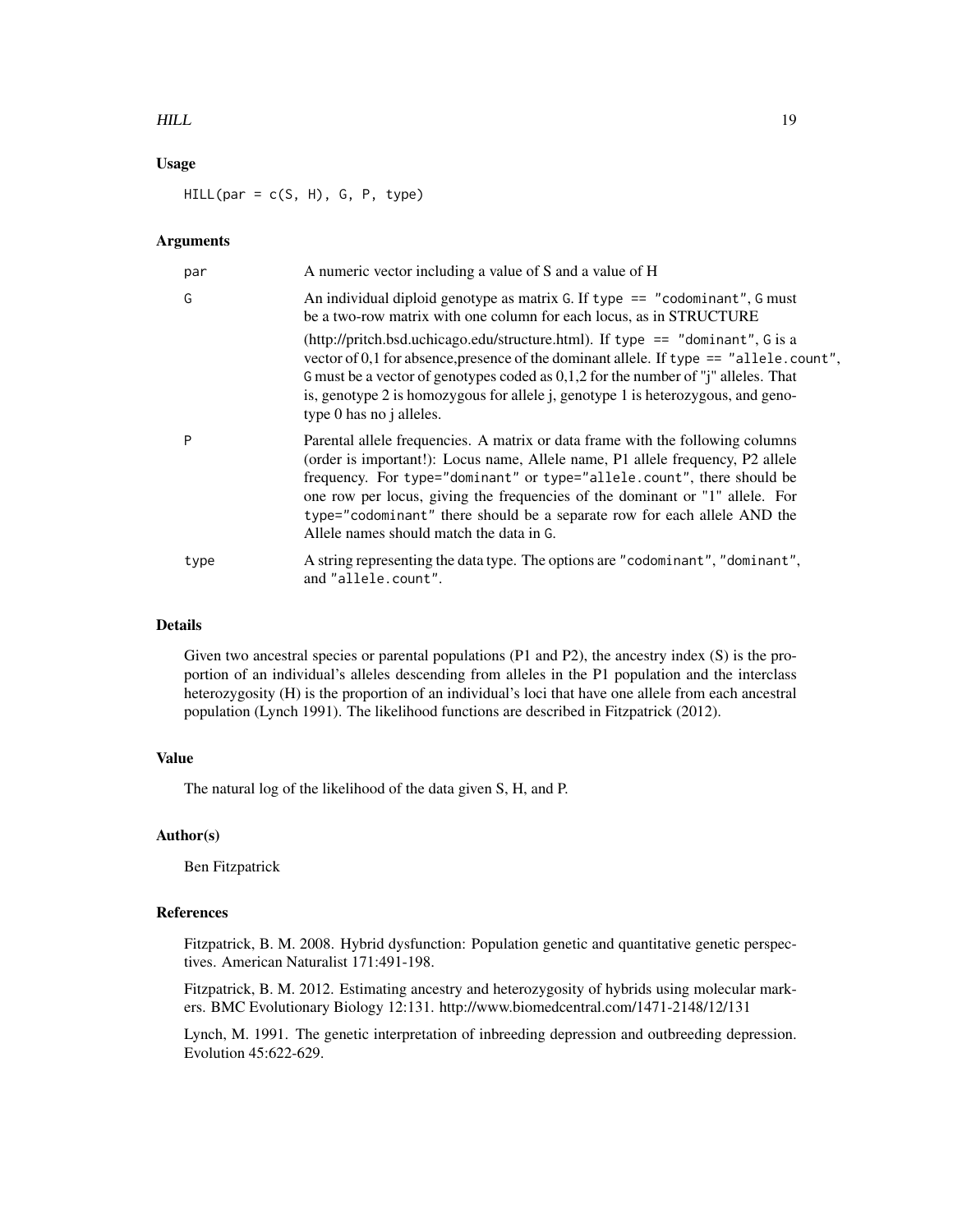# <span id="page-19-0"></span>See Also

[HIest](#page-14-1) for maximum likelihood estimation of S and H, [HIsurf](#page-19-1) for a likelihood surface, [HIclass](#page-12-1) for likelihoods of early generation hybrid classes, [HItest](#page-21-1) to compare the classification to the maximum likelihood.

### Examples

```
##-- A random codominant data set of 1 individual with 5 markers with three possible alleles each
P <- data.frame(Locus=rep(1:5,each=3),Allele=rep(1:3,5),
P1=as.vector(rmultinom(5,10,c(.7,.2,.1)))/10,
P2=as.vector(rmultinom(5,10,c(.1,.2,.7)))/10)
G \leftarrow \text{matrix(nrow=2, ncol=5)}for(i in 1:5){
G[,i] \leftarrow sample(c(1,2,3),size=2,replace=TRUE,prob=rowMeans(P[PSLocus==i,3:4]))}
HILL(par=c(0.5,0.5),G,P,type="codominant")
##-- Make it into allele count data (count "3" alleles)
P.c <- P[seq(from=3,to=15,by=3),]
G.c \leftarrow colSumS(G==3)HILL(par=c(0.5,0.5),G.c,P.c,type="allele.count")
##-- Make it into dominant data where allele 3 is dominant
G.d \leftarrow replace(G.c,G.c==2,1)HILL(par=c(0.5,0.5),G.d,P.c,type="dominant")
```
<span id="page-19-1"></span>

HIsurf *Describe the joint likelihood surface of ancestry and heterozygosity for a hybrid genotype.*

### Description

HIsurf calculates the log likelihood of points on a bivariate grid to describe the joint likelihood surface of ancestry and interclass heterozygosity for a genotype given parental allele frequencies.

#### Usage

HIsurf(G, P, type, size)

# Arguments

G An individual diploid genotype as matrix G. If type == "codominant", G must be a two-row matrix with one column for each locus, as in STRUCTURE (http://pritch.bsd.uchicago.edu/structure.html). If type == "dominant", G is a vector of  $0,1$  for absence, presence of the dominant allele. If type  $==$  "allele.count",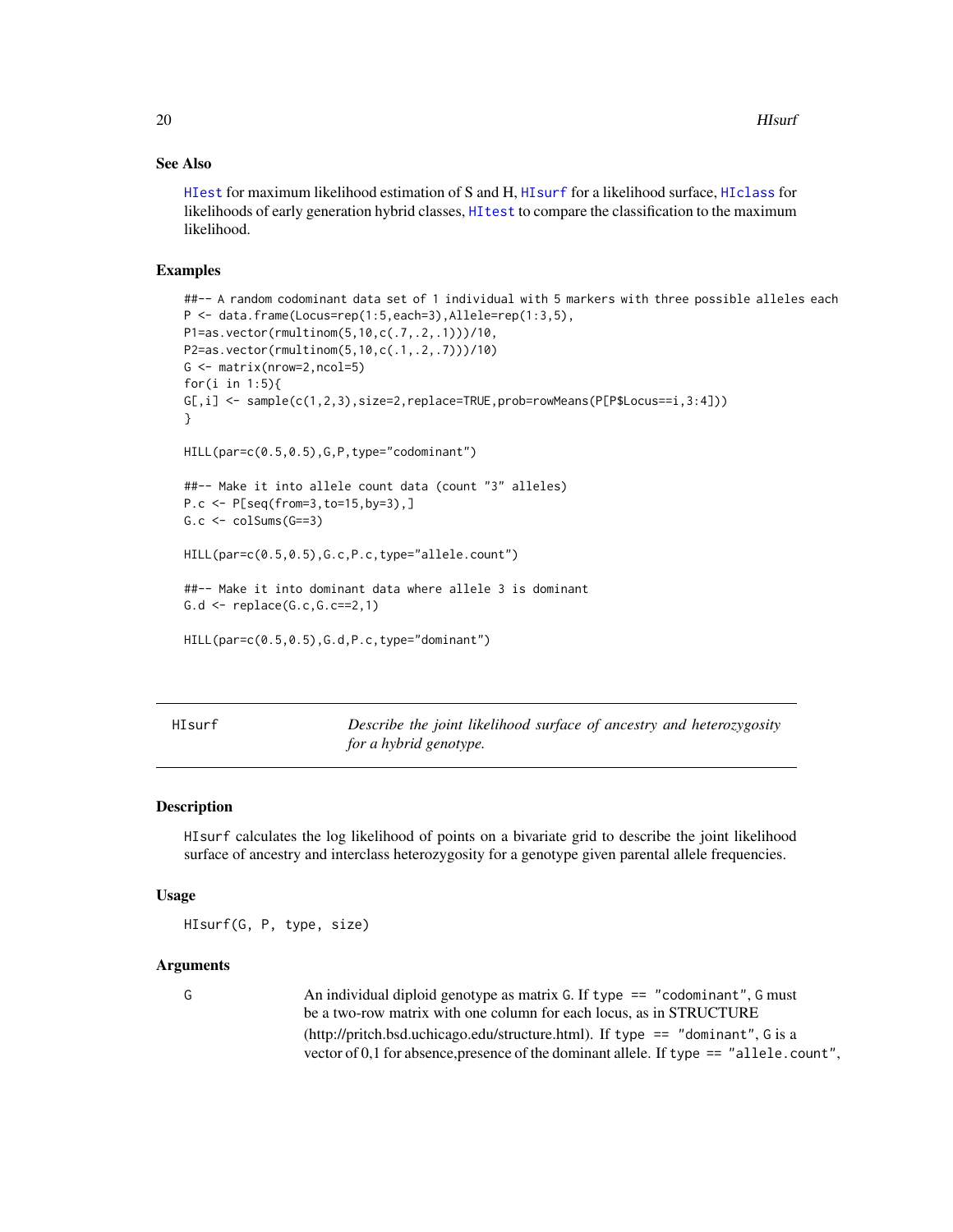<span id="page-20-0"></span>

|      | G must be a vector of genotypes coded as $0,1,2$ for the number of "j" alleles. That<br>is, genotype 2 is homozygous for allele j, genotype 1 is heterozygous, and geno-<br>type 0 has no j alleles.                                                                                                                                                                                                                                               |
|------|----------------------------------------------------------------------------------------------------------------------------------------------------------------------------------------------------------------------------------------------------------------------------------------------------------------------------------------------------------------------------------------------------------------------------------------------------|
| P    | Parental allele frequencies. A matrix or data frame with the following columns<br>(order is important!): Locus name, Allele name, P1 allele frequency, P2 allele<br>frequency. For type="dominant" or type="allele.count", there should be<br>one row per locus, giving the frequencies of the dominant or "1" allele. For<br>type="codominant" there should be a separate row for each allele AND the<br>Allele names should match the data in G. |
| type | A string representing the data type. The options are "codominant", "dominant",<br>and "allele.count".                                                                                                                                                                                                                                                                                                                                              |
| size | An integer giving the desired number of gridlines in each direction. The function<br>will calculate the likelihood for all (size <sup><math>\lambda</math></sup> )/2 combinations of S and H that<br>fall within the triangular sample space.                                                                                                                                                                                                      |

# Details

Given two ancestral species or parental populations (P1 and P2), the ancestry index (S) is the proportion of an individual's alleles descending from alleles in the P1 population and the interclass heterozygosity (H) is the proportion of an individual's loci that have one allele from each ancestral population (Lynch 1991). The likelihood functions are described in Fitzpatrick (2012).

# Value

A size x size matrix of log likelihoods for all combinations of ancestry (S) and interclass heterozygosity (H). Rows correspond to the size values of S, and columns the size values of H. For impossible combinations ( $H > min(2*S, 2-2*S)$ ), NA's are returned.

#### Author(s)

Ben Fitzpatrick

# References

Fitzpatrick, B. M. 2008. Hybrid dysfunction: Population genetic and quantitative genetic perspectives. American Naturalist 171:491-198.

Fitzpatrick, B. M. 2012. Estimating ancestry and heterozygosity of hybrids using molecular markers. BMC Evolutionary Biology 12:131. http://www.biomedcentral.com/1471-2148/12/131

Lynch, M. 1991. The genetic interpretation of inbreeding depression and outbreeding depression. Evolution 45:622-629.

#### See Also

[HIest](#page-14-1) for maximum likelihood estimation of S and H, [HIclass](#page-12-1) for likelihoods of early generation hybrid classes, [HItest](#page-21-1) to compare the classification to the maximum likelihood, [HILL](#page-17-1) for the basic likelihood function.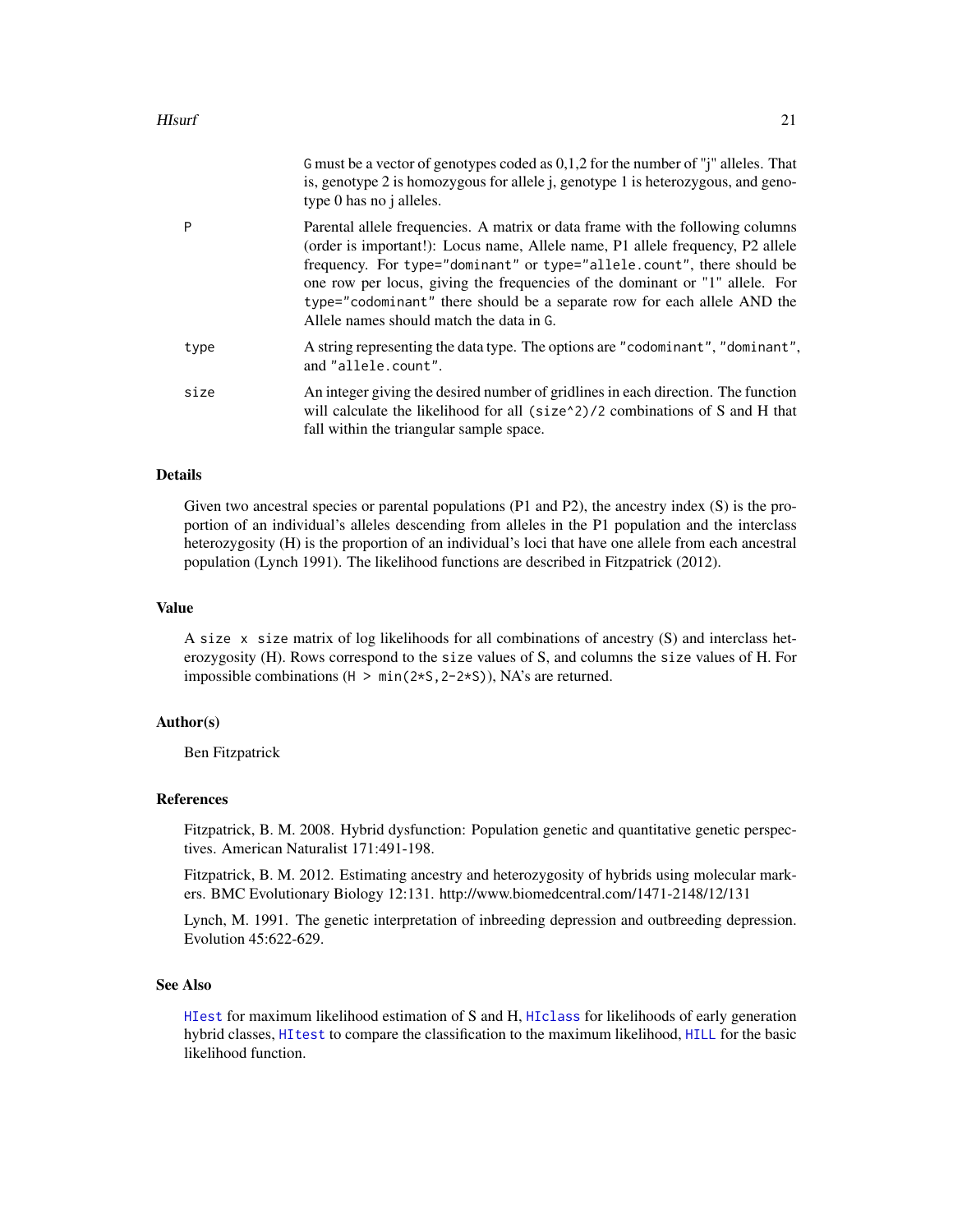## Examples

```
data(Bluestone)
Bluestone <- replace(Bluestone,is.na(Bluestone),-9)
# parental allele frequencies (assumed diagnostic)
BS.P <- data.frame(Locus=names(Bluestone),Allele="BTS",P1=1,P2=0)
# a small surface to view in the console
BS.surf.5 <- HIsurf(Bluestone[21,],BS.P,type="allele.count",size=5)
BS.surf.5 # the maximum likelihood is very near the center (S \sim H \sim 0.5)
# # a more finely sampled surface to visualize with image
# BS.surf <- HIsurf(Bluestone[21,],BS.P,type="allele.count",size=99)
# image(-BS.surf,col=gray(seq(from=0,to=1,length.out=6)),
# breaks=seq(from=min(-BS.surf,na.rm=TRUE),by=2,length.out=7),
# cex.axis=1.5,bty="n",xaxs="r",yaxs="r")
# # the breaks option is set so that each level of shading corresponds to 2 log-likelihood
# # units (for one unit increments, set by=1).
# # now make it pretty:
# image(is.na(BS.surf),col="light blue",breaks=c(.5,1),add=TRUE)
# axis(1,labels=FALSE,lwd=2); axis(2,labels=FALSE,lwd=2)
# title(xlab=expression(italic(S)),ylab=expression(italic(H[I])),cex.lab=1.5)
# lines(c(0,.5,1,0),c(0,1,0,0),lty=2,lwd=2)
```
<span id="page-21-1"></span>HItest *Compare the likelihood of hybrid classification to MLE estimates of ancestry and heterozygosity.*

#### **Description**

HItest compares the best fit of six early generation diploid hybrid genotypes (parental, F1, F2, backcross) to the maximum likelihood genotype decribed by ancestry (S) and interclass heterozygosity (H).

#### Usage

```
HItest (class, MLE, thresholds = c(2, 1))
```
#### Arguments

| class      | Output from HI class: a data frame summarizing the fit of each individual to<br>the six genotype classes.                                                                                                                                                                                                  |
|------------|------------------------------------------------------------------------------------------------------------------------------------------------------------------------------------------------------------------------------------------------------------------------------------------------------------|
| MLE        | Output from HI est: a data frame giving the MLE S and H and associated log-<br>likelihood.                                                                                                                                                                                                                 |
| thresholds | Criteria for classification. The first criterion (thresholds $[1]$ ) is a cutoff for<br>the difference in log-likelihood for the best vs. second best genotype class. The<br>second criterion (thresholds[2]) is a cutoff for the difference in log-likelihood<br>for the best genotype class vs. the MLE. |

<span id="page-21-0"></span>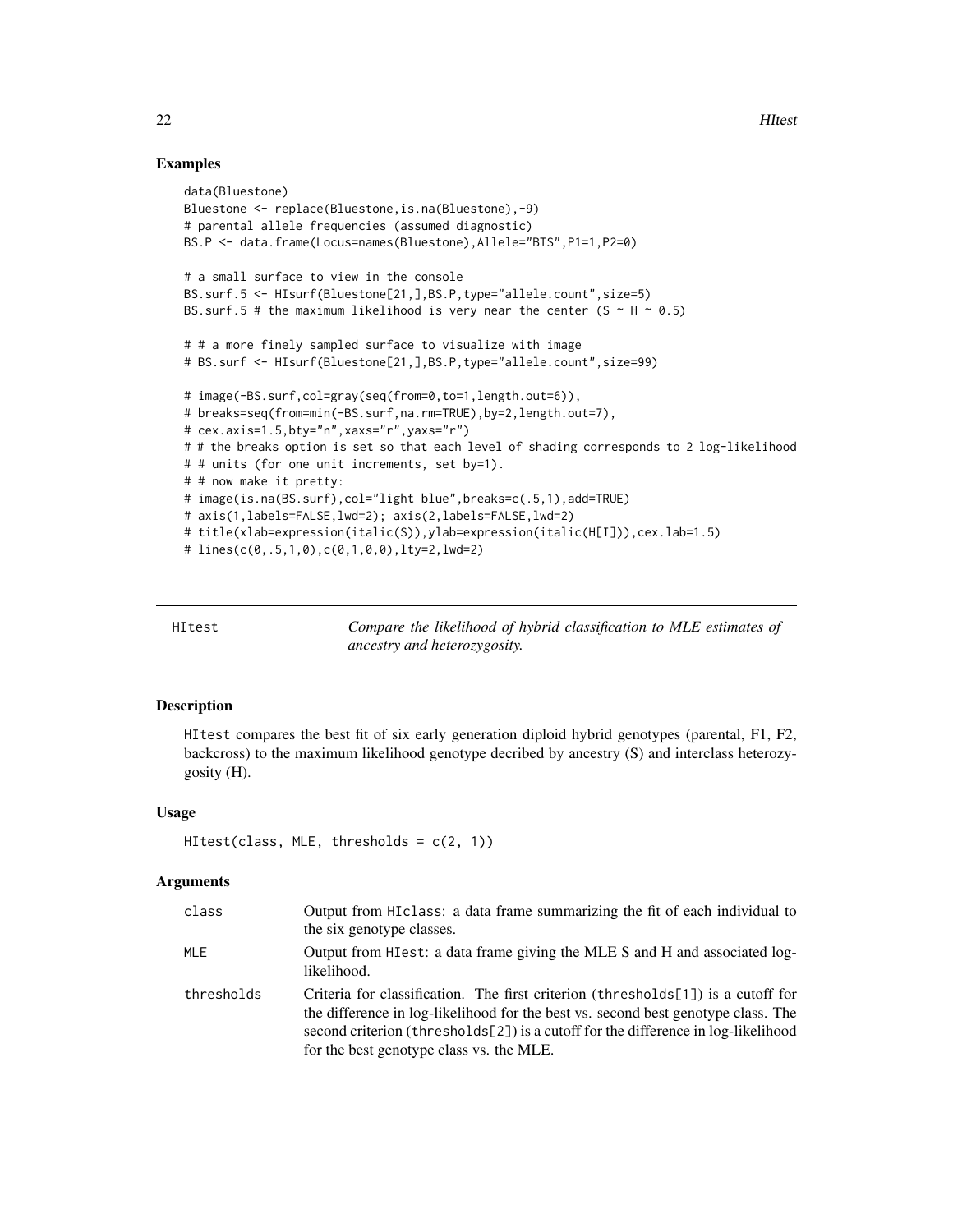#### HItest 23

# Details

As a quick-and-dirty rule of thumb, one might accept a putative classification as credible if the log-likelihood of the best-fit class was over 2 units greater than the log-likelihood of the second best-fit class AND within 2 units of the maximum log-likelihood. The first criterion is based on the approximate equivalence of a 2 x log-likelihood interval to a 95 percent confidence interval for some distributions (Hudson 1971; Hillborn and Mangel 1997). The second is based on the conventional penalty of two log-likelihood units for an additional estimated parameter in model selection (Edwards 1972; Burnaham and Anderson 2004). The classification model can be viewed as having one free parameter (once the best-fit class is set to "chosen", the other five are constrained to "not chosen"), while the continuous model has two (S and H). This approach has the disadvantage of effectively treating the classification as a null model, which is not biologically justified.

A better approach might be to accept the classification only if its AIC is lower than the AIC of the MLE, i.e., if dAIC is negative (Fitzpatrick 2012). Note that dAIC cannot be less than -2 (the case where the MLE is identical to the expectation for a class).

### Value

A data frame with one row per individual. Columns are:

| S              | The maximim likelihood estimate of the ancestry index from HI est.                                                                   |
|----------------|--------------------------------------------------------------------------------------------------------------------------------------|
| H              | The maximum likelihood estimate of the interclass heterozygosity from HI est.                                                        |
| Best.class     | The class with the highest likelihood of the six from HIClass.                                                                       |
| LL.class       | The log-likelihood of the data for the best-fit class from HI class.                                                                 |
| LLD.class      | The difference in log-likelihood between the best and second-best fit class from<br>HIclass.                                         |
| LL.max         | The maximum log-likelihood from HIest.                                                                                               |
| <b>dAIC</b>    | The difference in AIC between the continuous model MLE (2 estimated param-<br>eters) and the best-fit class (1 estimated parameter). |
| c <sub>1</sub> | Logical: TRUE if the best-fit class is supported by more than thresholds[1]<br>log-likelihood units over the second best.            |
| c2             | Logical: TRUE if the best-fit class is WITHIN thresholds[2] log-likelihood<br>units of the MLE.                                      |

#### Author(s)

Ben Fitzpatrick

#### References

Burnham, K. P., and D. R. Anderson. 2004. Multimodel inference: understanding AIC and BIC in model selection. Sociological Methods and Research 33:261-304.

Edwards, A. W. F. 1972. Likelihood. Cambridge University Press, Cambridge.

Fitzpatrick, B. M. 2008. Hybrid dysfunction: Population genetic and quantitative genetic perspectives. American Naturalist 171:491-198.

Fitzpatrick, B. M. 2012. Estimating ancestry and heterozygosity of hybrids using molecular markers. BMC Evolutionary Biology 12:131. http://www.biomedcentral.com/1471-2148/12/131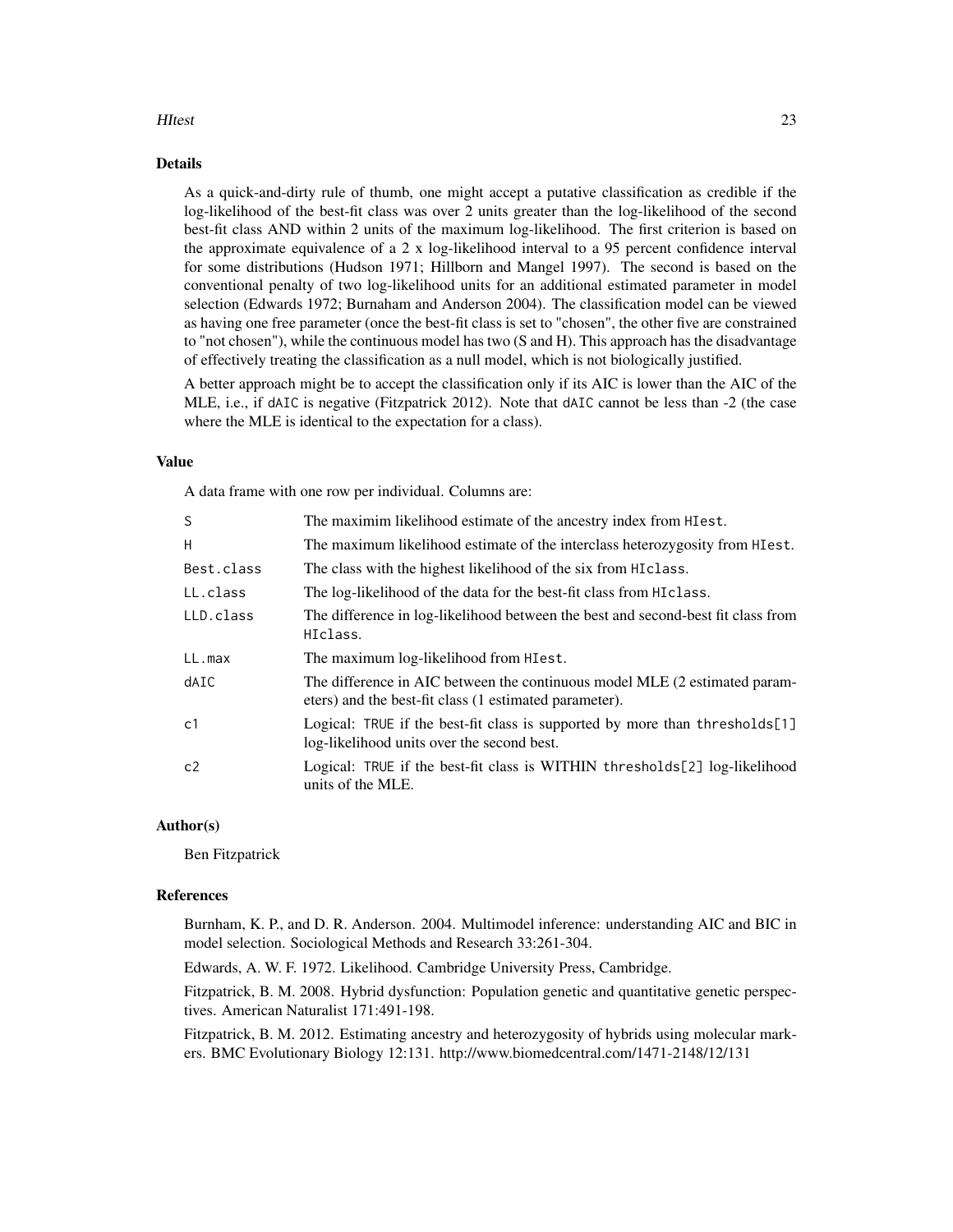<span id="page-23-0"></span>Hilborn, R., and M. Mangel. 1997. The ecological detective: Confronting models with data. Princeton University Press, New Jersey.

Hudson, D. J. 1971. Interval estimation from the likelihood function. Journal of the Royal Statistical Society, Series B 33: 256-262.

Lynch, M. 1991. The genetic interpretation of inbreeding depression and outbreeding depression. Evolution 45:622-629.

#### See Also

[HIest](#page-14-1) for maximum likelihood estimation of S and H, [HIsurf](#page-19-1) for a likelihood surface, [HIclass](#page-12-1) for likelihoods of early generation hybrid classes, [HILL](#page-17-1) for the basic likelihood function.

#### Examples

```
## Not run:
data(Bluestone)
Bluestone <- replace(Bluestone,is.na(Bluestone),-9)
# parental allele frequencies (assumed diagnostic)
BS.P <- data.frame(Locus=names(Bluestone),Allele="BTS",P1=1,P2=0)
# estimate ancestry and heterozygosity
BS.est <-HIC(Bluestone)
# calculate likelihoods for early generation hybrid classes
BS.class <- HIclass(Bluestone,BS.P,type="allele.count")
# compare classification with maximum likelihood estimates
BS.test <- HItest(BS.class,BS.est)
table(BS.test$c1)
# all 41 are TRUE, meaning the best classification is at least 2 log-likelihood units
# better than the next best
table(BS.test$c2)
# 2 are TRUE, meaning the MLE S and H are within 2 log-likelihood units of the best
# classification, i.e., the simple classification is rejected in all but 2 cases.
table(BS.test$Best.class,BS.test$c2)
# individuals were classified as F2-like (class 3) or backcross to CTS (class 4), but
# only two of the F2's were credible
BS.test[BS.test$c2,]
# in only one case was the F2 classification a better fit (based on AIC) than the
# continuous model.
## End(Not run)
```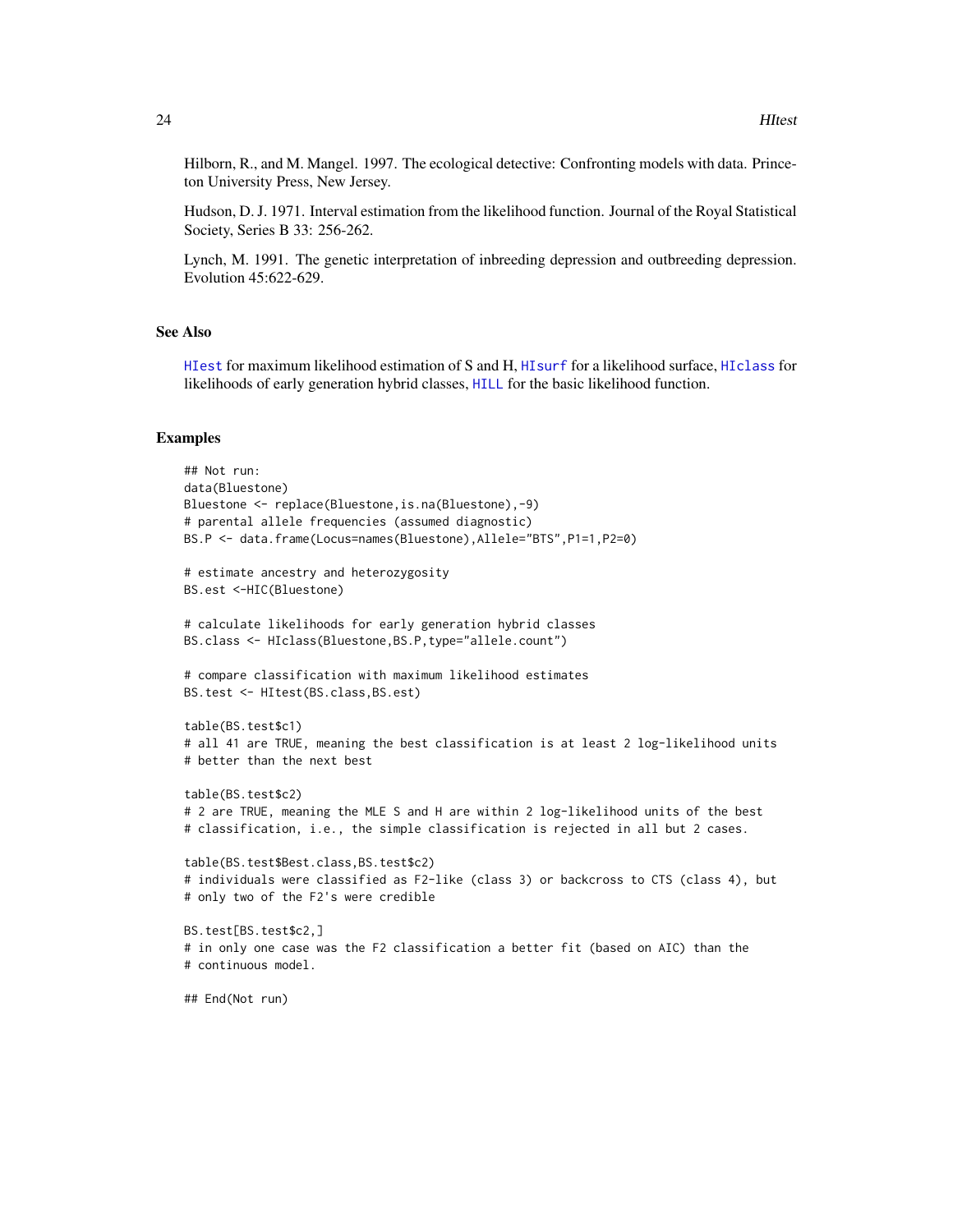<span id="page-24-1"></span><span id="page-24-0"></span>HItest3 *Compare the likelihood of hybrid classification to MLE estimates of ancestry and heterozygosity for three-way hybrid zones.*

### Description

HItest3 compares the best fit of fifteen early generation diploid hybrid genotypes (parental, F1, F2, backcross between all three pairs of parental lineages) to the maximum likelihood genotype proportions estimated by threeway or HIC3.

### Usage

 $HIt est3 (class, MLE, thresholds = c(2, 8))$ 

#### Arguments

| class      | Object containing output from thirdclass                                                                                                                                                                                                                                                                                                                                                                                                                                                                                                         |
|------------|--------------------------------------------------------------------------------------------------------------------------------------------------------------------------------------------------------------------------------------------------------------------------------------------------------------------------------------------------------------------------------------------------------------------------------------------------------------------------------------------------------------------------------------------------|
| MLE        | Object containing output from threeway or HIC3.                                                                                                                                                                                                                                                                                                                                                                                                                                                                                                  |
| thresholds | Vector of length 2, containing criteria for classification. The first criterion (thresholds[1])<br>is a cutoff for the difference in log-likelihood for the best vs. second best geno-<br>type class. The second criterion (thresholds[2]) is a cutoff for the difference<br>in log-likelihood for the best genotype class vs. the MLE. For the three-way<br>model, thresholds $[2] = 8$ corresponds to the criterion that the best classi-<br>fication must have a lower AIC than the MLE to favor classification over the<br>continuous model. |

# Details

The AIC for the continuous model accounts for  $k = 5$  estimated paramaters. For the classification model, on a per individual basis, there is only one estimated parameter. Classification could be expanded to include more complex genotypic combinations, but it is not clear how (or whether) to account for additional complexity in model comparison. It is probably advisable to consider testing only classifications reflecting a clear biological question, such as whether F1 hybrids are completely sterile.

#### Value

A data matrix with 7 named columns and one row per individual.

no classification is theoretically possible.

Best.class Most likely classification of the individual given the data. Classes are indicated by their expected genomic proportions in order: p11, p22, p33, p12, p13, p23. For example, a pure parental 1 would be c100000, an F1 between parentals 1 and 3 would be c000010, an F2 between parentals 2 and 3 would be c011002, etc. NOTE, if two or more classes are equally likely, only the first will be reported here, but LLD.class will be 0 or NaN. LL.class The log-likelihood of the best classification given the data. This will be -Inf if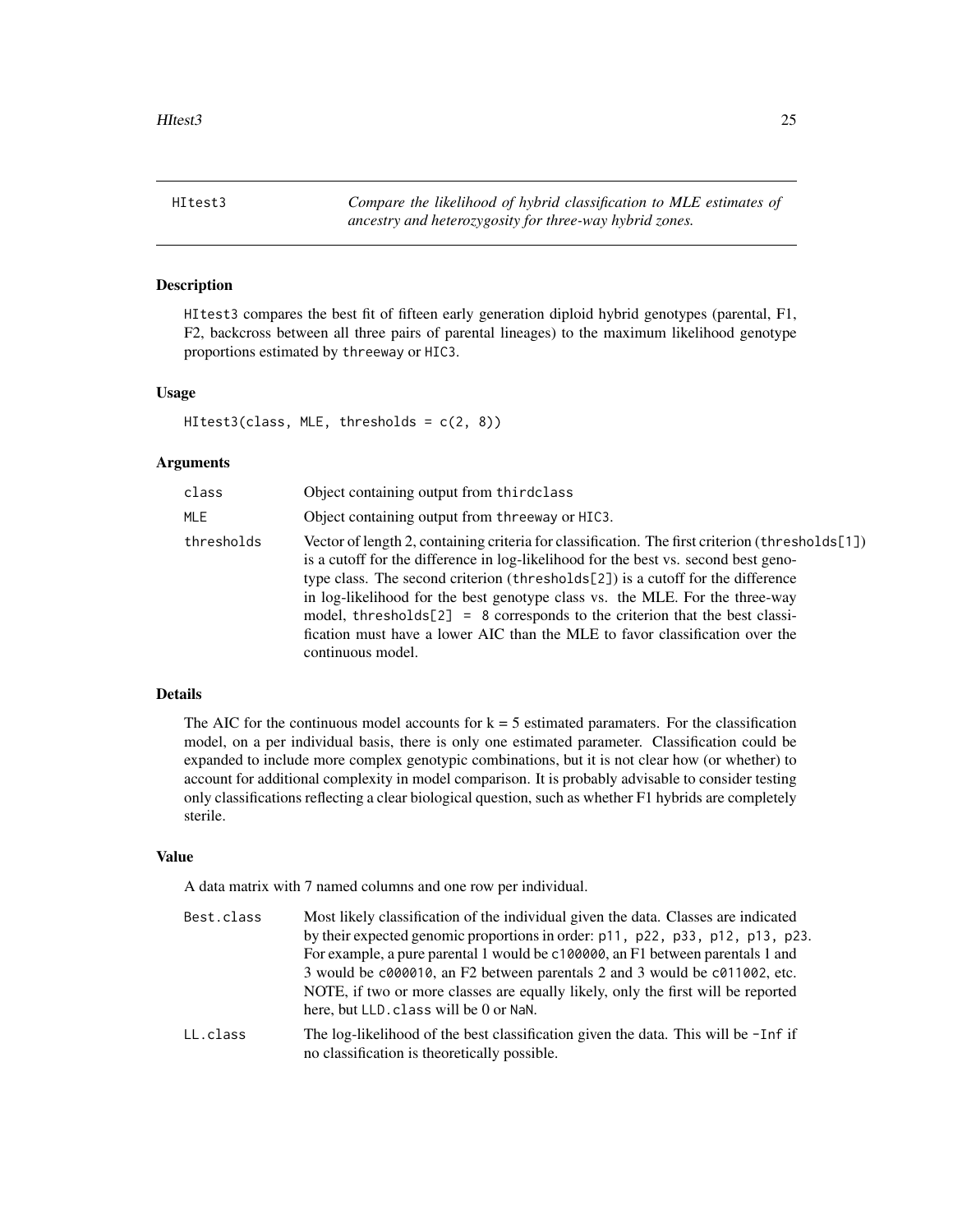<span id="page-25-0"></span>

| LLD.class      | The difference in log-likelihood between the best and second best classification.                                                                                                                         |
|----------------|-----------------------------------------------------------------------------------------------------------------------------------------------------------------------------------------------------------|
| LL.max         | The log-liklihood of the MLE genomic proportions, not constrained to fit a class<br>(continuous model).                                                                                                   |
| dAIC           | Difference in AIC between the MLE and best classification. This will be nega-<br>tive when the AIC for classification (1 parameter) is lower than the AIC for the<br>continuous model MLE (5 parameters). |
| c <sub>1</sub> | Logical: TRUE if the best-fit class is supported by more than thresholds[1]<br>log-likelihood units over the second best.                                                                                 |
| c <sub>2</sub> | Logical: TRUE if the best-fit class is WITHIN thresholds[2] log-likelihood<br>units of the continuous model MLE.                                                                                          |

#### Author(s)

Ben Fitzpatrick

# References

Fitzpatrick, B. M. 2012. Estimating ancestry and heterozygosity of hybrids using molecular markers. BMC Evolutionary Biology 12:131. http://www.biomedcentral.com/1471-2148/12/131

#### See Also

[threeway](#page-34-1) finds maximum likelihood estimates for non-diagnostic marker data. [thirdclass](#page-31-1) evaluates simple classification of three-way hybrids into parental, F1, F2, and backcross categories. For conventional two-way hybrid zone analyses, see [HIC,](#page-9-1) [HIest,](#page-14-1) [HIclass,](#page-12-1) [HItest](#page-21-1).

# Examples

```
## Not run:
## all possible 2-way crosses after 2 generations
G \leftarrow rbind(
rep(1,12),rep(1,12), # parental 1
rep(2,12), rep(2,12), # parental 2
rep(3,12), rep(3,12), \qquad # parental 3<br>rep(1,12), rep(2,12), \qquad # 1 x 2 F1
rep(1,12),rep(2,12), # 1 x 2 F1
rep(1:2,each=6),rep(1:2,6), # 1 x 2 F2
rep(1,12),rep(1:2,6), # 1 x 1 x 2 BC
rep(2,12),rep(1:2,6), # 1 \times 2 \times 2 BC<br>rep(1.12), # 2 \times 2 BC
rep(1,12),rep(3,12), # 1 x 3 F1
rep(c(1,3),each=6),rep(c(1,3),6), # 1 x 3 F2
rep(1,12),rep(c(1,3),6), # 1 x 1 x 3 BC<br>rep(3,12),rep(c(1,3),6), # 1 x 3 x 3 BC
rep(3,12), rep(c(1,3),6),rep(2,12),rep(3,12), # 2 x 3 F1
rep(2:3,each=6),rep(2:3,6), # 2 x 3 F2
rep(3,12),rep(2:3,6), # 2 x 3 x 3 BC
rep(2,12),rep(2:3,6) # 2 x 2 x 3 BC
\lambda
```
 $P \leq -$  data.frame(Locus=rep(1:12,each=3),allele=rep(1:3,12),P1=rep(c(1,0,0),12), P2=rep(c(0,1,0),12),P3=rep(c(0,0,1),12))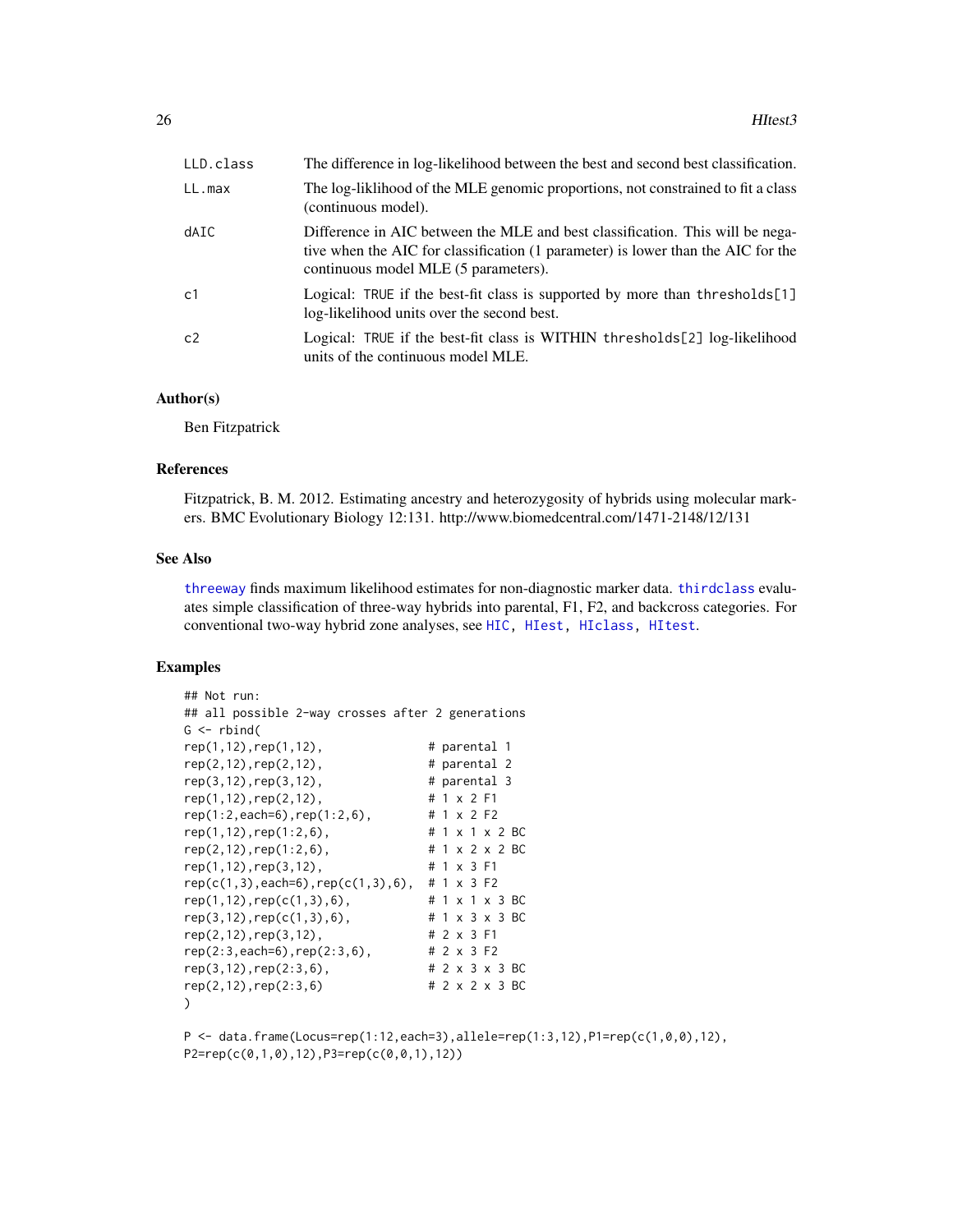#### <span id="page-26-0"></span> $\log X2$  27

```
Est \leftarrow HIC3(G,P)
Class <- thirdclass(G,P)
HItest3(Class,Est)
## now for some three-way mixes
G3 <- matrix(1+rbinom(200,2,.5),ncol=10)
Est3 \leftarrow HIC3(G3, P)
Class3 <- thirdclass(G3,P)
HItest3(Class3,Est3) # usually all classifications will be impossible because all
# individuals will have nonzero contributions from each of the
# three parentals
## bias toward parental 1
G3 <- matrix(1+rbinom(200,2,.25),ncol=10)
Est3 <- HIC3(G3,P)
Class3 <- thirdclass(G3,P)
HItest3(Class3,Est3) # now you might have a few that look like F2's
# between 1 and 2 (c110200)
## End(Not run)
```

| longX2 | Longs heterogeneity test for admixture proportions in a single popula- |
|--------|------------------------------------------------------------------------|
|        | tion.                                                                  |

# Description

For hybrid individuals genotyped with diagnostic markers (one allele fixed in each parental lineage), the null hypothesis that variation in allele frequencies is explained by sampling and drift (no selection) is evaluated with a chi-squared test statistic.

# Usage

longX2(Freqs)

## Arguments

Freqs A vector of allele frequencies (one estimate per locus in a single population).

#### Value

A list with the following items is returned.

| test      | a list including the global test statistic, degrees of freedom, and p-value. |
|-----------|------------------------------------------------------------------------------|
| chisg.res | Chi-squared residuals for each marker                                        |

# Author(s)

Ben Fitzpatrick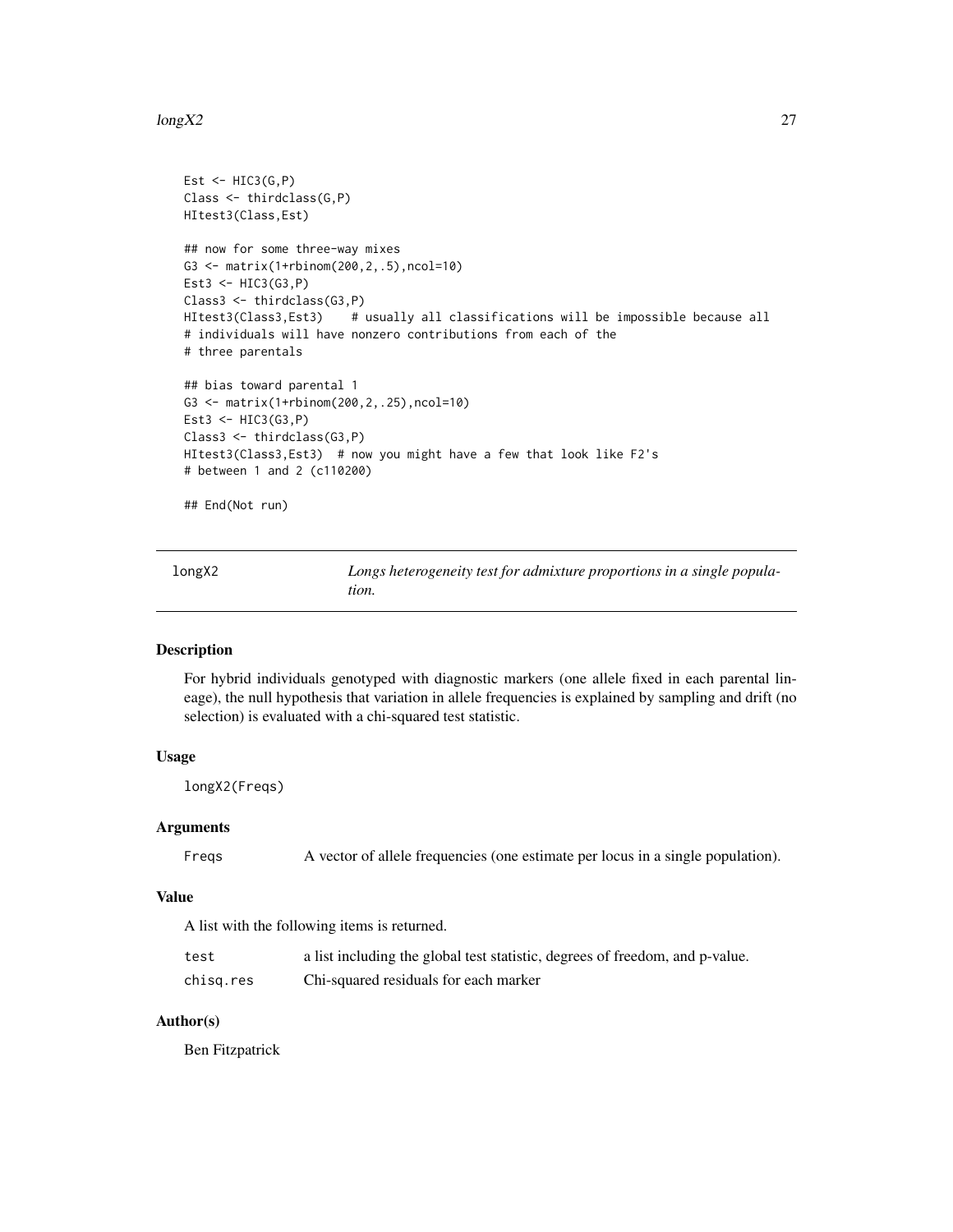#### <span id="page-27-0"></span>References

Long, J. C. (1991). The genetic structure of admixed populations. Genetics, 127:417-428. Fitzpatrick, B. M., Johnson, J. R., Kump, D. K., Shaffer, H. B., Smith, J. J., and Voss, S. R. (2009). Rapid fixation of non-native alleles revealed by genome-wide snp analysis of hybrid tiger salamanders. BMC Evolutionary Biology, 9:176.

# Examples

longX2(c(0.95,rbeta(20,2,5)))

<span id="page-27-1"></span>

spatial.AD *Simulate admixture in continuous, 2-dimensional space*

#### Description

Simulate admixture dynamics with or without selection on a few loci. Although space matters for local density-dependent competition, mating and dispersal are random (uniform) with respect to space.

# Usage

```
spatial.AD(minX ,minY, maxX, maxY, XY, Genotypes,
beta=0,sel=0, mid=0,
h=0, DM = matrix(0, ncol=3, nrow=3),
sigmac, R, M, gens,
immigrants=FALSE,plotgrowth=FALSE,m=0.10)
```
# Arguments

| minX, minY, maxX, maxY |                                                                                                                                                                                                                                                                     |  |
|------------------------|---------------------------------------------------------------------------------------------------------------------------------------------------------------------------------------------------------------------------------------------------------------------|--|
|                        | Limits of the model space in x and y dimensions.                                                                                                                                                                                                                    |  |
| XY                     | Matrix of initial x, y coordinates of individual organinisms.                                                                                                                                                                                                       |  |
| Genotypes              | Matrix of genotypes of initial organisms. Each genotype should be coded as 0,<br>0.5, or 1 for the frequency of alleles derived from one parental population. Rows<br>are organisms, columns are unlinked loci. The first four loci can cause fitness<br>variation. |  |
| beta                   | Steepness of an environmental gradient affecting the first locus.                                                                                                                                                                                                   |  |
| sel                    | Strength of environmental selection affecting the first locus.                                                                                                                                                                                                      |  |
| mid                    | Midpoint of the environmental gradient affecting the first locus.                                                                                                                                                                                                   |  |
| h                      | Selection on heterozygotes at the second locus.                                                                                                                                                                                                                     |  |
| <b>DM</b>              | Matrix of 2-locus fitness values for the 3rd and 4th loci (see details).                                                                                                                                                                                            |  |
| sigmac                 | Local competition parameter: Standard deviation of Gaussian competition func-<br>tion.                                                                                                                                                                              |  |
| R                      | Instantaneous growth rate of the Beverton-Holt model.                                                                                                                                                                                                               |  |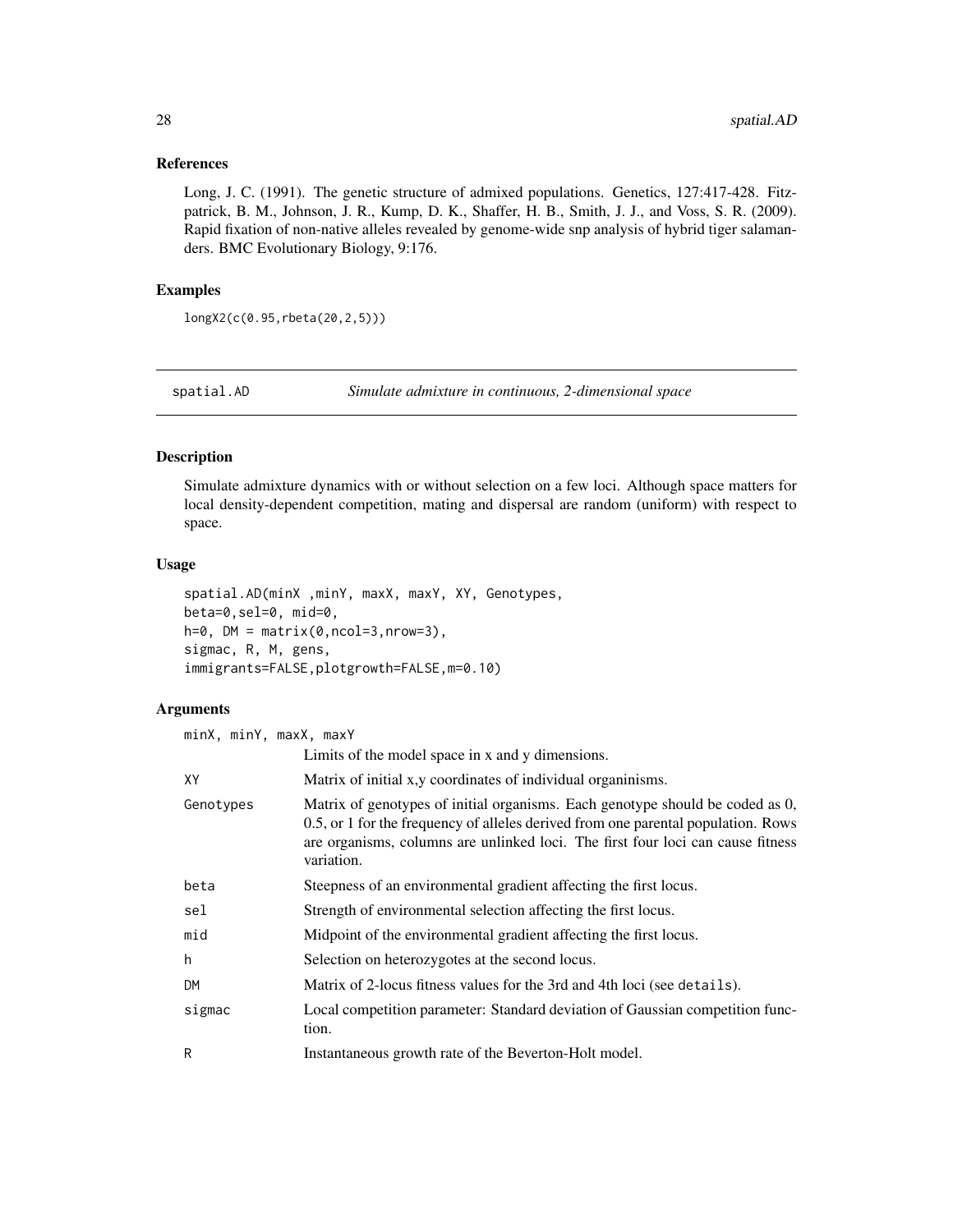#### <span id="page-28-0"></span>spatial.AD 29

| M          | Determines the local carrying capacity of the Beverton-Holt $(K = (R-1)*M)$ .                                                                                                                                                                                 |
|------------|---------------------------------------------------------------------------------------------------------------------------------------------------------------------------------------------------------------------------------------------------------------|
| gens       | Number of generations to simulate.                                                                                                                                                                                                                            |
| immigrants | If FALSE, the model space is closed to immigration and all boundaries are re-<br>flecting. If TRUE, the model is open to immigrants from pure parental popula-<br>tions at each edge of the x-dimension. If TRUE, m controls the edge dynamic<br>(see below). |
| plotgrowth | If TRUE, the population size at each generation will be plotted.                                                                                                                                                                                              |
| m          | Immigration parameter. If immigrants=TRUE, any individual within m/2 of each<br>edge in the x-dimension will be replaced by a pure parental genotype.                                                                                                         |

# Details

For the DM incompatibility, the matrix of fitnesses is 3x3, with rows corresponding to the first DM locus and columns correspinding to the second DM locus. Entries are W[i,j], where i and j index genotypes 0, 1, and 2 at the first and second locus, respectively. See example.

# Value

A list with

| XY        | The x,y coordinates of the diploid individuals in the final generation.                                                                |
|-----------|----------------------------------------------------------------------------------------------------------------------------------------|
| Genotypes | The genotypes of the diploid individuals (rows) in the final generation.                                                               |
| mothers   | The genotypes of the successful mothers in the next-to-last generation (roughly,<br>an "after selection" sample from that generation). |

# Author(s)

Benjamin M. Fitzpatrick

# References

Fitzpatrick, B. M. Alternative forms for genomic clines. In review

# See Also

See [spatial.HZ](#page-29-1) for a version with limited dispersal and mating distances. The simulated data can be analyzed with Cline. fit, but the genotypes must be multiplied by 2.

# Examples

```
## Not run:
# define space:
minX <- minY <- -3maxX <- maxY <- 3
# 100 individuals randomly placed:
XY <- cbind(runif(100,minX,maxX),runif(100,minY,maxY))
# simulate secondary contact by sorting aling the x dimension and assigning parental genotypes on each side of the
XY \leftarrow XY[order(XY[, 1]),Genotypes <- rbind(matrix(0,nrow=sum(XY[,1]<=0),ncol=10),matrix(1,nrow=sum(XY[,1]>0),ncol=10))
```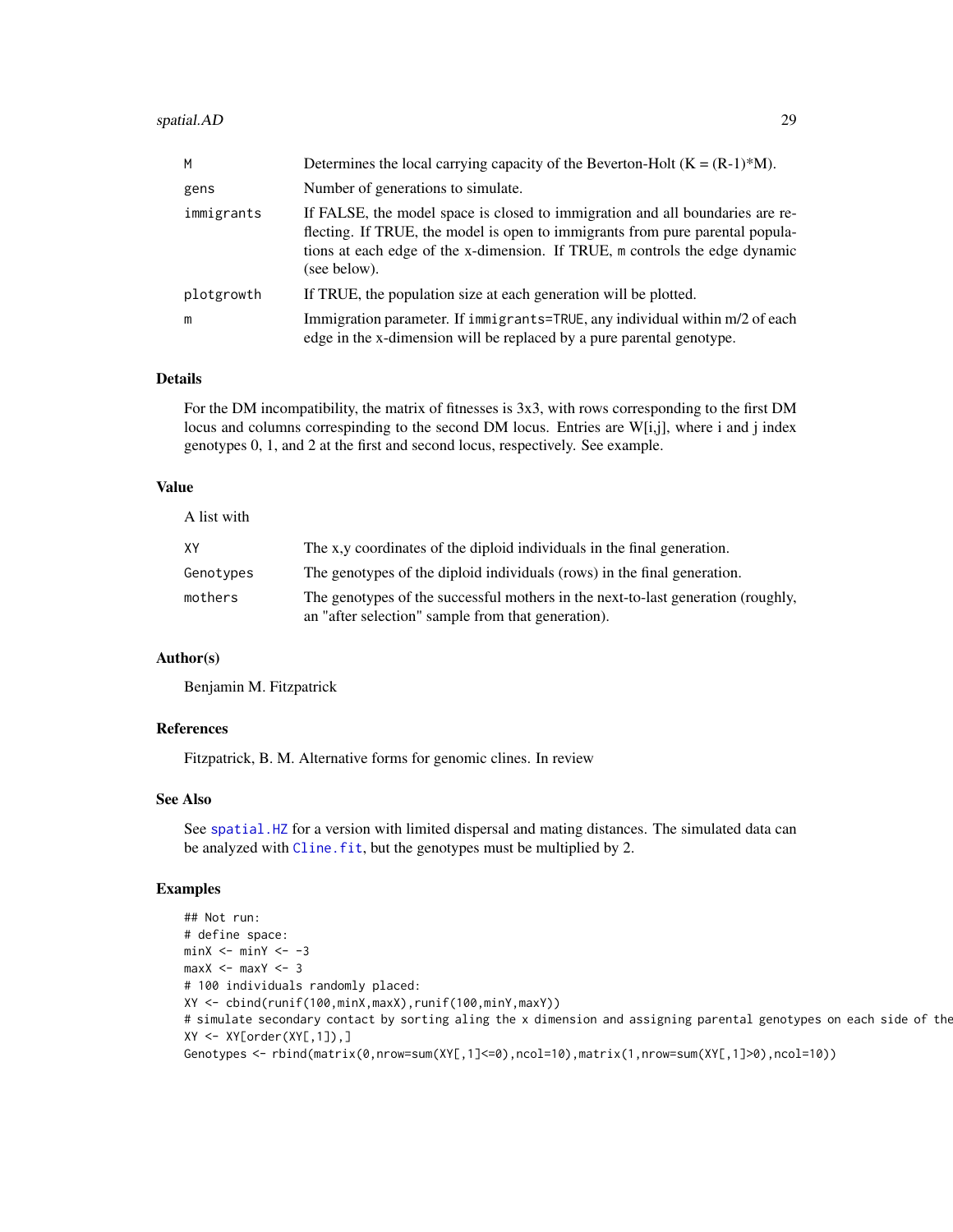```
# competition parameters:
sigmac <- 0.2; R <- 1.75; M <- 5
# selection, inlcuding heterozygote disadvantage at locus 2 and a DM incompatibility between 3 and 4:
beta <- 0
sel \leftarrow 0
mid < - 0
h <- 0.4
DM <- rbind(
c(\emptyset, \emptyset.2, \emptyset.4),
c(0,0.0,0.2),
c(0,0.0,0.0))
# simulate 10 generations, open to immigration:
G10 <- spatial.AD(minX,minY,maxX,maxY,XY,Genotypes,beta,sel,mid,h,DM,sigmac,R,M,gens=10,immigrants=TRUE)
## End(Not run)
```
<span id="page-29-1"></span>spatial.HZ *Simulate a hybrid zone in continuous, 2-dimensional space*

# Description

Simulate hybrid zone dynamics with or without selection on a few loci.

#### Usage

```
spatial.HZ(minX ,minY, maxX, maxY, XY, Genotypes,
beta=0,sel=0, mid=0,
h=0, DM = matrix(0,ncol=3,nrow=3),
sigmad, sigmac, sigmam, R, M, gens,
immigrants=FALSE,plotgrowth=FALSE,m=0.10)
```
# Arguments

| minX, minY, maxX, maxY |                                                                                                                                                                                                                                                                     |
|------------------------|---------------------------------------------------------------------------------------------------------------------------------------------------------------------------------------------------------------------------------------------------------------------|
|                        | Limits of the model space in x and y dimensions.                                                                                                                                                                                                                    |
| XY                     | Matrix of initial x, y coordinates of individual organinisms.                                                                                                                                                                                                       |
| Genotypes              | Matrix of genotypes of initial organisms. Each genotype should be coded as 0,<br>0.5, or 1 for the frequency of alleles derived from one parental population. Rows<br>are organisms, columns are unlinked loci. The first four loci can cause fitness<br>variation. |
| beta                   | Steepness of an environmental gradient affecting the first locus.                                                                                                                                                                                                   |
| sel                    | Strength of environmental selection affecting the first locus.                                                                                                                                                                                                      |
| mid                    | Midpoint of the environmental gradient affecting the first locus.                                                                                                                                                                                                   |
| h                      | Selection on heterozygotes at the second locus.                                                                                                                                                                                                                     |

<span id="page-29-0"></span>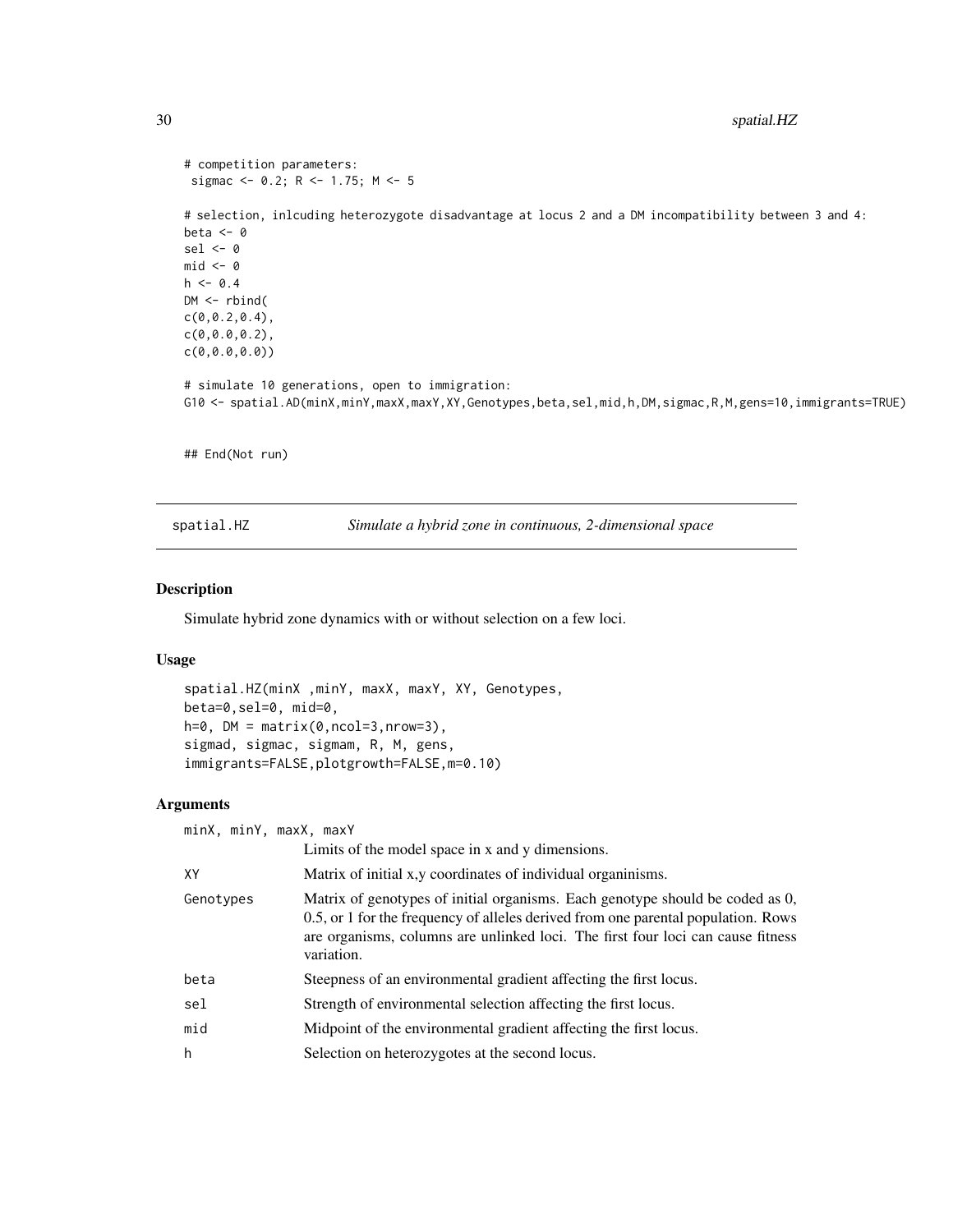# <span id="page-30-0"></span>spatial.HZ 31

| DM.        | Matrix of 2-locus fitness values for the 3rd and 4th loci (see details).                                                                                                                                                                                      |
|------------|---------------------------------------------------------------------------------------------------------------------------------------------------------------------------------------------------------------------------------------------------------------|
| sigmad     | Dispersal parameter: Standard deviation of mother-offspring distance.                                                                                                                                                                                         |
| sigmac     | Local competition parameter: Standard deviation of Gaussian competition func-<br>tion.                                                                                                                                                                        |
| sigmam     | Mating parameter: Standard deviation of distance between mates.                                                                                                                                                                                               |
| R          | Instantaneous growth rate of the Beverton-Holt model.                                                                                                                                                                                                         |
| M          | Determines the local carrying capacity of the Beverton-Holt $(K = (R-1)*M)$ .                                                                                                                                                                                 |
| gens       | Number of generations to simulate.                                                                                                                                                                                                                            |
| immigrants | If FALSE, the model space is closed to immigration and all boundaries are re-<br>flecting. If TRUE, the model is open to immigrants from pure parental popula-<br>tions at each edge of the x-dimension. If TRUE, m controls the edge dynamic<br>(see below). |
| plotgrowth | If TRUE, the population size at each generation will be plotted.                                                                                                                                                                                              |
| m          | Immigration parameter. If immigrants=TRUE, any individual within m/2 of each<br>edge in the x-dimension will be replaced by a pure parental genotype.                                                                                                         |

# Details

For the DM incompatibility, the matrix of fitnesses is 3x3, with rows corresponding to the first DM locus and columns correspinding to the second DM locus. Entries are W[i,j], where i and j index genotypes 0, 1, and 2 at the first and second locus, respectively. See example.

# Value

| A list with |                                                                                                                                        |
|-------------|----------------------------------------------------------------------------------------------------------------------------------------|
| XY          | The x,y coordinates of the diploid individuals in the final generation.                                                                |
| Genotypes   | The genotypes of the diploid individuals (rows) in the final generation.                                                               |
| mothers     | The genotypes of the successful mothers in the next-to-last generation (roughly,<br>an "after selection" sample from that generation). |

# Author(s)

Benjamin M. Fitzpatrick

# References

Fitzpatrick, B. M. Alternative forms for genomic clines. In review

# See Also

See [spatial.AD](#page-27-1) for a version with uniformly random mating and dispersal (panmixia). The simu-lated data can be analyzed with [Cline.fit](#page-4-1), but the genotypes must be multiplied by 2.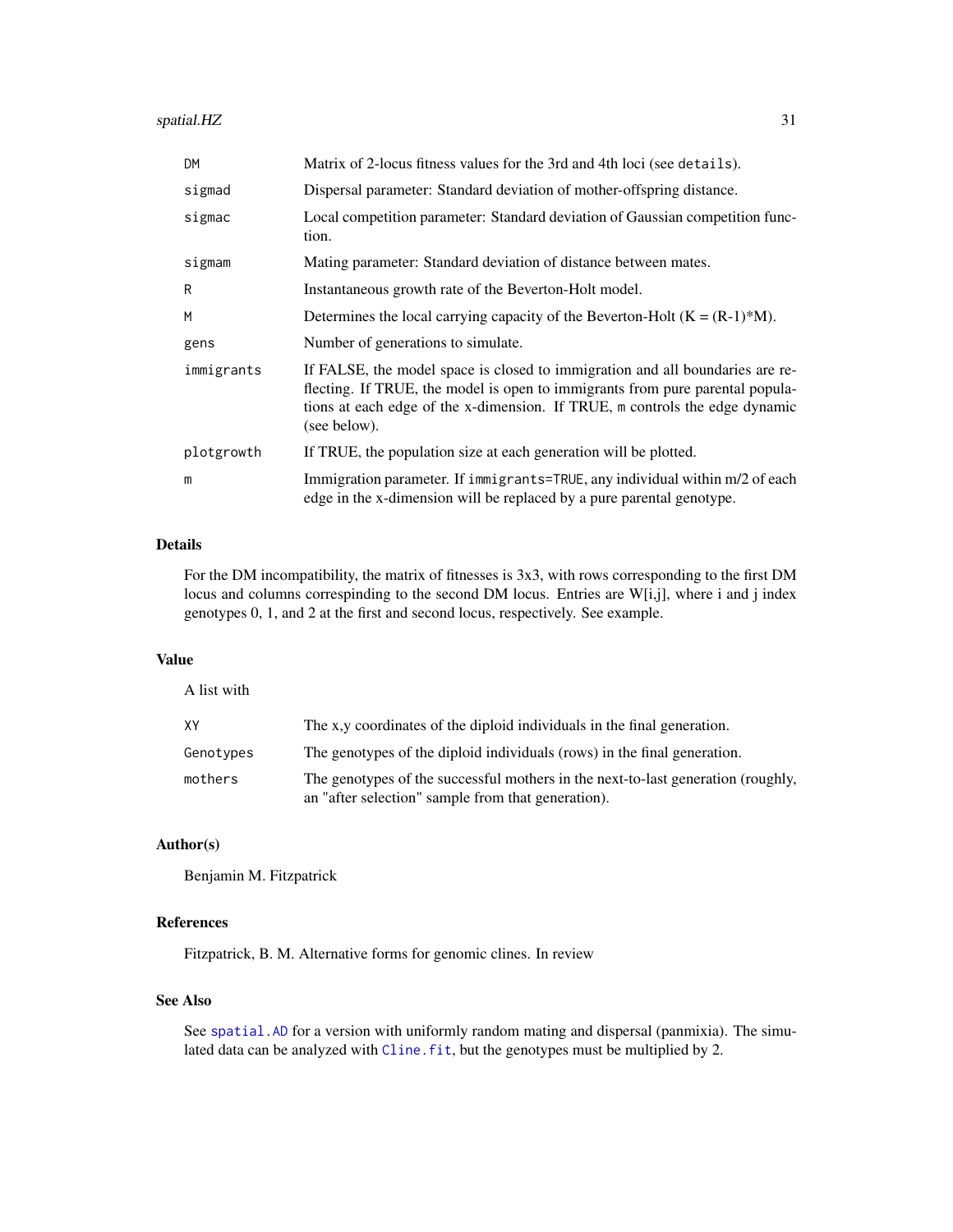32 thirdclass the contract of the contract of the contract of the contract of the contract of the contract of the contract of the contract of the contract of the contract of the contract of the contract of the contract of

# Examples

```
## Not run:
# define space:
minX <- minY <- -3
maxX <- maxY <- 3
# 100 individuals randomly placed:
XY <- cbind(runif(100,minX,maxX),runif(100,minY,maxY))
# simulate secondary contact by sorting aling the x dimension and assigning parental genotypes on each side of the
XY \leftarrow XY[order(XY[, 1]),Genotypes <- rbind(matrix(0,nrow=sum(XY[,1]<=0),ncol=10),matrix(1,nrow=sum(XY[,1]>0),ncol=10))
# dispersal and competition parameters:
sigmad <- 0.3; sigmac <- 0.2; sigmam <- 0.3; R <- 1.75; M <- 5
# selection, inlcuding heterozygote disadvantage at locus 2 and a DM incompatibility between 3 and 4:
beta <-0sel \leftarrow 0mid < -0h \leq -0.4DM <- rbind(
c(0, 0.2, 0.4),
c(0,0.0,0.2),
c(0,0.0,0.0))
# simulate 10 generations, open to immigration:
G10 <- spatial.HZ(minX,minY,maxX,maxY,XY,Genotypes,beta,sel,mid,h,DM,sigmad,sigmac,sigmam,R,M,gens=10,immigrant
## End(Not run)
```
<span id="page-31-1"></span>

| thirdclass | Calculate likelihoods for early generation hybrid genotype classes in |
|------------|-----------------------------------------------------------------------|
|            | a three-way hybrid zone.                                              |

# **Description**

thirdclass uses genetic marker data and parental allele frequencies to calculate the likelihoods for each of the 15 diploid genotype classes possible in the first two generations of admixture (each parental, F1, F2, and each backcross) for each pair of parental lineages.

#### Usage

```
thirdclass(G, P, type = "codominant")
```
#### Arguments

G A matrix or data frame of genetic marker data. Each column is a locus. For type="dominant", there should be one row per individual. For type="codominant", each individual is to be represented in consecutive rows (one for each allele).

<span id="page-31-0"></span>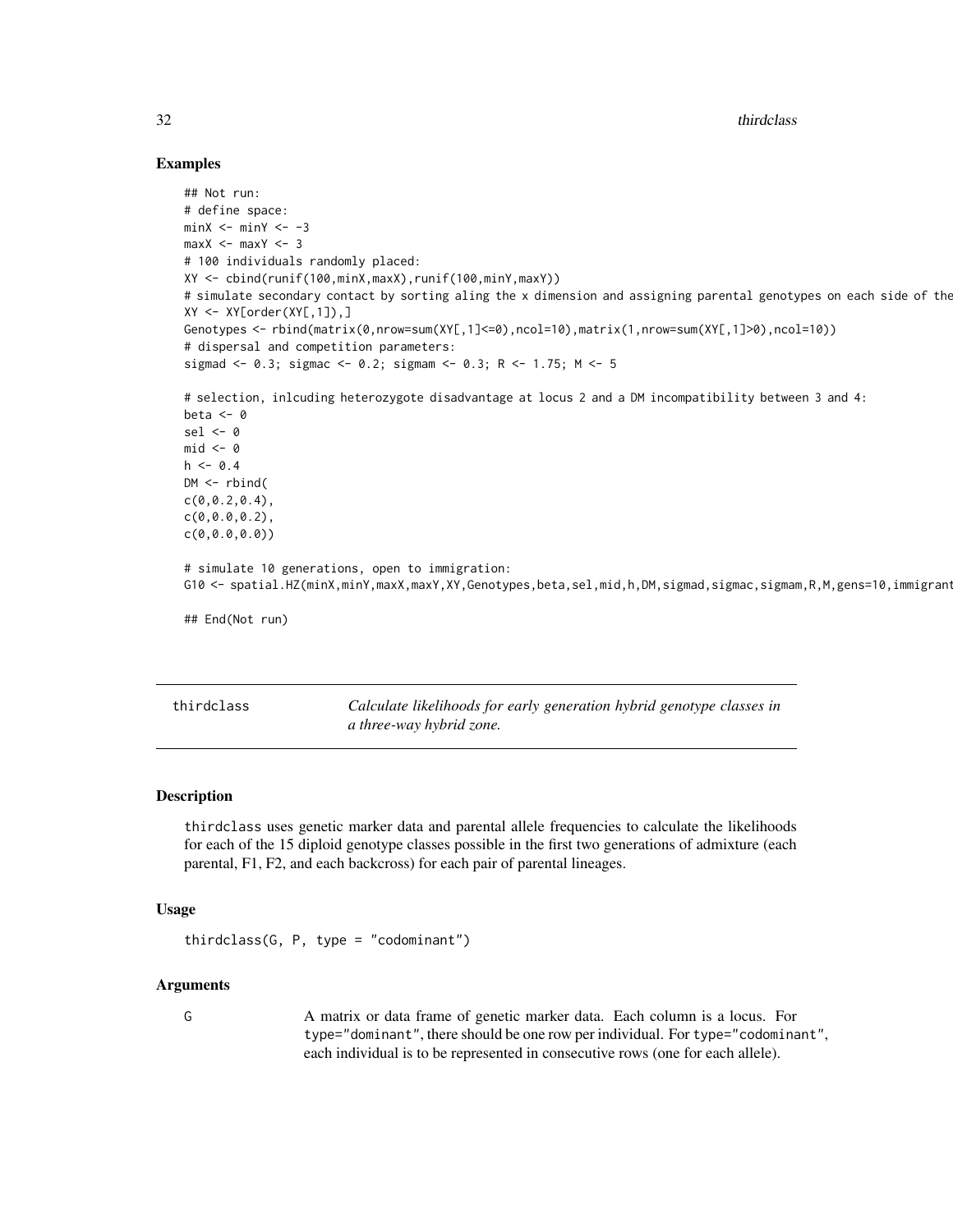#### thirdclass 33

| P    | A matrix or data frame with the following columns (order is important!): Locus<br>name, Allele name, P1 allele frequency, P2 allele frequency, P3 allele frequency.<br>For type="dominant", there should be one row per locus, giving the frequen-<br>cies of the dominant or "1" allele. For type="codominant" there should be a<br>separate row for each allele AND the Allele names should match the data in G. |
|------|--------------------------------------------------------------------------------------------------------------------------------------------------------------------------------------------------------------------------------------------------------------------------------------------------------------------------------------------------------------------------------------------------------------------|
| type | A string representing the data type. The options are "codominant" and "dominant".                                                                                                                                                                                                                                                                                                                                  |
|      |                                                                                                                                                                                                                                                                                                                                                                                                                    |

# Details

The function evaluates genotype classes including only two parental lineages in the context of the possibility of a third parental lineage. It would be straightforward but tedious to extend it to include complex classes such as the offspring of a 1x2 F1 with a 2x3 F1. However, it is not entirely clear how to account for the additional complexity introduced by allowing more classes.

#### Value

A data matrix with the following columns (one row per individual)

| c100000    | log-likelihood for genotype class expected for pure parental P1                                                                                                                                         |
|------------|---------------------------------------------------------------------------------------------------------------------------------------------------------------------------------------------------------|
| c010000    | log-likelihood for genotype class expected for P2                                                                                                                                                       |
| c001000    | log-likelihood for genotype class expected for P3                                                                                                                                                       |
| c000100    | log-likelihood for genotype class expected for 1x2 F1 hybrids                                                                                                                                           |
| c110200    | log-likelihood for genotype class expected for 1x2 F2 hybrids                                                                                                                                           |
| c100100    | log-likelihood for genotype class expected for 1x1x2 backcrosses                                                                                                                                        |
| c010100    | $log$ -likelihood for genotype class expected for $1x2x2$ backcrosses                                                                                                                                   |
| c000010    | log-likelihood for genotype class expected for 1x3 F1 hybrids                                                                                                                                           |
| c101020    | log-likelihood for genotype class expected for 1x3 F2 hybrids                                                                                                                                           |
| c100010    | log-likelihood for genotype class expected for 1x1x3 backcrosses                                                                                                                                        |
| c001010    | log-likelihood for genotype class expected for 1x3x3 backcrosses                                                                                                                                        |
| c000001    | log-likelihood for genotype class expected for 2x3 F1 hybrids                                                                                                                                           |
| c011002    | log-likelihood for genotype class expected for 2x3 F2 hybrids                                                                                                                                           |
| c010001    | $log$ -likelihood for genotype class expected for $2x2x3$ backcrosses                                                                                                                                   |
| c001001    | log-likelihood for genotype class expected for 2x3x3 backcrosses                                                                                                                                        |
| Best       | The class with the highest likelihood of the 15                                                                                                                                                         |
| <b>LLD</b> | The difference in log-likelihood between the best and second-best fit class. This<br>can be used as a criterion for deciding whether the best fit class is enough better<br>to reject the alternatives. |

# Author(s)

Ben Fitzpatrick

# References

Fitzpatrick, B. M. 2012. Estimating ancestry and heterozygosity of hybrids using molecular markers. BMC Evolutionary Biology 12:131. http://www.biomedcentral.com/1471-2148/12/131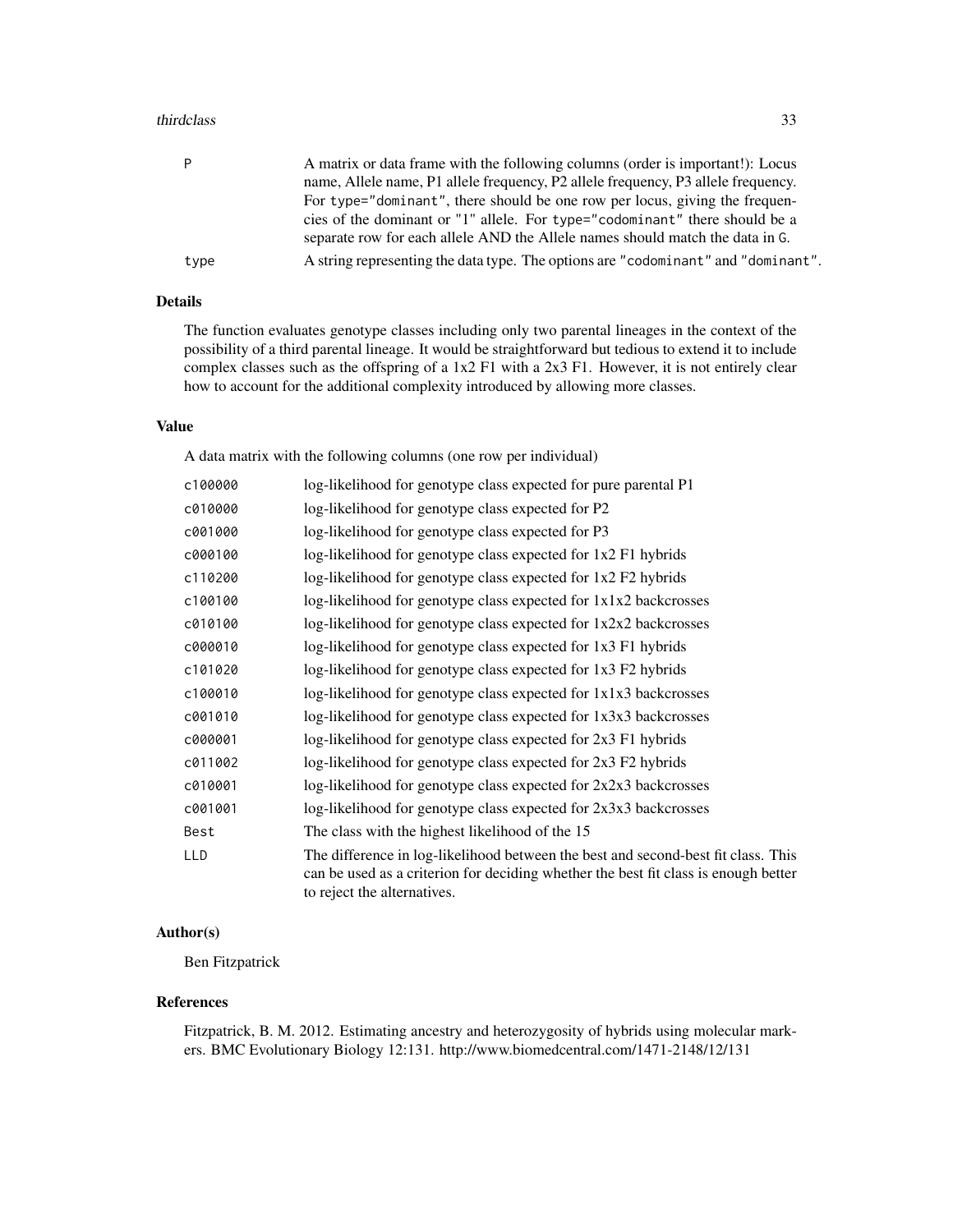#### <span id="page-33-0"></span>See Also

[threeway](#page-34-1) finds maximum likelihood estimates for non-diagnostic marker data. [HItest3](#page-24-1) compares classification to the continuous model MLE. For conventional two-way hybrid zone analyses, see [HIC,](#page-9-1) [HIest,](#page-14-1) [HIclass,](#page-12-1) [HItest](#page-21-1).

#### Examples

```
## Not run:
## all possible 2-way crosses after 2 generations
G \leftarrow \text{rbind}(rep(1,12), rep(1,12), # parental 1
rep(2,12), rep(2,12), # parental 2
rep(3,12),rep(3,12), # parental 3
rep(1,12),rep(2,12), # 1 x 2 F1
rep(1:2,each=6),rep(1:2,6), # 1 x 2 F2
rep(1,12), rep(1:2,6), \qquad \qquad # 1 \times 1 \times 2 BC
rep(2,12),rep(1:2,6), # 1 x 2 x 2 BC
rep(1,12), rep(3,12), # 1 x 3 F1
rep(c(1,3),each=6),rep(c(1,3),6), # 1 x 3 F2
rep(1,12),rep(c(1,3),6), # 1 x 1 x 3 BC
rep(3,12), rep(c(1,3),6), # 1 x 3 x 3 BC
rep(2,12),rep(3,12), # 2 x 3 F1<br>rep(2:3,each=6),rep(2:3,6), # 2 x 3 F2
rep(2:3, each=6), rep(2:3, 6),
rep(3, 12), rep(2:3, 6), # 2 x 3 x 3 BC
rep(2,12),rep(2:3,6) # 2 x 2 x 3 BC
\lambdaP \leq - data.frame(Locus=rep(1:12,each=3),allele=rep(1:3,12),P1=rep(c(1,0,0),12),
P2=rep(c(0,1,0),12),P3=rep(c(0,0,1),12))
Est \le HIC3(G,P)
Class <- thirdclass(G,P)
HItest3(Class,Est)
## now for some three-way mixes
G3 <- matrix(1+rbinom(200,2,.5),ncol=10)
Est3 \leftarrow HIC3(G3, P)
Class3 <- thirdclass(G3,P)
HItest3(Class3,Est3) # usually all classifications will be impossible because all
# individuals will have nonzero contributions from each of the
# three parentals
## bias toward parental 1
G3 <- matrix(1+rbinom(200,2,.25),ncol=10)
Est3 \leftarrow HIC3(G3, P)
Class3 <- thirdclass(G3,P)
HItest3(Class3,Est3) # now you might have a few that look like F2's
# between 1 and 2 (c110200)
```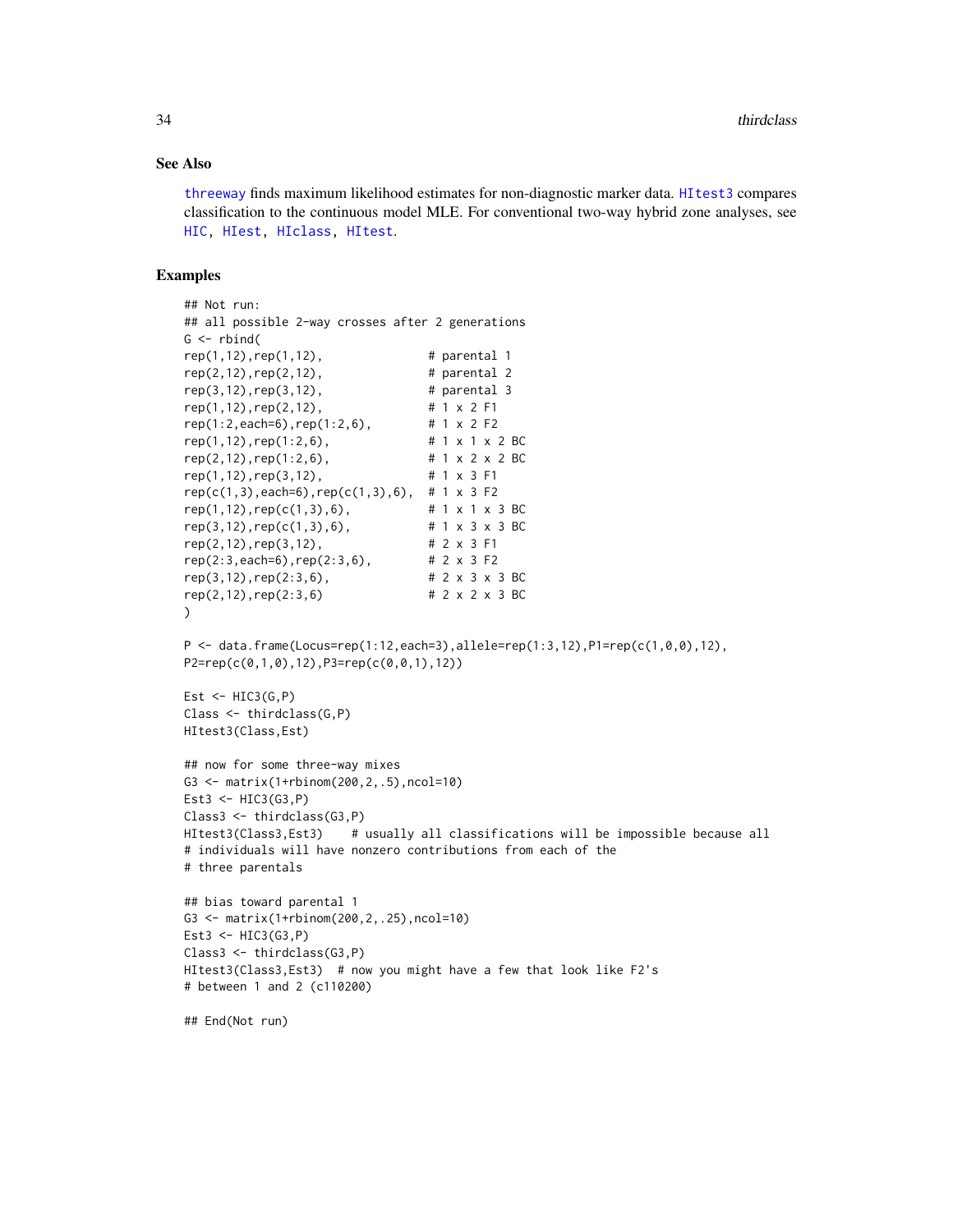<span id="page-34-1"></span><span id="page-34-0"></span>threeway *Find joint maximum-likelihood estimates of ancestry and heterozygosity for a sample of hybrids in a three-way hybrid zone*

# Description

For hybrids with up to three parental lineages, the function estimates genomic proportions and ancestry indices by numerically searching likelihood space.

# Usage

```
threeway(G, P, type = "codominant", surf = TRUE, method = "SANN", iterations = 500,
start = rep(1/6, 6), Cscale = NULL, props = NULL,
control = list(fnscale = -1, maxit = iterations))
```
# Arguments

| G          | A matrix or data frame of genetic marker data. Each column is a locus. For<br>type="dominant", there should be one row per individual. For type="codominant",<br>each individual is to be represented in consecutive rows (one for each allele).                                                                                                                                                                   |
|------------|--------------------------------------------------------------------------------------------------------------------------------------------------------------------------------------------------------------------------------------------------------------------------------------------------------------------------------------------------------------------------------------------------------------------|
| P          | A matrix or data frame with the following columns (order is important!): Locus<br>name, Allele name, P1 allele frequency, P2 allele frequency, P3 allele frequency.<br>For type="dominant", there should be one row per locus, giving the frequen-<br>cies of the dominant or "1" allele. For type="codominant" there should be a<br>separate row for each allele AND the Allele names should match the data in G. |
| type       | A string representing the data type. The options are "codominant" or "dominant".                                                                                                                                                                                                                                                                                                                                   |
| surf       | Logical: should the function find starting values by evaluating likelihoods on a<br>grid?                                                                                                                                                                                                                                                                                                                          |
| method     | Optimization method to search for maximum likelihood estimates of ancestry<br>and heterozygosity. Alternatives are "SANN", "L-BFGS-B", "surf", and "mcmc".<br>See details.                                                                                                                                                                                                                                         |
| iterations | The desired number of MCMC steps to perform when method="mcmc" or "SANN".                                                                                                                                                                                                                                                                                                                                          |
| start      | A vector including the starting values of the six genomic proportions. See de-<br>tails.                                                                                                                                                                                                                                                                                                                           |
| Cscale     | An integer, controlling the the proposal distribution for method $=$ "SANN" or<br>"mcmc". Smaller values will cause the algorithm to search more broadly, but<br>could make the search inefficient. See details.                                                                                                                                                                                                   |
| props      | Optional: a matrix of genomic proportions to evaluate if surf = TRUE or<br>method = "surf". Columns correspond to the six genomic proportions in<br>order: p11, p22, p33, p12, p13, p23.                                                                                                                                                                                                                           |
| control    | A list of options to be passed to control in the optim function. Whatever<br>else is chosen, be sure fnscale is negative to make optim search for a maxi-<br>mum rather than a minimum. Specifying maxit will override iterations for<br>$method = "SANN".$                                                                                                                                                        |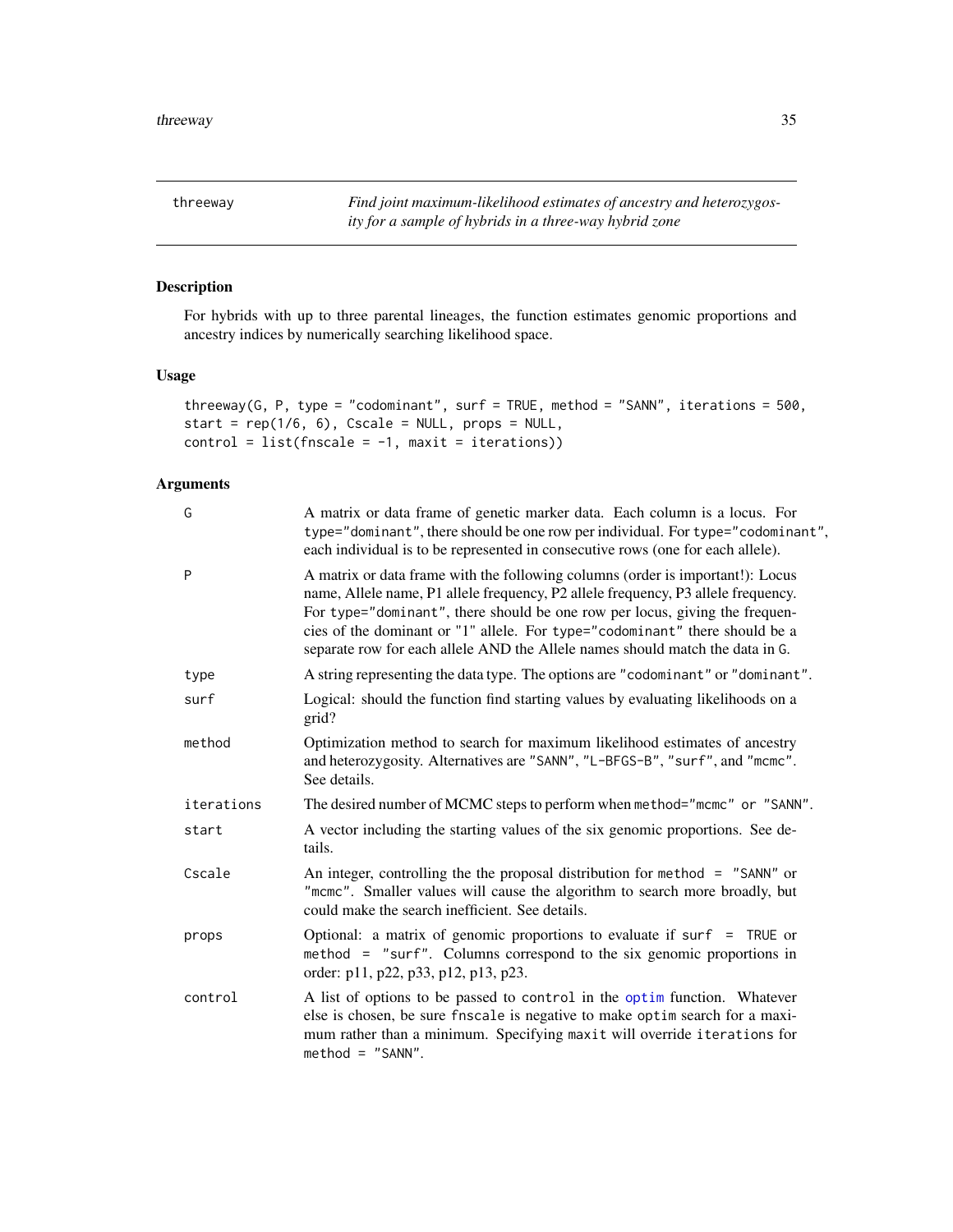#### <span id="page-35-0"></span>Details

Given three ancestral species or parental populations (P1, P2, and P3), the genome of a hybrid can be described by six genomic proportions:  $p_{11}$  = proportion of one's genome that is homozygous for alleles inherited from P1,  $p_{22}$  = proportion of one's genome that is homozygous for alleles inherited from P2,  $p_{33}$  = proportion of one's genome that is homozygous for alleles inherited from P3,  $p_{12}$  = proportion of one's genome that is heterozygous for alleles inhertied from P1 and P2,  $p_{13}$  = proportion of one's genome that is heterozygous for alleles inhertied from P1 and P3,  $p_{23}$  = proportion of one's genome that is heterozygous for alleles inhertied from P2 and P3.

Currently, the function provides four methods for searching the likelihood space (a 5-simplex with vertices wherever each genomic proportion is equal to 1.0). method = "SANN" is probably the best; it uses the general purpose optimization function [optim](#page-0-0) with its simulated annealing algorithm. For this estimation problem, a custom proposal function is passed to the option gr. This proposal function draws new genomic proportions from a 6-dimensional Dirichlet distribution centered on the old genomic proportions. The concentration of the proposal distribution is controlled by Cscale; the larger this value, the more the proposal distribution is concentrated near the current state.

method = "mcmc" uses a Markov-Chain Monte Carlo with Metropolis-Hastings sampling to explore the likelihood space. It also uses the Dirichlet proposal distribution, and could be useful (with some modification of the code) for generating posterior distributions. method = "SANN" is probaby superior for simply finding the MLE.

method = "L-BFGS-B" also uses [optim](#page-0-0), but with a quasi-Newton likelihood search algorithm to look for the maximum likelihood. This method is relatively fast, but it can miss the MLE if it is near an edge of the sample space.

"surf", finds all likelihoods on a 6-dimensional grid defined by props and chooses the maximum. By default, props is all possible combinations of 10 equally spaced proportions (from 0 to 1), subject to the constraint that they add to 1. By itself, this method is not going to find the MLE unless the MLE happens to be one of the grid points. However, using the option surf = TRUE with the SANN or mcmc methods can improve efficiency by initiating the search at the grid point nearest the MLE.

#### Value

A matrix with 10 named columns for each individual, containing estimated genomic proportions, ancestry indices, and the log-likelihood:

| p11            | Proportion of markers homozygous for lineage 1 alleles                          |
|----------------|---------------------------------------------------------------------------------|
| p22            | Proportion of markers homozygous for lineage 2 alleles                          |
| p33            | Proportion of markers homozygous for lineage 3 alleles                          |
| p12            | Proportion of markers heterozygous for lineage 1 and 2 alleles                  |
| p13            | Proportion of markers heterozygous for lineage 1 and 3 alleles                  |
| p23            | Proportion of markers heterozygous for lineage 2 and 3 alleles                  |
| S <sub>1</sub> | Lineage 1 ancestry index: proportion of alleles derived from parental lineage 1 |
| S2             | Lineage 2 ancestry index: proportion of alleles derived from parental lineage 2 |
| S3             | Lineage 3 ancestry index: proportion of alleles derived from parental lineage 3 |
| logLik         | log-likelihood of the genomic proportions given the individual marker data      |
|                |                                                                                 |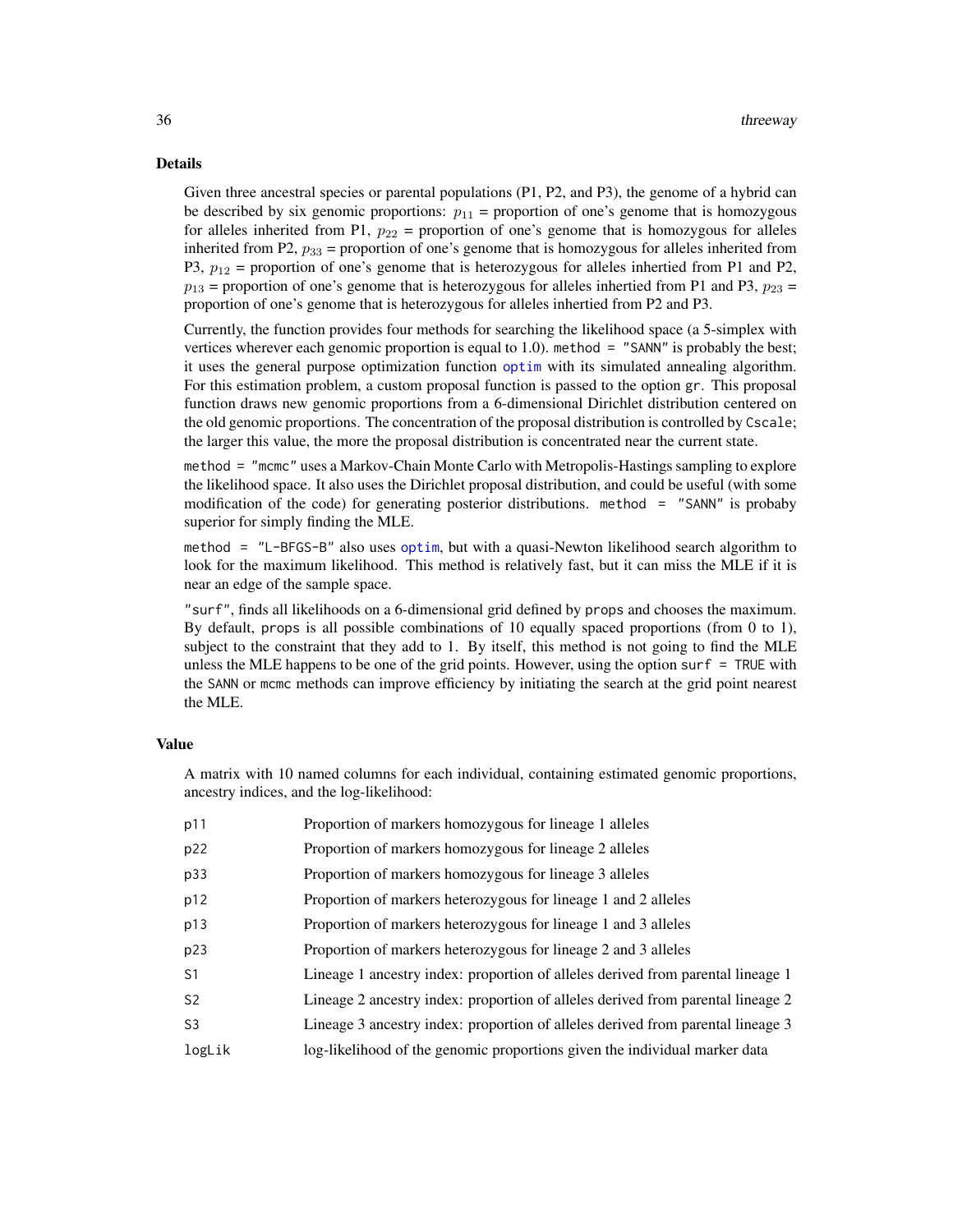#### <span id="page-36-0"></span>threeway 37

#### Author(s)

Ben Fitzpatrick

#### References

Fitzpatrick, B. M. 2012. Estimating ancestry and heterozygosity of hybrids using molecular markers. BMC Evolutionary Biology 12:131. http://www.biomedcentral.com/1471-2148/12/131

#### See Also

[HIC3](#page-10-1) calculates closed-form maximum likelihood estimates for diagnostic marker data. [thirdclass](#page-31-1) and [HItest3](#page-24-1) evaluate simple classification of three-way hybrids into parental, F1, F2, and backcross categories. For conventional two-way hybrid zone analyses, see [HIC,](#page-9-1) [HIest,](#page-14-1) [HIclass,](#page-12-1) [HItest](#page-21-1).

#### Examples

```
## Not run:
## all possible 2-way crosses after 2 generations
G \leftarrow \text{rbind}(rep(1,12), rep(1,12),<br>rep(2,12), rep(2,12), # parental 2
rep(2,12), rep(2,12),
rep(3,12), rep(3,12), # parental 3
rep(1,12),rep(2,12), # 1 x 2 F1
rep(1:2,each=6),rep(1:2,6), # 1 x 2 F2
rep(1,12),rep(1:2,6), \qquad \qquad # 1 \times 1 \times 2 BC
rep(2, 12), rep(1:2, 6), # 1 x 2 x 2 BC
rep(1,12),rep(3,12), # 1 x 3 F1
rep(c(1,3),each=6),rep(c(1,3),6), # 1 x 3 F2
rep(1,12),rep(c(1,3),6), # 1 x 1 x 3 BC
rep(3,12), rep(c(1,3),6), # 1 x 3 x 3 BC
rep(2,12),rep(3,12), # 2 x 3 F1
rep(2:3,each=6),rep(2:3,6), \qquad # 2 x 3 F2<br>rep(3,12),rep(2:3,6), \qquad # 2 x 3 x 3 BC
rep(3,12), rep(2:3,6),
rep(2,12),rep(2:3,6) # 2 x 2 x 3 BC
)
P <- data.frame(Locus=rep(1:12,each=3),allele=rep(1:3,12),
P1=rep(c(1,0,0),12),P2=rep(c(0,1,0),12),P3=rep(c(0,0,1),12))
mle.o <- threeway(G,P,surf=FALSE,iterations=99)
mle.c < - HIC3(G, P)# compare the optimization (mle.o) to the closed-form (mle.c):
# 99 iterations is not enough to converge on the known true values.
# Try setting surf=TRUE and/or increasing iterations.
```
## End(Not run)